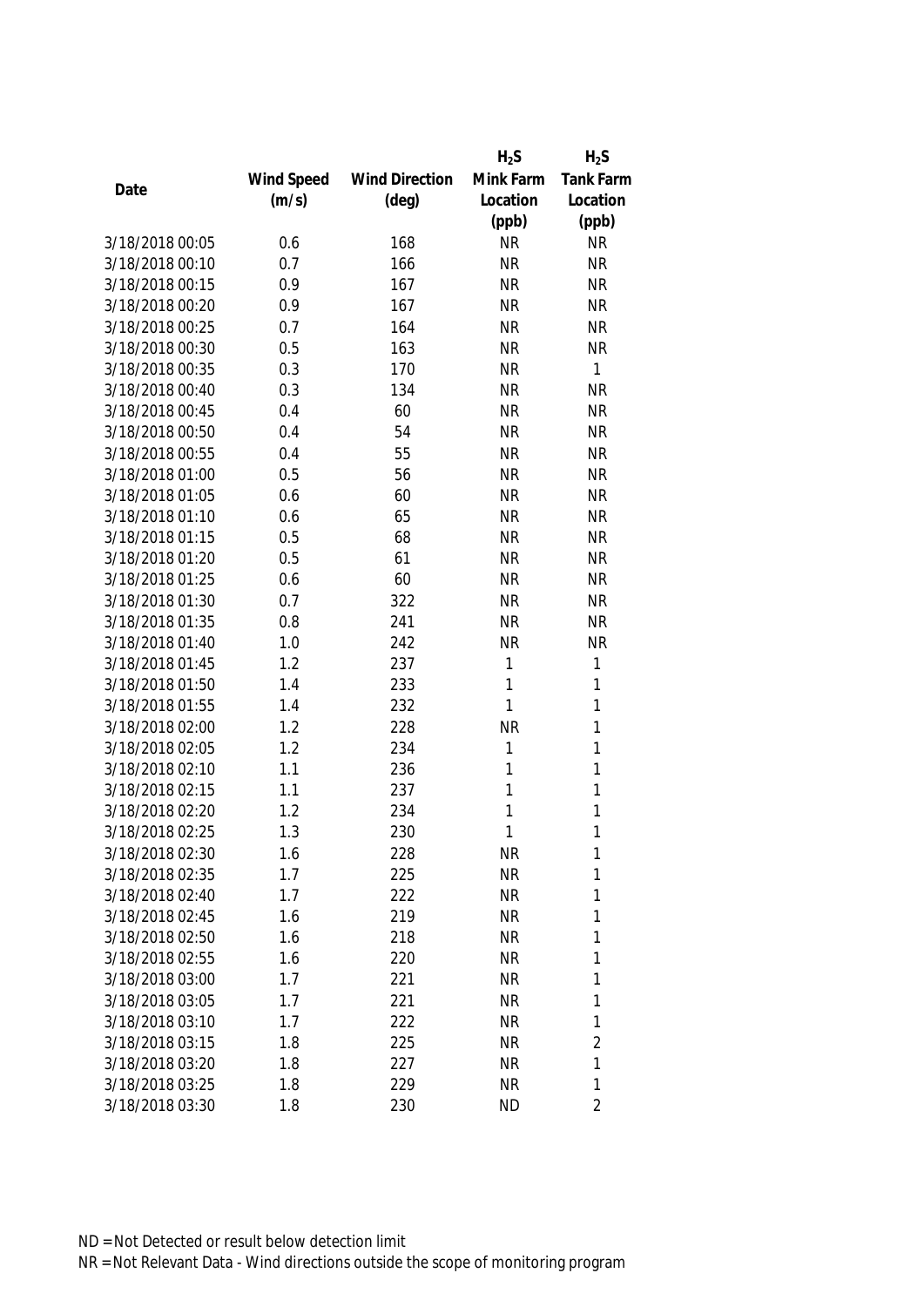|                 |            |                       | $H_2S$         | $H_2S$           |
|-----------------|------------|-----------------------|----------------|------------------|
|                 | Wind Speed | <b>Wind Direction</b> | Mink Farm      | <b>Tank Farm</b> |
| Date            | (m/s)      | $(\text{deg})$        | Location       | Location         |
|                 |            |                       | (ppb)          | (ppb)            |
| 3/18/2018 03:35 | 1.7        | 230                   | <b>ND</b>      | 2                |
| 3/18/2018 03:40 | 1.7        | 230                   | 1              | $\overline{2}$   |
| 3/18/2018 03:45 | 1.9        | 228                   | <b>NR</b>      | $\overline{2}$   |
| 3/18/2018 03:50 | 2.0        | 229                   | <b>NR</b>      | $\overline{2}$   |
| 3/18/2018 03:55 | 2.0        | 227                   | <b>NR</b>      | 3                |
| 3/18/2018 04:00 | 2.0        | 226                   | <b>NR</b>      | 3                |
| 3/18/2018 04:05 | 2.1        | 225                   | <b>NR</b>      | 3                |
| 3/18/2018 04:10 | 2.0        | 228                   | <b>NR</b>      | 4                |
| 3/18/2018 04:15 | 1.8        | 229                   | <b>NR</b>      | 4                |
| 3/18/2018 04:20 | 1.6        | 231                   | 3              | 4                |
| 3/18/2018 04:25 | 1.4        | 235                   | 3              | 3                |
| 3/18/2018 04:30 | 1.4        | 239                   | 3              | 3                |
| 3/18/2018 04:35 | 1.4        | 244                   | 3              | 3                |
| 3/18/2018 04:40 | 1.5        | 244                   | 3              | 3                |
| 3/18/2018 04:45 | 1.3        | 245                   | 3              | $\overline{2}$   |
| 3/18/2018 04:50 | 1.2        | 243                   | 3              | $\overline{2}$   |
| 3/18/2018 04:55 | 1.2        | 239                   | $\overline{2}$ | $\overline{2}$   |
| 3/18/2018 05:00 | 1.1        | 233                   | $\overline{2}$ | $\overline{2}$   |
| 3/18/2018 05:05 | 1.0        | 226                   | <b>NR</b>      | $\overline{2}$   |
| 3/18/2018 05:10 | 0.8        | 219                   | <b>NR</b>      | $\overline{2}$   |
| 3/18/2018 05:15 | 0.8        | 220                   | <b>NR</b>      | $\overline{2}$   |
| 3/18/2018 05:20 | 0.9        | 224                   | <b>NR</b>      | $\overline{2}$   |
| 3/18/2018 05:25 | 0.9        | 229                   | <b>NR</b>      | $\overline{2}$   |
| 3/18/2018 05:30 | 0.9        | 227                   | <b>NR</b>      | $\overline{2}$   |
| 3/18/2018 05:35 | 0.9        | 216                   | <b>NR</b>      | $\overline{2}$   |
| 3/18/2018 05:40 | 1.0        | 207                   | <b>NR</b>      | $\overline{2}$   |
| 3/18/2018 05:45 | 1.2        | 203                   | <b>NR</b>      | 3                |
| 3/18/2018 05:50 | 1.3        | 192                   | <b>NR</b>      | 3                |
| 3/18/2018 05:55 | 1.3        | 184                   | <b>NR</b>      | 3                |
| 3/18/2018 06:00 | 1.5        | 182                   | <b>NR</b>      | 3                |
| 3/18/2018 06:05 | 1.4        | 190                   | <b>NR</b>      | $\mathfrak{Z}$   |
| 3/18/2018 06:10 | 1.3        | 198                   | <b>NR</b>      | $\overline{2}$   |
| 3/18/2018 06:15 | 1.1        | 200                   | <b>NR</b>      | $\overline{2}$   |
| 3/18/2018 06:20 | 1.0        | 206                   | <b>NR</b>      | 3                |
| 3/18/2018 06:25 | 1.0        | 212                   | <b>NR</b>      | 3                |
| 3/18/2018 06:30 | 1.0        | 220                   | <b>NR</b>      | 3                |
| 3/18/2018 06:35 | 1.2        | 223                   | <b>NR</b>      | $\mathfrak{Z}$   |
| 3/18/2018 06:40 | 1.4        | 221                   | <b>NR</b>      | $\mathfrak{Z}$   |
| 3/18/2018 06:45 | 1.7        | 219                   | <b>NR</b>      | 3                |
| 3/18/2018 06:50 | 2.0        | 220                   | <b>NR</b>      | 3                |
| 3/18/2018 06:55 | 2.1        | 221                   | <b>NR</b>      | $\mathfrak{Z}$   |
| 3/18/2018 07:00 | 2.2        | 220                   | <b>NR</b>      | 3                |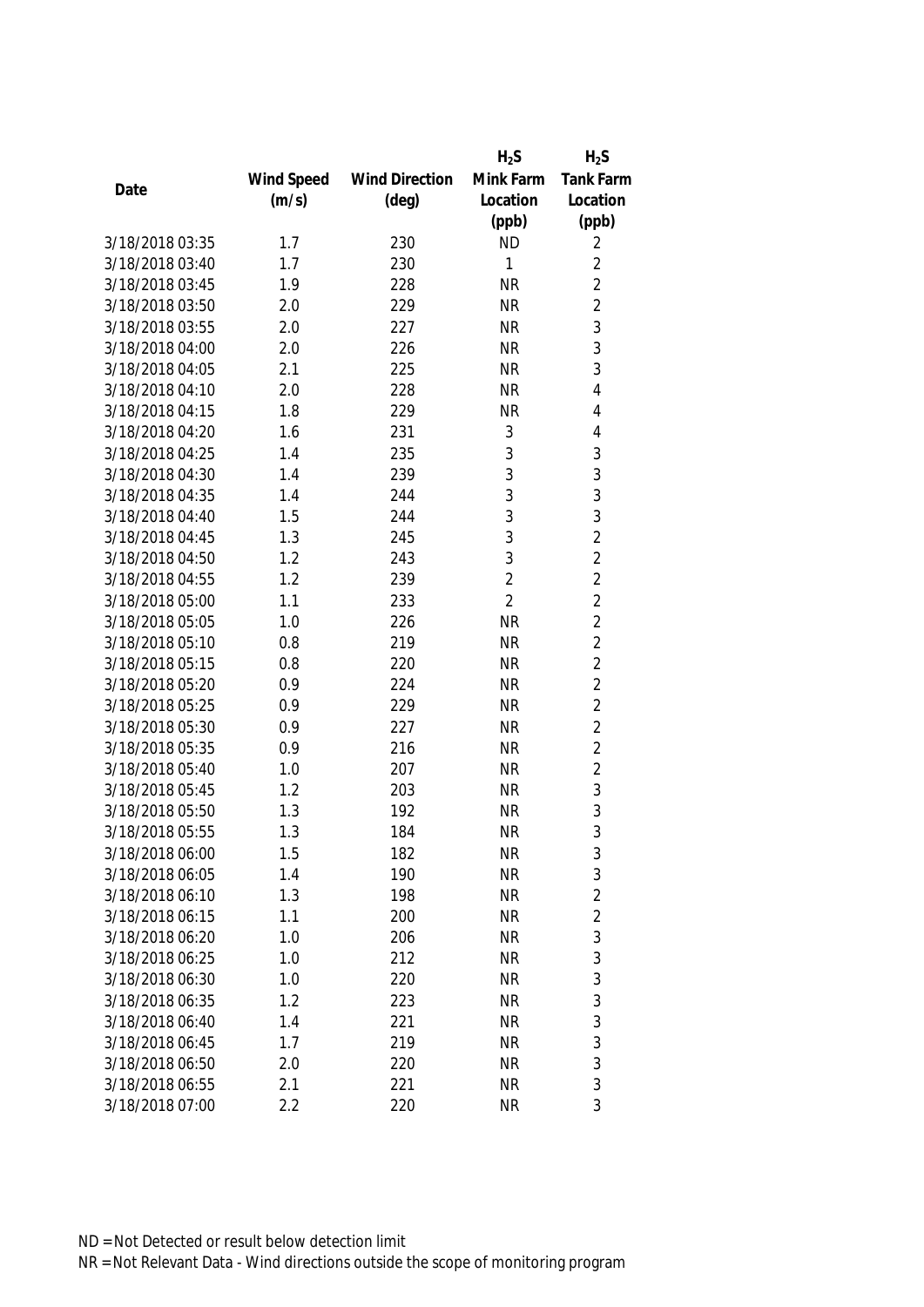|                 |            |                       | $H_2S$    | $H_2S$         |
|-----------------|------------|-----------------------|-----------|----------------|
|                 | Wind Speed | <b>Wind Direction</b> | Mink Farm | Tank Farm      |
| Date            | (m/s)      | $(\text{deg})$        | Location  | Location       |
|                 |            |                       | (ppb)     | (ppb)          |
| 3/18/2018 07:05 | 2.2        | 220                   | <b>NR</b> | 3              |
| 3/18/2018 07:10 | 2.2        | 219                   | <b>NR</b> | 3              |
| 3/18/2018 07:15 | 2.1        | 218                   | <b>NR</b> | 3              |
| 3/18/2018 07:20 | 2.1        | 215                   | <b>NR</b> | $\overline{2}$ |
| 3/18/2018 07:25 | 2.1        | 211                   | <b>NR</b> | $\overline{2}$ |
| 3/18/2018 07:30 | 2.0        | 208                   | <b>NR</b> | $\overline{2}$ |
| 3/18/2018 07:35 | 2.0        | 206                   | <b>NR</b> | $\overline{2}$ |
| 3/18/2018 07:40 | 1.9        | 205                   | <b>NR</b> | $\overline{2}$ |
| 3/18/2018 07:45 | 1.8        | 206                   | <b>NR</b> | $\overline{2}$ |
| 3/18/2018 07:50 | 1.8        | 208                   | <b>NR</b> | $\overline{2}$ |
| 3/18/2018 07:55 | 1.7        | 211                   | <b>NR</b> | $\overline{2}$ |
| 3/18/2018 08:00 | 1.7        | 214                   | <b>NR</b> | $\overline{2}$ |
| 3/18/2018 08:05 | 1.7        | 217                   | <b>NR</b> | $\overline{2}$ |
| 3/18/2018 08:10 | 1.7        | 220                   | <b>NR</b> | $\overline{2}$ |
| 3/18/2018 08:15 | 1.7        | 221                   | <b>NR</b> | $\overline{2}$ |
| 3/18/2018 08:20 | 1.7        | 221                   | <b>NR</b> | $\overline{2}$ |
| 3/18/2018 08:25 | 1.7        | 222                   | <b>NR</b> | 3              |
| 3/18/2018 08:30 | 1.7        | 223                   | <b>NR</b> | 3              |
| 3/18/2018 08:35 | 1.6        | 223                   | <b>NR</b> | 3              |
| 3/18/2018 08:40 | 1.5        | 225                   | <b>NR</b> | 3              |
| 3/18/2018 08:45 | 1.5        | 231                   | 1         | 4              |
| 3/18/2018 08:50 | 1.6        | 239                   | 1         | 5              |
| 3/18/2018 08:55 | 1.7        | 245                   | 1         | 5              |
| 3/18/2018 09:00 | 1.8        | 249                   | 1         | 5              |
| 3/18/2018 09:05 | 1.9        | 254                   | 1         | 5              |
| 3/18/2018 09:10 | 2.1        | 257                   | 1         | 4              |
| 3/18/2018 09:15 | 2.2        | 257                   | 1         | 4              |
| 3/18/2018 09:20 | 2.2        | 256                   | 1         | 3              |
| 3/18/2018 09:25 | 2.2        | 253                   | 1         | $\overline{2}$ |
| 3/18/2018 09:30 | 2.1        | 253                   | 1         | 2              |
| 3/18/2018 09:35 | 2.0        | 255                   | 1         | $\overline{2}$ |
| 3/18/2018 09:40 | 1.9        | 258                   | 1         | $\overline{2}$ |
| 3/18/2018 09:45 | 1.9        | 261                   | 1         | $\overline{2}$ |
| 3/18/2018 09:50 | 1.9        | 261                   | 1         | $\overline{2}$ |
| 3/18/2018 09:55 | 1.9        | 263                   | 1         | $\overline{2}$ |
| 3/18/2018 10:00 | 1.9        | 264                   | 1         | $\overline{2}$ |
| 3/18/2018 10:05 | 1.9        | 261                   | 1         | $\overline{2}$ |
| 3/18/2018 10:10 | 1.9        | 256                   | 1         | $\overline{2}$ |
| 3/18/2018 10:15 | 1.9        | 252                   | 1         | 1              |
| 3/18/2018 10:20 | 1.9        | 250                   | 1         | 1              |
| 3/18/2018 10:25 | 2.0        | 250                   | 1         | 1              |
| 3/18/2018 10:30 | 2.0        | 246                   | 1         | 1              |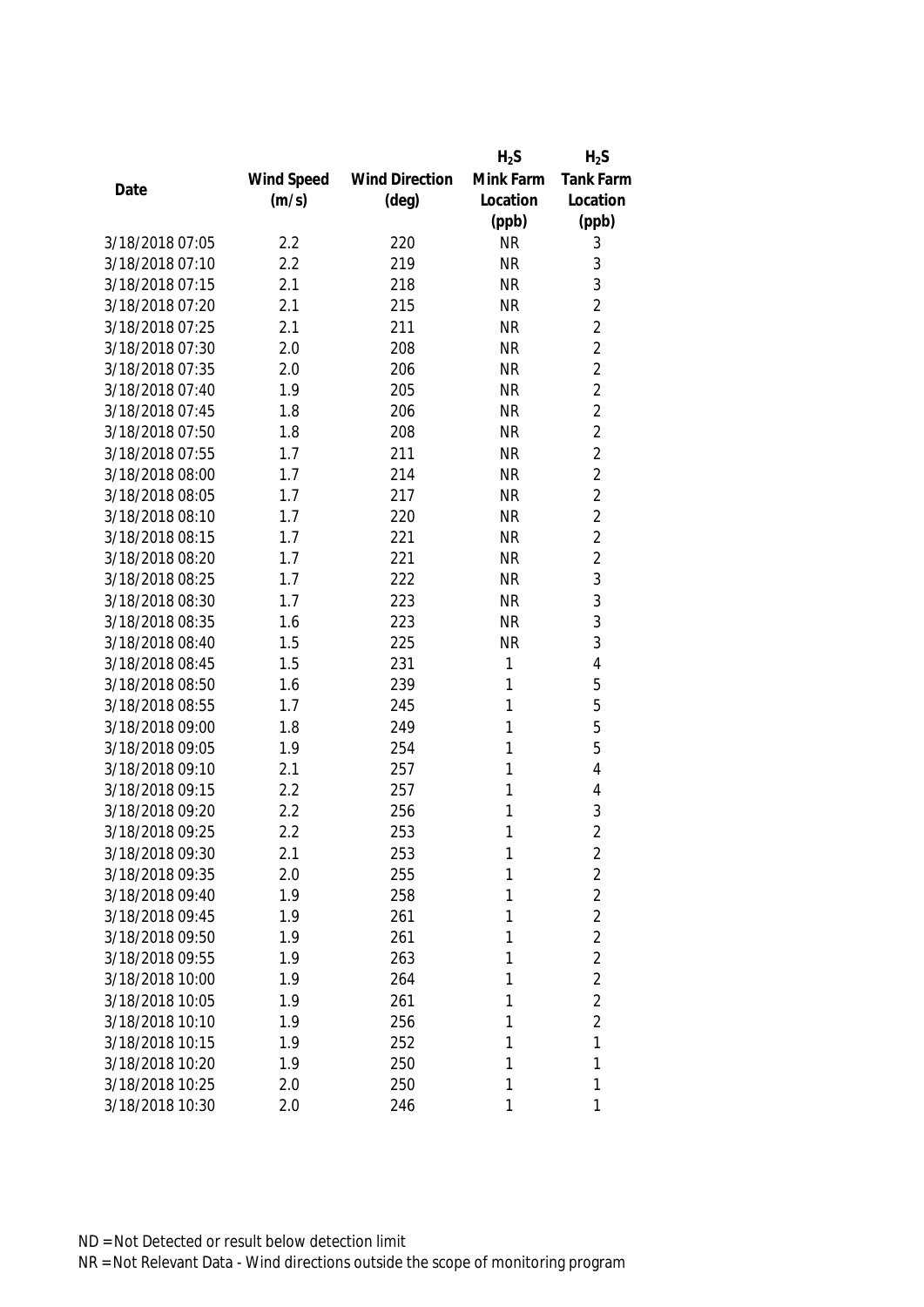|                 |            |                       | $H_2S$    | $H_2S$           |
|-----------------|------------|-----------------------|-----------|------------------|
|                 | Wind Speed | <b>Wind Direction</b> | Mink Farm | <b>Tank Farm</b> |
| Date            | (m/s)      | $(\text{deg})$        | Location  | Location         |
|                 |            |                       | (ppb)     | (ppb)            |
| 3/18/2018 10:35 | 2.1        | 245                   | 1         | 1                |
| 3/18/2018 10:40 | 2.1        | 244                   | <b>ND</b> | 2                |
| 3/18/2018 10:45 | 2.2        | 244                   | 1         | $\overline{2}$   |
| 3/18/2018 10:50 | 2.2        | 244                   | 1         | $\overline{2}$   |
| 3/18/2018 10:55 | 2.1        | 243                   | 1         | $\overline{2}$   |
| 3/18/2018 11:00 | 2.2        | 249                   | 1         | $\overline{2}$   |
| 3/18/2018 11:05 | 2.2        | 255                   | 1         | $\overline{2}$   |
| 3/18/2018 11:10 | 2.2        | 261                   | 1         | 1                |
| 3/18/2018 11:15 | 2.2        | 264                   | 1         | 1                |
| 3/18/2018 11:20 | 2.2        | 268                   | <b>ND</b> | 1                |
| 3/18/2018 11:25 | 2.3        | 265                   | <b>ND</b> | 1                |
| 3/18/2018 11:30 | 2.3        | 261                   | <b>ND</b> | 1                |
| 3/18/2018 11:35 | 2.3        | 257                   | <b>ND</b> | 1                |
| 3/18/2018 11:40 | 2.3        | 256                   | <b>ND</b> | $\overline{2}$   |
| 3/18/2018 11:45 | 2.2        | 252                   | 1         | 1                |
| 3/18/2018 11:50 | 2.1        | 254                   | 1         | 1                |
| 3/18/2018 11:55 | 2.1        | 261                   | 1         | 1                |
| 3/18/2018 12:00 | 2.1        | 267                   | 1         | 1                |
| 3/18/2018 12:05 | 2.0        | 268                   | 1         | 1                |
| 3/18/2018 12:10 | 1.9        | 263                   | 1         | 1                |
| 3/18/2018 12:15 | 1.9        | 260                   | 1         | 1                |
| 3/18/2018 12:20 | 1.9        | 249                   | <b>NR</b> | <b>NR</b>        |
| 3/18/2018 12:25 | 2.0        | 241                   | 1         | 1                |
| 3/18/2018 12:30 | 2.1        | 233                   | 1         | 1                |
| 3/18/2018 12:35 | 2.3        | 229                   | <b>NR</b> | 1                |
| 3/18/2018 12:40 | 2.4        | 224                   | <b>NR</b> | 1                |
| 3/18/2018 12:45 | 2.4        | 228                   | <b>NR</b> | 1                |
| 3/18/2018 12:50 | 2.5        | 233                   | 1         | 1                |
| 3/18/2018 12:55 | 2.6        | 228                   | <b>NR</b> | 1                |
| 3/18/2018 13:00 | 2.6        | 218                   | <b>NR</b> | 1                |
| 3/18/2018 13:05 | 2.6        | 219                   | <b>NR</b> | 1                |
| 3/18/2018 13:10 | 2.7        | 220                   | <b>NR</b> | 1                |
| 3/18/2018 13:15 | 2.9        | 208                   | <b>NR</b> | 1                |
| 3/18/2018 13:20 | 2.9        | 206                   | NR        | 1                |
| 3/18/2018 13:25 | 2.8        | 203                   | <b>NR</b> | 1                |
| 3/18/2018 13:30 | 2.8        | 208                   | <b>NR</b> | 1                |
| 3/18/2018 13:35 | 2.9        | 207                   | <b>NR</b> | 1                |
| 3/18/2018 13:40 | 2.9        | 199                   | <b>NR</b> | <b>NR</b>        |
| 3/18/2018 13:45 | 2.7        | 210                   | <b>NR</b> | <b>NR</b>        |
| 3/18/2018 13:50 | 2.7        | 214                   | <b>NR</b> | 1                |
| 3/18/2018 13:55 | 2.6        | 226                   | <b>NR</b> | 1                |
| 3/18/2018 14:00 | 2.5        | 236                   | <b>NR</b> | <b>NR</b>        |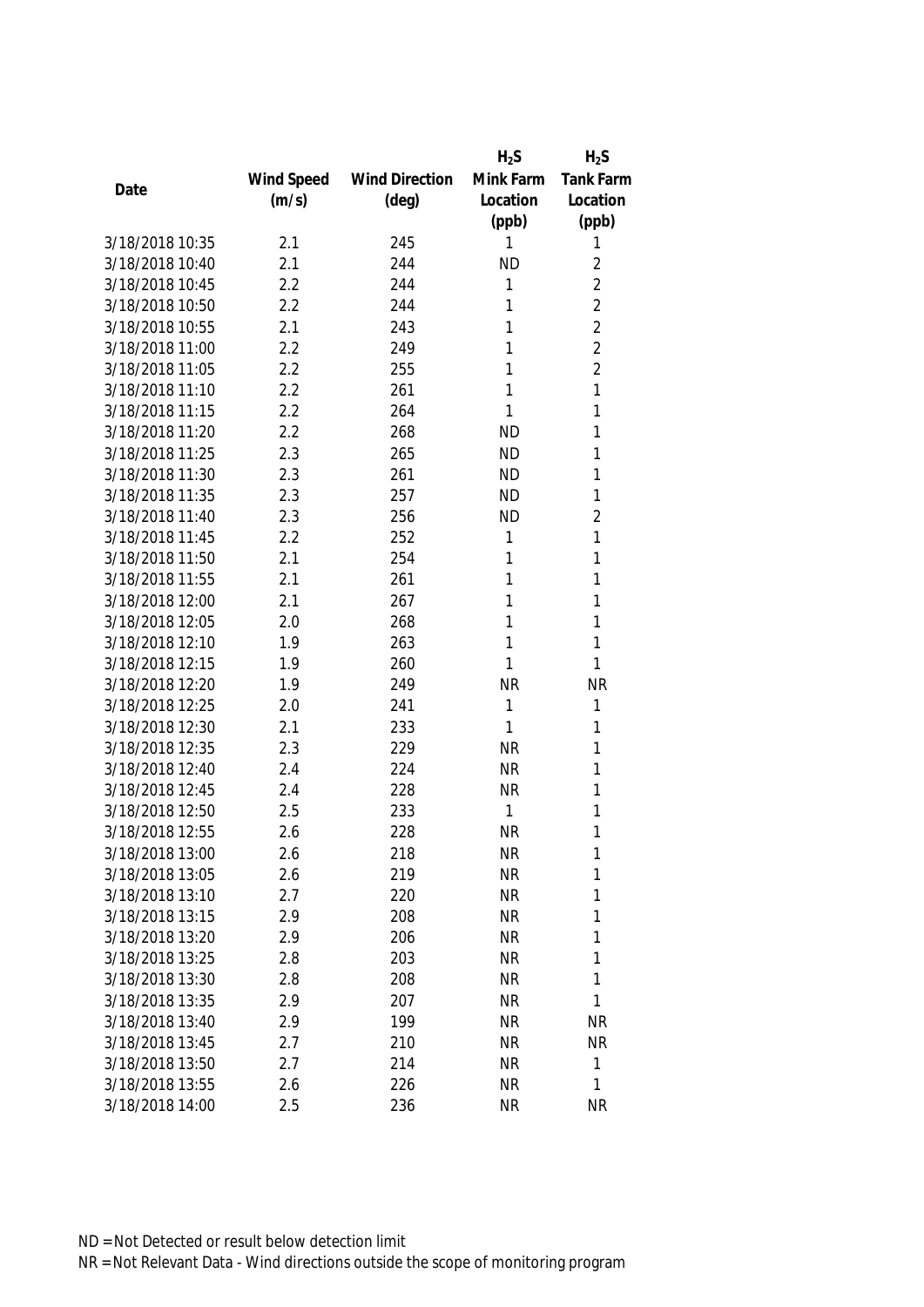|                 |            |                       | $H_2S$    | $H_2S$           |
|-----------------|------------|-----------------------|-----------|------------------|
|                 | Wind Speed | <b>Wind Direction</b> | Mink Farm | <b>Tank Farm</b> |
| Date            | (m/s)      | $(\text{deg})$        | Location  | Location         |
|                 |            |                       | (ppb)     | (ppb)            |
| 3/18/2018 14:05 | 2.2        | 236                   | <b>NR</b> | <b>NR</b>        |
| 3/18/2018 14:10 | 2.1        | 254                   | 1         | $\mathbf{1}$     |
| 3/18/2018 14:15 | 2.1        | 268                   | 1         | 1                |
| 3/18/2018 14:20 | 2.0        | 269                   | 1         | 1                |
| 3/18/2018 14:25 | 2.0        | 266                   | <b>NR</b> | <b>NR</b>        |
| 3/18/2018 14:30 | 2.3        | 251                   | <b>NR</b> | <b>NR</b>        |
| 3/18/2018 14:35 | 2.5        | 257                   | <b>NR</b> | <b>NR</b>        |
| 3/18/2018 14:40 | 2.5        | 250                   | <b>NR</b> | <b>NR</b>        |
| 3/18/2018 14:45 | 2.5        | 244                   | <b>NR</b> | <b>NR</b>        |
| 3/18/2018 14:50 | 2.6        | 248                   | <b>NR</b> | <b>NR</b>        |
| 3/18/2018 14:55 | 2.6        | 252                   | <b>NR</b> | <b>NR</b>        |
| 3/18/2018 15:00 | 2.3        | 259                   | <b>ND</b> | $\mathbf{1}$     |
| 3/18/2018 15:05 | 2.2        | 244                   | <b>NR</b> | <b>NR</b>        |
| 3/18/2018 15:10 | 2.0        | 229                   | <b>NR</b> | <b>NR</b>        |
| 3/18/2018 15:15 | 2.1        | 215                   | <b>NR</b> | <b>NR</b>        |
| 3/18/2018 15:20 | 2.2        | 206                   | <b>NR</b> | <b>NR</b>        |
| 3/18/2018 15:25 | 2.1        | 194                   | <b>NR</b> | $\mathbf{1}$     |
| 3/18/2018 15:30 | 2.1        | 197                   | <b>NR</b> | <b>NR</b>        |
| 3/18/2018 15:35 | 2.1        | 199                   | <b>NR</b> | $\mathbf{1}$     |
| 3/18/2018 15:40 | 2.3        | 204                   | <b>NR</b> | <b>NR</b>        |
| 3/18/2018 15:45 | 2.3        | 206                   | <b>NR</b> | <b>NR</b>        |
| 3/18/2018 15:50 | 2.3        | 197                   | <b>NR</b> | <b>NR</b>        |
| 3/18/2018 15:55 | 2.4        | 197                   | <b>NR</b> | <b>NR</b>        |
| 3/18/2018 16:00 | 2.4        | 201                   | <b>NR</b> | <b>NR</b>        |
| 3/18/2018 16:05 | 2.5        | 210                   | <b>NR</b> | <b>NR</b>        |
| 3/18/2018 16:10 | 2.4        | 199                   | <b>NR</b> | <b>NR</b>        |
| 3/18/2018 16:15 | 2.2        | 186                   | <b>NR</b> | <b>NR</b>        |
| 3/18/2018 16:20 | 2.2        | 193                   | <b>NR</b> | <b>NR</b>        |
| 3/18/2018 16:25 | 2.3        | 198                   | <b>NR</b> | <b>NR</b>        |
| 3/18/2018 16:30 | 2.4        | 189                   | <b>NR</b> | 1                |
| 3/18/2018 16:35 | 2.3        | 191                   | <b>NR</b> | 1                |
| 3/18/2018 16:40 | 1.9        | 200                   | <b>NR</b> | 1                |
| 3/18/2018 16:45 | 1.9        | 212                   | <b>NR</b> | 1                |
| 3/18/2018 16:50 | 1.9        | 224                   | <b>NR</b> | 1                |
| 3/18/2018 16:55 | 1.7        | 231                   | 1         | 1                |
| 3/18/2018 17:00 | 1.6        | 244                   | 1         | 1                |
| 3/18/2018 17:05 | 1.7        | 237                   | 1         | 1                |
| 3/18/2018 17:10 | 2.0        | 229                   | <b>NR</b> | 1                |
| 3/18/2018 17:15 | 2.1        | 224                   | <b>NR</b> | <b>NR</b>        |
| 3/18/2018 17:20 | 2.1        | 208                   | <b>NR</b> | 1                |
| 3/18/2018 17:25 | 2.0        | 195                   | <b>NR</b> | 1                |
| 3/18/2018 17:30 | 2.1        | 180                   | <b>NR</b> | 1                |
|                 |            |                       |           |                  |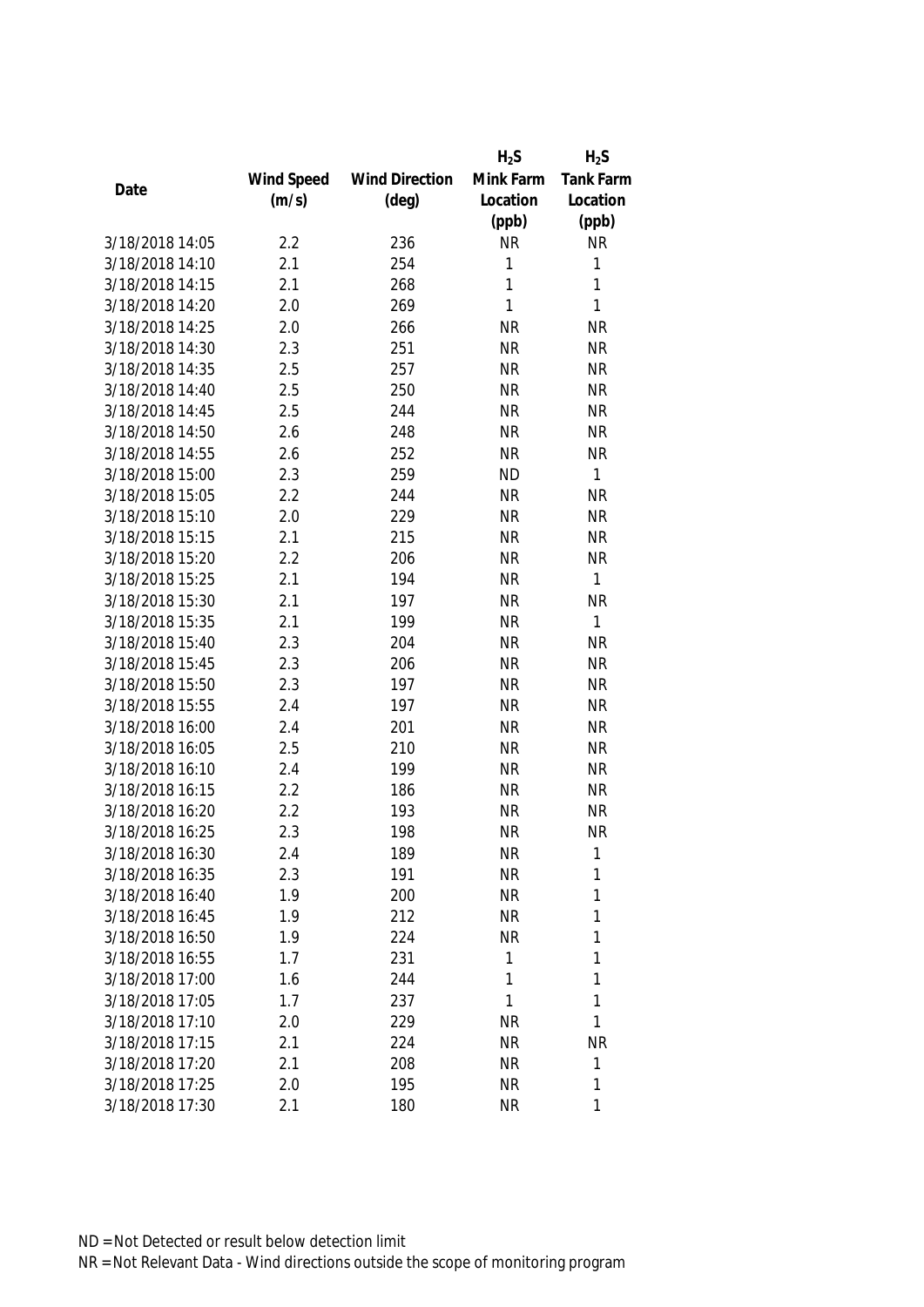|                 |            |                       | $H_2S$    | $H_2S$    |
|-----------------|------------|-----------------------|-----------|-----------|
|                 | Wind Speed | <b>Wind Direction</b> | Mink Farm | Tank Farm |
| Date            | (m/s)      | $(\text{deg})$        | Location  | Location  |
|                 |            |                       | (ppb)     | (ppb)     |
| 3/18/2018 17:35 | 2.0        | 177                   | <b>NR</b> | 1         |
| 3/18/2018 17:40 | 1.9        | 170                   | <b>NR</b> | 1         |
| 3/18/2018 17:45 | 1.9        | 166                   | <b>NR</b> | <b>NR</b> |
| 3/18/2018 17:50 | 1.8        | 167                   | <b>NR</b> | <b>NR</b> |
| 3/18/2018 17:55 | 1.8        | 171                   | <b>NR</b> | 1         |
| 3/18/2018 18:00 | 1.7        | 178                   | <b>NR</b> | 1         |
| 3/18/2018 18:05 | 1.7        | 185                   | <b>NR</b> | 1         |
| 3/18/2018 18:10 | 1.7        | 190                   | <b>NR</b> | 1         |
| 3/18/2018 18:15 | 1.6        | 197                   | <b>NR</b> | 1         |
| 3/18/2018 18:20 | 1.5        | 201                   | <b>NR</b> | 1         |
| 3/18/2018 18:25 | 1.5        | 199                   | <b>NR</b> | 1         |
| 3/18/2018 18:30 | 1.5        | 194                   | <b>NR</b> | 1         |
| 3/18/2018 18:35 | 1.4        | 193                   | <b>NR</b> | 1         |
| 3/18/2018 18:40 | 1.4        | 193                   | <b>NR</b> | 1         |
| 3/18/2018 18:45 | 1.4        | 188                   | <b>NR</b> | 1         |
| 3/18/2018 18:50 | 1.4        | 183                   | <b>NR</b> | 1         |
| 3/18/2018 18:55 | 1.3        | 181                   | <b>NR</b> | 1         |
| 3/18/2018 19:00 | 1.3        | 177                   | <b>NR</b> | 1         |
| 3/18/2018 19:05 | 1.3        | 172                   | <b>NR</b> | 1         |
| 3/18/2018 19:10 | 1.4        | 167                   | <b>NR</b> | <b>NR</b> |
| 3/18/2018 19:15 | 1.5        | 163                   | <b>NR</b> | <b>NR</b> |
| 3/18/2018 19:20 | 1.5        | 160                   | <b>NR</b> | <b>NR</b> |
| 3/18/2018 19:25 | 1.6        | 159                   | <b>NR</b> | <b>NR</b> |
| 3/18/2018 19:30 | 1.6        | 160                   | <b>NR</b> | <b>NR</b> |
| 3/18/2018 19:35 | 1.7        | 163                   | <b>NR</b> | <b>NR</b> |
| 3/18/2018 19:40 | 1.8        | 165                   | <b>NR</b> | <b>NR</b> |
| 3/18/2018 19:45 | 1.9        | 168                   | <b>NR</b> | <b>NR</b> |
| 3/18/2018 19:50 | 2.0        | 170                   | <b>NR</b> | 1         |
| 3/18/2018 19:55 | 2.2        | 172                   | <b>NR</b> | 1         |
| 3/18/2018 20:00 | 2.4        | 173                   | NR        | 1         |
| 3/18/2018 20:05 | 2.4        | 172                   | <b>NR</b> | 1         |
| 3/18/2018 20:10 | 2.4        | 171                   | <b>NR</b> | 1         |
| 3/18/2018 20:15 | 2.4        | 168                   | <b>NR</b> | <b>NR</b> |
| 3/18/2018 20:20 | 2.3        | 166                   | <b>NR</b> | <b>NR</b> |
| 3/18/2018 20:25 | 2.2        | 163                   | <b>NR</b> | <b>NR</b> |
| 3/18/2018 20:30 | 2.2        | 161                   | <b>NR</b> | <b>NR</b> |
| 3/18/2018 20:35 | 2.2        | 160                   | <b>NR</b> | <b>NR</b> |
| 3/18/2018 20:40 | 2.1        | 160                   | <b>NR</b> | <b>NR</b> |
| 3/18/2018 20:45 | 2.1        | 161                   | <b>NR</b> | <b>NR</b> |
| 3/18/2018 20:50 | 2.2        | 164                   | <b>NR</b> | <b>NR</b> |
| 3/18/2018 20:55 | 2.1        | 167                   | <b>NR</b> | <b>NR</b> |
| 3/18/2018 21:00 | 2.1        | 170                   | <b>NR</b> | 1         |
|                 |            |                       |           |           |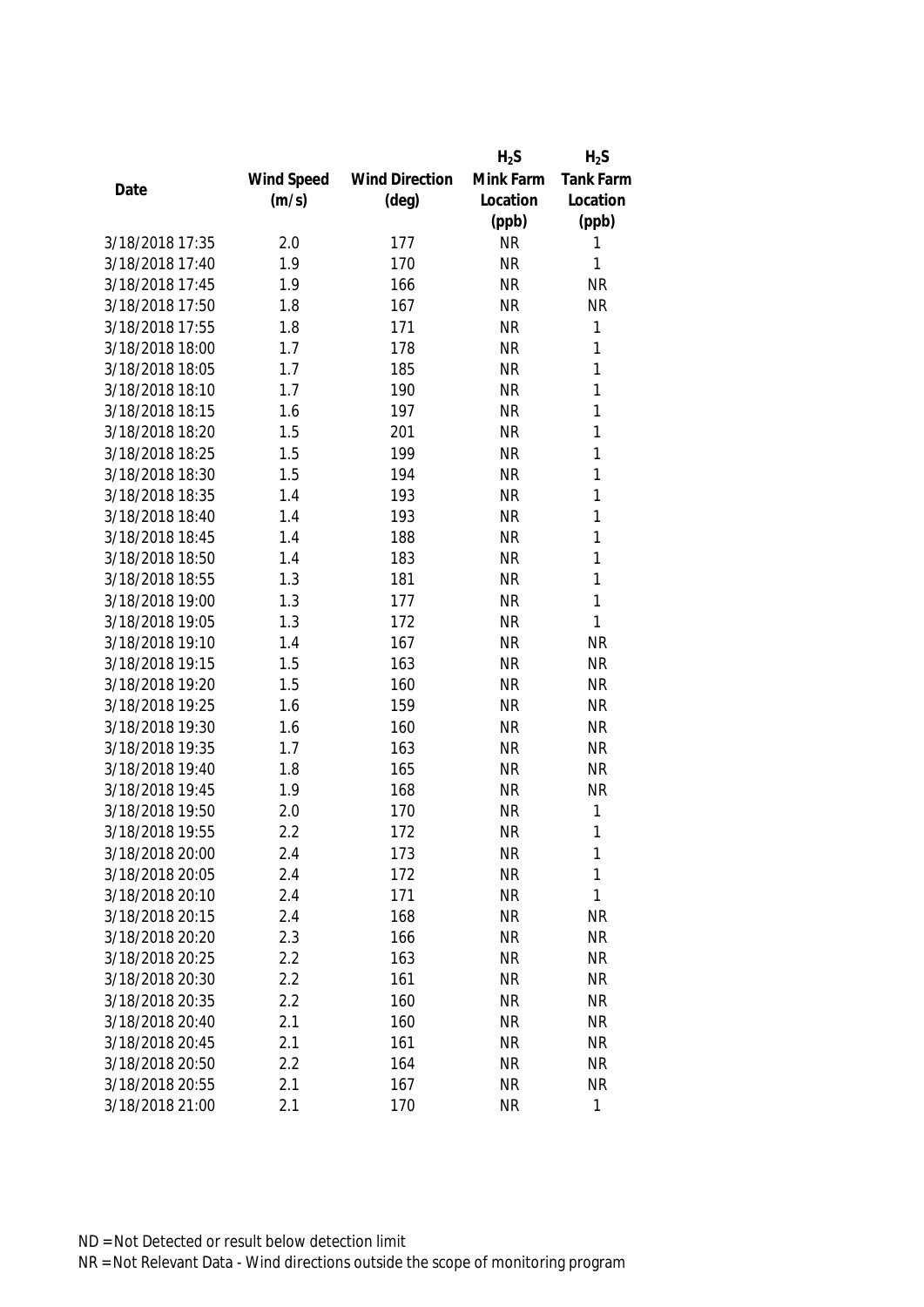|                 |            |                       | $H_2S$    | $H_2S$    |
|-----------------|------------|-----------------------|-----------|-----------|
|                 | Wind Speed | <b>Wind Direction</b> | Mink Farm | Tank Farm |
| Date            | (m/s)      | $(\text{deg})$        | Location  | Location  |
|                 |            |                       | (ppb)     | (ppb)     |
| 3/18/2018 21:05 | 2.1        | 173                   | <b>NR</b> | <b>ND</b> |
| 3/18/2018 21:10 | 1.9        | 178                   | <b>NR</b> | 1         |
| 3/18/2018 21:15 | 1.7        | 180                   | <b>NR</b> | 1         |
| 3/18/2018 21:20 | 1.4        | 180                   | <b>NR</b> | 1         |
| 3/18/2018 21:25 | 1.1        | 179                   | <b>NR</b> | 1         |
| 3/18/2018 21:30 | 0.8        | 179                   | <b>NR</b> | 1         |
| 3/18/2018 21:35 | 0.5        | 181                   | <b>NR</b> | 1         |
| 3/18/2018 21:40 | 0.4        | 175                   | <b>NR</b> | 1         |
| 3/18/2018 21:45 | 0.3        | 181                   | <b>NR</b> | 1         |
| 3/18/2018 21:50 | 0.2        | 188                   | <b>NR</b> | 1         |
| 3/18/2018 21:55 | 0.1        | 204                   | <b>NR</b> | 1         |
| 3/18/2018 22:00 | 0.1        | 188                   | <b>NR</b> | 1         |
| 3/18/2018 22:05 | 0.2        | 140                   | <b>NR</b> | <b>NR</b> |
| 3/18/2018 22:10 | 0.4        | 119                   | <b>NR</b> | <b>NR</b> |
| 3/18/2018 22:15 | 0.5        | 112                   | <b>NR</b> | <b>NR</b> |
| 3/18/2018 22:20 | 0.6        | 113                   | <b>NR</b> | <b>NR</b> |
| 3/18/2018 22:25 | 0.9        | 107                   | <b>NR</b> | <b>NR</b> |
| 3/18/2018 22:30 | 1.2        | 100                   | <b>NR</b> | <b>NR</b> |
| 3/18/2018 22:35 | 1.6        | 95                    | <b>NR</b> | <b>NR</b> |
| 3/18/2018 22:40 | 1.9        | 90                    | <b>NR</b> | <b>NR</b> |
| 3/18/2018 22:45 | 2.1        | 84                    | <b>NR</b> | <b>NR</b> |
| 3/18/2018 22:50 | 2.3        | 81                    | <b>NR</b> | <b>NR</b> |
| 3/18/2018 22:55 | 2.4        | 84                    | <b>NR</b> | <b>NR</b> |
| 3/18/2018 23:00 | 2.4        | 90                    | <b>NR</b> | <b>NR</b> |
| 3/18/2018 23:05 | 2.2        | 95                    | <b>NR</b> | <b>NR</b> |
| 3/18/2018 23:10 | 2.2        | 100                   | <b>NR</b> | <b>NR</b> |
| 3/18/2018 23:15 | 2.2        | 104                   | <b>NR</b> | <b>NR</b> |
| 3/18/2018 23:20 | 2.2        | 106                   | <b>NR</b> | <b>NR</b> |
| 3/18/2018 23:25 | 2.2        | 105                   | <b>NR</b> | <b>NR</b> |
| 3/18/2018 23:30 | 2.1        | 104                   | <b>NR</b> | ΝR        |
| 3/18/2018 23:35 | 2.2        | 103                   | <b>NR</b> | <b>NR</b> |
| 3/18/2018 23:40 | 2.1        | 102                   | <b>NR</b> | <b>NR</b> |
| 3/18/2018 23:45 | 2.1        | 102                   | <b>NR</b> | <b>NR</b> |
| 3/18/2018 23:50 | 2.2        | 104                   | <b>NR</b> | <b>NR</b> |
| 3/18/2018 23:55 | 2.2        | 107                   | <b>NR</b> | <b>NR</b> |
| 3/18/2018 24:00 | 2.3        | 110                   | <b>NR</b> | <b>NR</b> |
| 3/19/2018 00:05 | 2.4        | 112                   | <b>NR</b> | <b>NR</b> |
| 3/19/2018 00:10 | 2.4        | 112                   | <b>NR</b> | <b>NR</b> |
| 3/19/2018 00:15 | 2.3        | 110                   | <b>NR</b> | <b>NR</b> |
| 3/19/2018 00:20 | 2.2        | 106                   | <b>NR</b> | <b>NR</b> |
| 3/19/2018 00:25 | 2.2        | 102                   | <b>NR</b> | <b>NR</b> |
| 3/19/2018 00:30 | 2.2        | 95                    | <b>NR</b> | <b>NR</b> |
|                 |            |                       |           |           |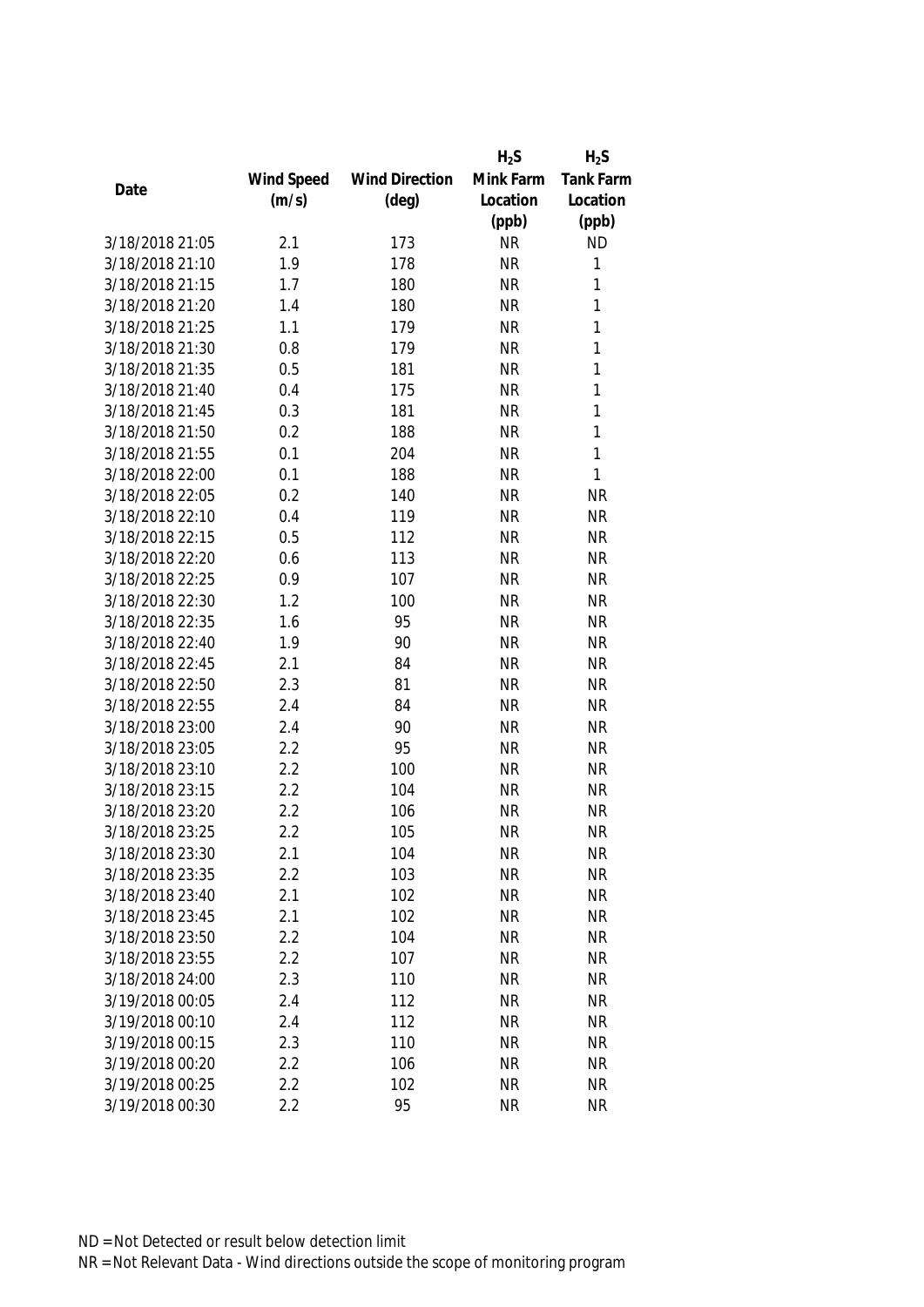|                 |            |                       | $H_2S$    | $H_2S$           |
|-----------------|------------|-----------------------|-----------|------------------|
|                 | Wind Speed | <b>Wind Direction</b> | Mink Farm | <b>Tank Farm</b> |
| Date            | (m/s)      | $(\text{deg})$        | Location  | Location         |
|                 |            |                       | (ppb)     | (ppb)            |
| 3/19/2018 00:35 | 2.1        | 87                    | <b>NR</b> | <b>NR</b>        |
| 3/19/2018 00:40 | 2.2        | 82                    | <b>NR</b> | <b>NR</b>        |
| 3/19/2018 00:45 | 2.2        | 78                    | <b>NR</b> | <b>NR</b>        |
| 3/19/2018 00:50 | 2.3        | 74                    | <b>NR</b> | <b>NR</b>        |
| 3/19/2018 00:55 | 2.3        | 72                    | <b>NR</b> | <b>NR</b>        |
| 3/19/2018 01:00 | 2.3        | 71                    | <b>NR</b> | <b>NR</b>        |
| 3/19/2018 01:05 | 2.3        | 74                    | <b>NR</b> | <b>NR</b>        |
| 3/19/2018 01:10 | 2.2        | 74                    | <b>NR</b> | <b>NR</b>        |
| 3/19/2018 01:15 | 2.2        | 75                    | <b>NR</b> | <b>NR</b>        |
| 3/19/2018 01:20 | 2.3        | 77                    | <b>NR</b> | <b>NR</b>        |
| 3/19/2018 01:25 | 2.3        | 78                    | <b>NR</b> | <b>NR</b>        |
| 3/19/2018 01:30 | 2.4        | 82                    | <b>NR</b> | <b>NR</b>        |
| 3/19/2018 01:35 | 2.5        | 83                    | <b>NR</b> | <b>NR</b>        |
| 3/19/2018 01:40 | 2.7        | 85                    | <b>NR</b> | <b>NR</b>        |
| 3/19/2018 01:45 | 2.7        | 86                    | <b>NR</b> | <b>NR</b>        |
| 3/19/2018 01:50 | 2.8        | 85                    | <b>NR</b> | <b>NR</b>        |
| 3/19/2018 01:55 | 2.8        | 85                    | <b>NR</b> | <b>NR</b>        |
| 3/19/2018 02:00 | 2.8        | 84                    | <b>NR</b> | <b>NR</b>        |
| 3/19/2018 02:05 | 2.7        | 86                    | <b>NR</b> | <b>NR</b>        |
| 3/19/2018 02:10 | 2.8        | 86                    | <b>NR</b> | <b>NR</b>        |
| 3/19/2018 02:15 | 2.8        | 87                    | <b>NR</b> | <b>NR</b>        |
| 3/19/2018 02:20 | 2.9        | 88                    | <b>NR</b> | <b>NR</b>        |
| 3/19/2018 02:25 | 3.0        | 88                    | <b>NR</b> | <b>NR</b>        |
| 3/19/2018 02:30 | 3.0        | 88                    | <b>NR</b> | <b>NR</b>        |
| 3/19/2018 02:35 | 3.1        | 87                    | <b>NR</b> | <b>NR</b>        |
| 3/19/2018 02:40 | 3.1        | 87                    | <b>NR</b> | <b>NR</b>        |
| 3/19/2018 02:45 | 3.0        | 84                    | <b>NR</b> | <b>NR</b>        |
| 3/19/2018 02:50 | 2.8        | 80                    | <b>NR</b> | <b>NR</b>        |
| 3/19/2018 02:55 | 2.7        | 79                    | <b>NR</b> | <b>NR</b>        |
| 3/19/2018 03:00 | 2.6        | 77                    | <b>NR</b> | <b>NR</b>        |
| 3/19/2018 03:05 | 2.4        | 74                    | <b>NR</b> | <b>NR</b>        |
| 3/19/2018 03:10 | 2.3        | 73                    | <b>NR</b> | <b>NR</b>        |
| 3/19/2018 03:15 | 2.3        | 73                    | <b>NR</b> | <b>NR</b>        |
| 3/19/2018 03:20 | 2.3        | 73                    | <b>NR</b> | <b>NR</b>        |
| 3/19/2018 03:25 | 2.3        | 71                    | <b>NR</b> | <b>NR</b>        |
| 3/19/2018 03:30 | 2.3        | 69                    | <b>NR</b> | <b>NR</b>        |
| 3/19/2018 03:35 | 2.3        | 68                    | <b>NR</b> | <b>NR</b>        |
| 3/19/2018 03:40 | 2.3        | 67                    | <b>NR</b> | <b>NR</b>        |
| 3/19/2018 03:45 | 2.3        | 66                    | <b>NR</b> | <b>NR</b>        |
| 3/19/2018 03:50 | 2.3        | 66                    | <b>NR</b> | <b>NR</b>        |
| 3/19/2018 03:55 | 2.3        | 66                    | <b>NR</b> | <b>NR</b>        |
| 3/19/2018 04:00 | 2.4        | 66                    | <b>NR</b> | <b>NR</b>        |
|                 |            |                       |           |                  |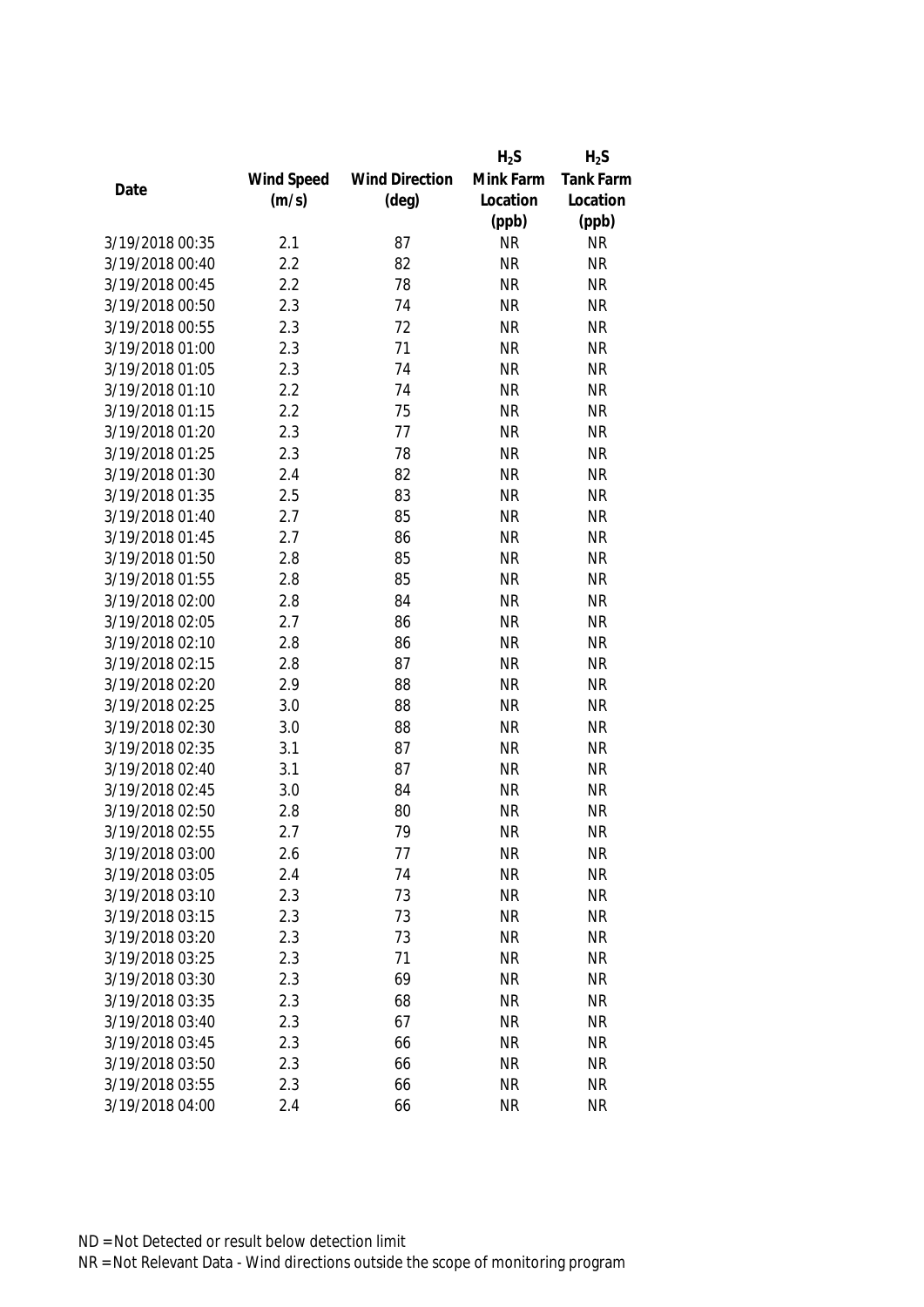|                 |            |                       | $H_2S$    | $H_2S$           |
|-----------------|------------|-----------------------|-----------|------------------|
|                 | Wind Speed | <b>Wind Direction</b> | Mink Farm | <b>Tank Farm</b> |
| Date            | (m/s)      | $(\text{deg})$        | Location  | Location         |
|                 |            |                       | (ppb)     | (ppb)            |
| 3/19/2018 04:05 | 2.4        | 66                    | <b>NR</b> | <b>NR</b>        |
| 3/19/2018 04:10 | 2.4        | 65                    | <b>NR</b> | <b>NR</b>        |
| 3/19/2018 04:15 | 2.4        | 64                    | <b>NR</b> | <b>NR</b>        |
| 3/19/2018 04:20 | 2.5        | 63                    | <b>NR</b> | <b>NR</b>        |
| 3/19/2018 04:25 | 2.6        | 63                    | <b>NR</b> | <b>NR</b>        |
| 3/19/2018 04:30 | 2.6        | 61                    | <b>NR</b> | <b>NR</b>        |
| 3/19/2018 04:35 | 2.6        | 62                    | <b>NR</b> | <b>NR</b>        |
| 3/19/2018 04:40 | 2.5        | 63                    | <b>NR</b> | <b>NR</b>        |
| 3/19/2018 04:45 | 2.4        | 63                    | <b>NR</b> | <b>NR</b>        |
| 3/19/2018 04:50 | 2.4        | 62                    | <b>NR</b> | <b>NR</b>        |
| 3/19/2018 04:55 | 2.4        | 62                    | <b>NR</b> | <b>NR</b>        |
| 3/19/2018 05:00 | 2.4        | 61                    | <b>NR</b> | <b>NR</b>        |
| 3/19/2018 05:05 | 2.5        | 59                    | <b>NR</b> | <b>NR</b>        |
| 3/19/2018 05:10 | 2.7        | 56                    | <b>NR</b> | <b>NR</b>        |
| 3/19/2018 05:15 | 2.8        | 54                    | <b>NR</b> | <b>NR</b>        |
| 3/19/2018 05:20 | 2.9        | 53                    | <b>NR</b> | <b>NR</b>        |
| 3/19/2018 05:25 | 3.1        | 50                    | <b>NR</b> | <b>NR</b>        |
| 3/19/2018 05:30 | 3.2        | 49                    | <b>NR</b> | <b>NR</b>        |
| 3/19/2018 05:35 | 3.3        | 47                    | <b>NR</b> | <b>NR</b>        |
| 3/19/2018 05:40 | 3.4        | 46                    | <b>NR</b> | <b>NR</b>        |
| 3/19/2018 05:45 | 3.4        | 46                    | <b>NR</b> | <b>NR</b>        |
| 3/19/2018 05:50 | 3.4        | 45                    | <b>NR</b> | <b>NR</b>        |
| 3/19/2018 05:55 | 3.4        | 45                    | <b>NR</b> | <b>NR</b>        |
| 3/19/2018 06:00 | 3.5        | 46                    | <b>NR</b> | <b>NR</b>        |
| 3/19/2018 06:05 | 3.5        | 47                    | <b>NR</b> | <b>NR</b>        |
| 3/19/2018 06:10 | 3.6        | 47                    | <b>NR</b> | <b>NR</b>        |
| 3/19/2018 06:15 | 3.8        | 47                    | <b>NR</b> | <b>NR</b>        |
| 3/19/2018 06:20 | 3.8        | 48                    | <b>NR</b> | <b>NR</b>        |
| 3/19/2018 06:25 | 3.9        | 48                    | <b>NR</b> | <b>NR</b>        |
| 3/19/2018 06:30 | 4.0        | 48                    | <b>NR</b> | <b>NR</b>        |
| 3/19/2018 06:35 | 4.0        | 48                    | <b>NR</b> | <b>NR</b>        |
| 3/19/2018 06:40 | 4.0        | 48                    | <b>NR</b> | <b>NR</b>        |
| 3/19/2018 06:45 | 4.0        | 48                    | <b>NR</b> | <b>NR</b>        |
| 3/19/2018 06:50 | 4.0        | 48                    | <b>NR</b> | <b>NR</b>        |
| 3/19/2018 06:55 | 4.1        | 48                    | <b>NR</b> | <b>NR</b>        |
| 3/19/2018 07:00 | 4.1        | 48                    | <b>NR</b> | <b>NR</b>        |
| 3/19/2018 07:05 | 4.0        | 49                    | <b>NR</b> | <b>NR</b>        |
| 3/19/2018 07:10 | 3.9        | 49                    | <b>NR</b> | <b>NR</b>        |
| 3/19/2018 07:15 | 3.9        | 49                    | <b>NR</b> | <b>NR</b>        |
| 3/19/2018 07:20 | 3.9        | 50                    | <b>NR</b> | <b>NR</b>        |
| 3/19/2018 07:25 | 3.9        | 50                    | <b>NR</b> | <b>NR</b>        |
|                 |            |                       |           |                  |
| 3/19/2018 07:30 | 3.9        | 49                    | <b>NR</b> | <b>NR</b>        |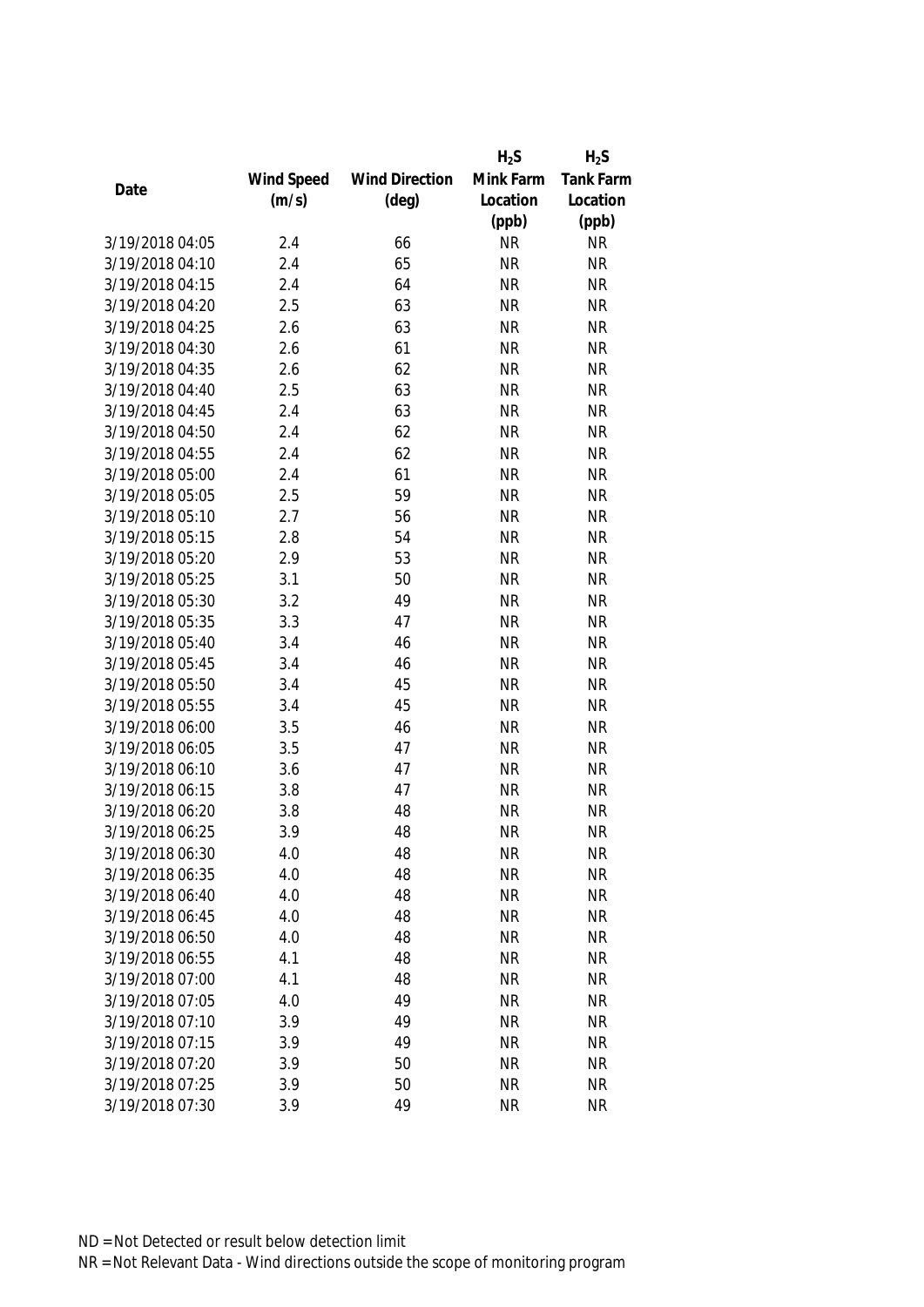|                 |            |                       | $H_2S$    | $H_2S$           |
|-----------------|------------|-----------------------|-----------|------------------|
|                 | Wind Speed | <b>Wind Direction</b> | Mink Farm | <b>Tank Farm</b> |
| Date            | (m/s)      | $(\text{deg})$        | Location  | Location         |
|                 |            |                       | (ppb)     | (ppb)            |
| 3/19/2018 07:35 | 4.0        | 49                    | <b>NR</b> | <b>NR</b>        |
| 3/19/2018 07:40 | 4.1        | 48                    | <b>NR</b> | <b>NR</b>        |
| 3/19/2018 07:45 | 4.1        | 48                    | <b>NR</b> | <b>NR</b>        |
| 3/19/2018 07:50 | 4.1        | 47                    | <b>NR</b> | <b>NR</b>        |
| 3/19/2018 07:55 | 4.1        | 46                    | <b>NR</b> | <b>NR</b>        |
| 3/19/2018 08:00 | 4.1        | 47                    | <b>NR</b> | <b>NR</b>        |
| 3/19/2018 08:05 | 4.0        | 47                    | <b>NR</b> | <b>NR</b>        |
| 3/19/2018 08:10 | 4.0        | 48                    | <b>NR</b> | <b>NR</b>        |
| 3/19/2018 08:15 | 3.9        | 50                    | <b>NR</b> | <b>NR</b>        |
| 3/19/2018 08:20 | 3.9        | 52                    | <b>NR</b> | <b>NR</b>        |
| 3/19/2018 08:25 | 3.8        | 55                    | <b>NR</b> | <b>NR</b>        |
| 3/19/2018 08:30 | 3.8        | 56                    | <b>NR</b> | <b>NR</b>        |
| 3/19/2018 08:35 | 3.8        | 58                    | <b>NR</b> | <b>NR</b>        |
| 3/19/2018 08:40 | 3.9        | 60                    | <b>NR</b> | <b>NR</b>        |
| 3/19/2018 08:45 | 4.1        | 60                    | <b>NR</b> | <b>NR</b>        |
| 3/19/2018 08:50 | 4.3        | 59                    | <b>NR</b> | <b>NR</b>        |
| 3/19/2018 08:55 | 4.5        | 60                    | <b>NR</b> | <b>NR</b>        |
| 3/19/2018 09:00 | 4.7        | 61                    | <b>NR</b> | <b>NR</b>        |
| 3/19/2018 09:05 | 4.8        | 62                    | <b>NR</b> | <b>NR</b>        |
| 3/19/2018 09:10 | 4.6        | 64                    | <b>NR</b> | <b>NR</b>        |
| 3/19/2018 09:15 | 4.4        | 68                    | <b>NR</b> | <b>NR</b>        |
| 3/19/2018 09:20 | 4.2        | 69                    | <b>NR</b> | <b>NR</b>        |
| 3/19/2018 09:25 | 4.1        | 71                    | <b>NR</b> | <b>NR</b>        |
| 3/19/2018 09:30 | 4.0        | 73                    | <b>NR</b> | <b>NR</b>        |
| 3/19/2018 09:35 | 3.8        | 72                    | <b>NR</b> | <b>NR</b>        |
| 3/19/2018 09:40 | 3.9        | 76                    | <b>NR</b> | <b>NR</b>        |
| 3/19/2018 09:45 | 3.9        | 75                    | <b>NR</b> | <b>NR</b>        |
| 3/19/2018 09:50 | 4.0        | 73                    | <b>NR</b> | <b>NR</b>        |
| 3/19/2018 09:55 | 4.0        | 72                    | <b>NR</b> | <b>NR</b>        |
| 3/19/2018 10:00 | 4.0        | 72                    | <b>NR</b> | <b>NR</b>        |
| 3/19/2018 10:05 | 4.0        | 72                    | <b>NR</b> | <b>NR</b>        |
| 3/19/2018 10:10 | 4.0        | 68                    | <b>NR</b> | <b>NR</b>        |
| 3/19/2018 10:15 | 4.1        | 68                    | <b>NR</b> | <b>NR</b>        |
| 3/19/2018 10:20 | 4.1        | 68                    | <b>NR</b> | <b>NR</b>        |
| 3/19/2018 10:25 | 4.1        | 71                    | <b>NR</b> | <b>NR</b>        |
| 3/19/2018 10:30 | 4.1        | 74                    | <b>NR</b> | <b>NR</b>        |
| 3/19/2018 10:35 | 4.1        | 77                    | <b>NR</b> | <b>NR</b>        |
| 3/19/2018 10:40 | 4.3        | 79                    | <b>NR</b> | <b>NR</b>        |
| 3/19/2018 10:45 | 4.4        | 81                    | <b>NR</b> | <b>NR</b>        |
| 3/19/2018 10:50 | 4.3        | 84                    | <b>NR</b> | <b>NR</b>        |
| 3/19/2018 10:55 | 4.3        | 81                    | <b>NR</b> | <b>NR</b>        |
| 3/19/2018 11:00 |            |                       |           |                  |
|                 | 4.4        | 78                    | <b>NR</b> | <b>NR</b>        |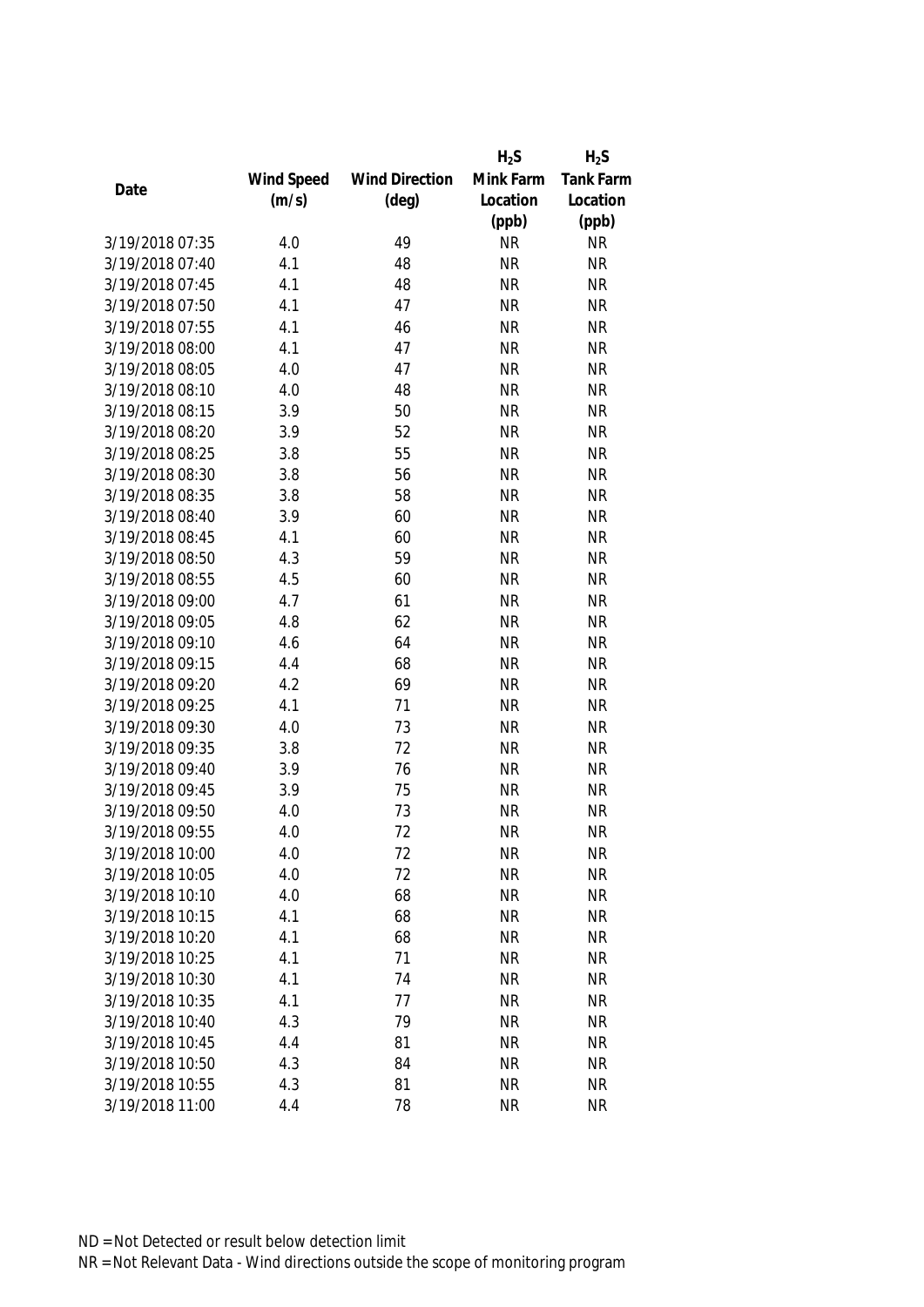|                 |            |                       | $H_2S$    | $H_2S$           |
|-----------------|------------|-----------------------|-----------|------------------|
|                 | Wind Speed | <b>Wind Direction</b> | Mink Farm | <b>Tank Farm</b> |
| Date            | (m/s)      | $(\text{deg})$        | Location  | Location         |
|                 |            |                       | (ppb)     | (ppb)            |
| 3/19/2018 11:05 | 4.5        | 77                    | <b>NR</b> | <b>NR</b>        |
| 3/19/2018 11:10 | 4.3        | 76                    | <b>NR</b> | <b>NR</b>        |
| 3/19/2018 11:15 | 4.2        | 73                    | <b>NR</b> | <b>NR</b>        |
| 3/19/2018 11:20 | 4.5        | 70                    | <b>NR</b> | <b>NR</b>        |
| 3/19/2018 11:25 | 4.6        | 69                    | <b>NR</b> | <b>NR</b>        |
| 3/19/2018 11:30 | 4.6        | 66                    | <b>NR</b> | <b>NR</b>        |
| 3/19/2018 11:35 | 4.6        | 64                    | <b>NR</b> | <b>NR</b>        |
| 3/19/2018 11:40 | 4.7        | 63                    | <b>NR</b> | <b>NR</b>        |
| 3/19/2018 11:45 | 4.8        | 63                    | <b>NR</b> | <b>NR</b>        |
| 3/19/2018 11:50 | 4.8        | 65                    | <b>NR</b> | <b>NR</b>        |
| 3/19/2018 11:55 | 4.7        | 68                    | <b>NR</b> | <b>NR</b>        |
| 3/19/2018 12:00 | 4.8        | 71                    | <b>NR</b> | <b>NR</b>        |
| 3/19/2018 12:05 | 5.1        | 70                    | <b>NR</b> | <b>NR</b>        |
| 3/19/2018 12:10 | 4.9        | 70                    | <b>NR</b> | <b>NR</b>        |
| 3/19/2018 12:15 | 4.9        | 67                    | <b>NR</b> | <b>NR</b>        |
| 3/19/2018 12:20 | 4.9        | 64                    | <b>NR</b> | <b>NR</b>        |
| 3/19/2018 12:25 | 4.9        | 58                    | <b>NR</b> | <b>NR</b>        |
| 3/19/2018 12:30 | 5.1        | 53                    | <b>NR</b> | <b>NR</b>        |
| 3/19/2018 12:35 | 5.1        | 50                    | <b>NR</b> | <b>NR</b>        |
| 3/19/2018 12:40 | 5.2        | 50                    | <b>NR</b> | <b>NR</b>        |
| 3/19/2018 12:45 | 5.3        | 49                    | <b>NR</b> | <b>NR</b>        |
| 3/19/2018 12:50 | 5.3        | 49                    | <b>NR</b> | <b>NR</b>        |
| 3/19/2018 12:55 | 5.2        | 53                    | <b>NR</b> | <b>NR</b>        |
| 3/19/2018 13:00 | 5.1        | 57                    | <b>NR</b> | <b>NR</b>        |
| 3/19/2018 13:05 | 5.0        | 60                    | <b>NR</b> | <b>NR</b>        |
| 3/19/2018 13:10 | 5.0        | 59                    | <b>NR</b> | <b>NR</b>        |
| 3/19/2018 13:15 | 5.0        | 60                    | <b>NR</b> | <b>NR</b>        |
| 3/19/2018 13:20 | 5.0        | 62                    | <b>NR</b> | <b>NR</b>        |
| 3/19/2018 13:25 | 5.3        | 62                    | <b>NR</b> | <b>NR</b>        |
| 3/19/2018 13:30 | 5.2        | 65                    | <b>NR</b> | <b>NR</b>        |
| 3/19/2018 13:35 | 5.3        | 63                    | <b>NR</b> | <b>NR</b>        |
| 3/19/2018 13:40 | 5.2        | 65                    | <b>NR</b> | <b>NR</b>        |
| 3/19/2018 13:45 | 5.3        | 66                    | <b>NR</b> | <b>NR</b>        |
| 3/19/2018 13:50 | 5.4        | 64                    | <b>NR</b> | NR               |
| 3/19/2018 13:55 | 5.4        | 62                    | <b>NR</b> | <b>NR</b>        |
| 3/19/2018 14:00 | 5.6        | 58                    | <b>NR</b> | <b>NR</b>        |
| 3/19/2018 14:05 | 5.6        | 57                    | <b>NR</b> | <b>NR</b>        |
| 3/19/2018 14:10 | 5.8        | 53                    | <b>NR</b> | <b>NR</b>        |
| 3/19/2018 14:15 | 5.8        | 53                    | <b>NR</b> | <b>NR</b>        |
| 3/19/2018 14:20 | 5.9        | 52                    | <b>NR</b> | <b>NR</b>        |
| 3/19/2018 14:25 | 6.2        | 49                    | <b>NR</b> | <b>NR</b>        |
| 3/19/2018 14:30 |            |                       |           |                  |
|                 | 6.2        | 46                    | <b>NR</b> | <b>NR</b>        |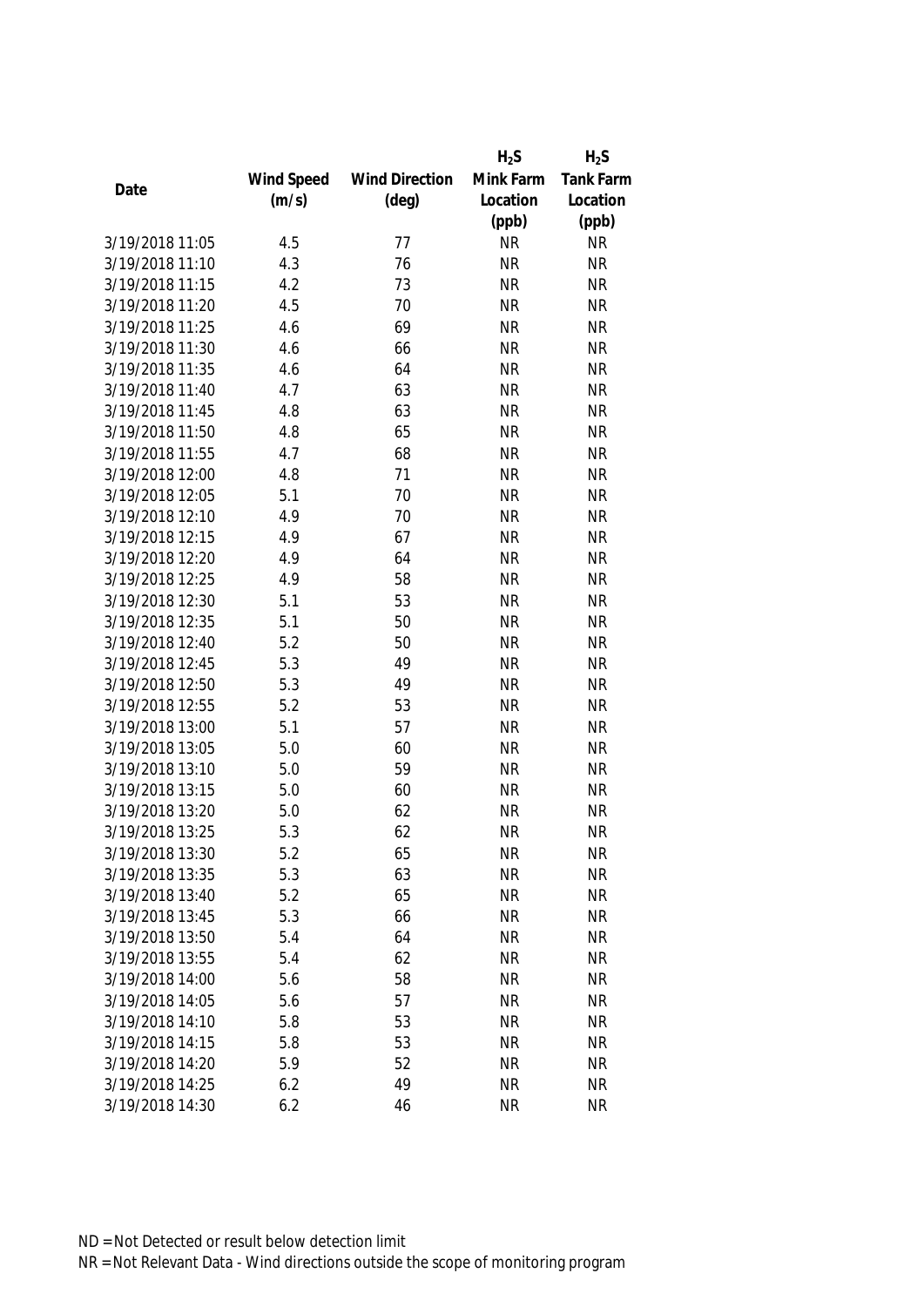|                 |            |                       | $H_2S$         | $H_2S$    |
|-----------------|------------|-----------------------|----------------|-----------|
|                 | Wind Speed | <b>Wind Direction</b> | Mink Farm      | Tank Farm |
| Date            | (m/s)      | $(\text{deg})$        | Location       | Location  |
|                 |            |                       | (ppb)          | (ppb)     |
| 3/19/2018 14:35 | 6.6        | 45                    | <b>NR</b>      | <b>NR</b> |
| 3/19/2018 14:40 | 6.6        | 45                    | <b>NR</b>      | <b>NR</b> |
| 3/19/2018 14:45 | 6.7        | 44                    | <b>NR</b>      | <b>NR</b> |
| 3/19/2018 14:50 | 6.8        | 43                    | <b>NR</b>      | <b>NR</b> |
| 3/19/2018 14:55 | 6.8        | 42                    | <b>NR</b>      | <b>NR</b> |
| 3/19/2018 15:00 | 7.0        | 41                    | <b>NR</b>      | <b>NR</b> |
| 3/19/2018 15:05 | 7.1        | 39                    | <b>ND</b>      | <b>NR</b> |
| 3/19/2018 15:10 | 7.3        | 40                    | <b>ND</b>      | <b>NR</b> |
| 3/19/2018 15:15 | 7.3        | 41                    | <b>NR</b>      | <b>NR</b> |
| 3/19/2018 15:20 | 7.3        | 40                    | <b>ND</b>      | <b>NR</b> |
| 3/19/2018 15:25 | 7.4        | 40                    | <b>ND</b>      | <b>NR</b> |
| 3/19/2018 15:30 | 7.4        | 42                    | <b>NR</b>      | <b>NR</b> |
| 3/19/2018 15:35 | 7.1        | 43                    | <b>NR</b>      | <b>NR</b> |
| 3/19/2018 15:40 | 7.4        | 41                    | <b>NR</b>      | <b>NR</b> |
| 3/19/2018 15:45 | 7.7        | 38                    | 1              | <b>NR</b> |
| 3/19/2018 15:50 | 7.9        | 40                    | 1              | <b>NR</b> |
| 3/19/2018 15:55 | 7.9        | 41                    | <b>NR</b>      | <b>NR</b> |
| 3/19/2018 16:00 | 7.8        | 41                    | <b>NR</b>      | <b>NR</b> |
| 3/19/2018 16:05 | 7.8        | 41                    | <b>NR</b>      | <b>NR</b> |
| 3/19/2018 16:10 | 7.8        | 40                    | 1              | <b>NR</b> |
| 3/19/2018 16:15 | 7.8        | 40                    | 1              | <b>NR</b> |
| 3/19/2018 16:20 | 7.5        | 39                    | 1              | <b>NR</b> |
| 3/19/2018 16:25 | 7.5        | 38                    | 1              | <b>NR</b> |
| 3/19/2018 16:30 | 7.5        | 36                    | $\mathbf{1}$   | <b>NR</b> |
| 3/19/2018 16:35 | 7.6        | 35                    | 1              | <b>NR</b> |
| 3/19/2018 16:40 | 7.8        | 36                    | 1              | <b>NR</b> |
| 3/19/2018 16:45 | 7.6        | 37                    | 1              | <b>NR</b> |
| 3/19/2018 16:50 | 7.4        | 38                    | 1              | <b>NR</b> |
| 3/19/2018 16:55 | 7.5        | 37                    | 1              | <b>NR</b> |
| 3/19/2018 17:00 | 7.4        | 36                    | 1              | <b>NR</b> |
| 3/19/2018 17:05 | 7.5        | 36                    | 1              | <b>NR</b> |
| 3/19/2018 17:10 | 7.2        | 36                    | 1              | <b>NR</b> |
| 3/19/2018 17:15 | 7.2        | 35                    | 1              | <b>NR</b> |
| 3/19/2018 17:20 | 7.5        | 35                    | 1              | <b>NR</b> |
| 3/19/2018 17:25 | 7.6        | 36                    | 1              | <b>NR</b> |
| 3/19/2018 17:30 | 7.8        | 37                    | 1              | <b>NR</b> |
| 3/19/2018 17:35 | 7.9        | 37                    | 1              | <b>NR</b> |
| 3/19/2018 17:40 |            |                       |                |           |
| 3/19/2018 17:45 | 8.0        | 37                    | <b>ND</b><br>1 | <b>NR</b> |
|                 | 8.1        | 38                    |                | <b>NR</b> |
| 3/19/2018 17:50 | 7.9        | 39                    | 1              | <b>NR</b> |
| 3/19/2018 17:55 | 7.6        | 39                    | 1              | <b>NR</b> |
| 3/19/2018 18:00 | 7.7        | 38                    | <b>ND</b>      | <b>NR</b> |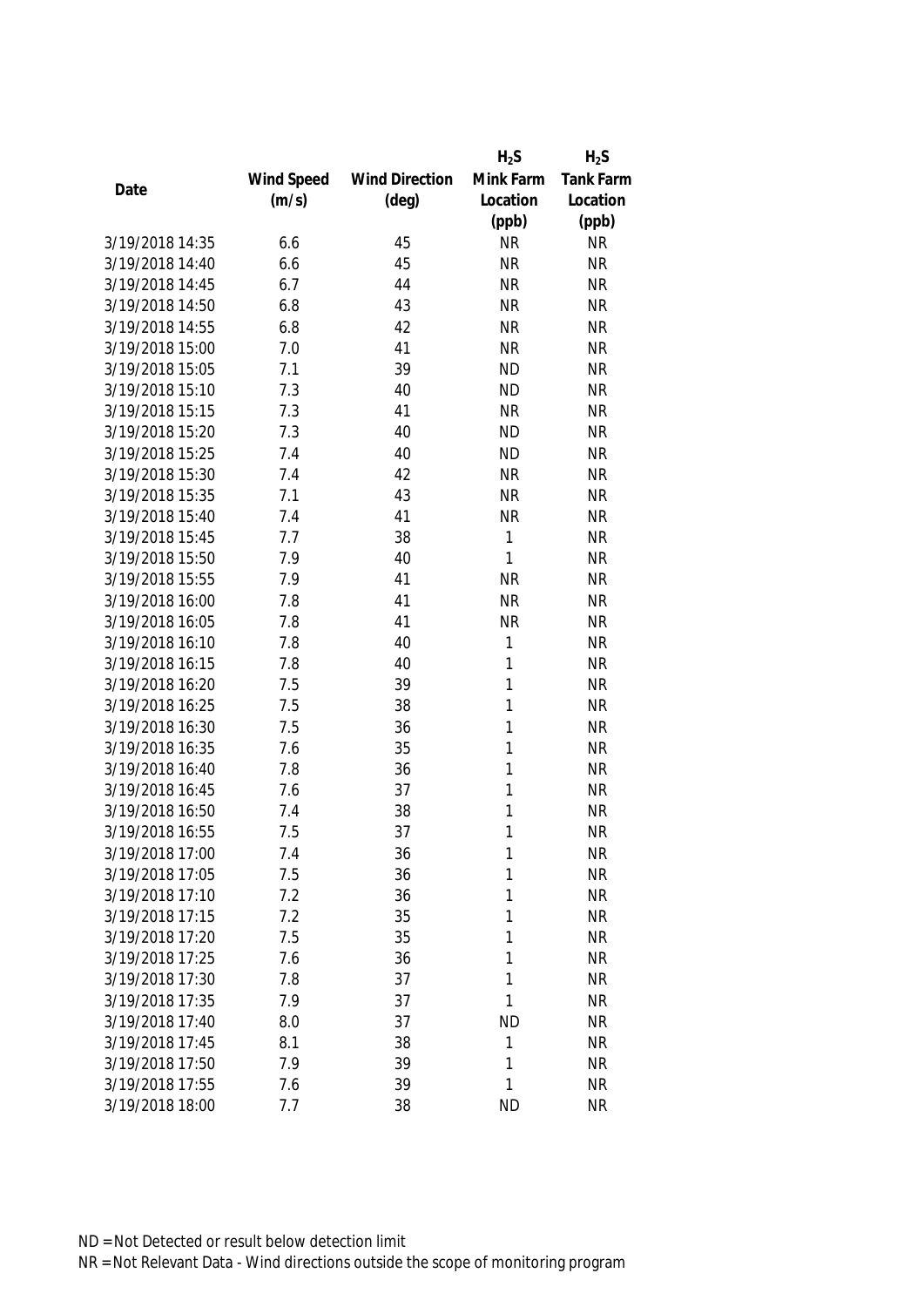|                 |            |                       | $H_2S$    | $H_2S$           |
|-----------------|------------|-----------------------|-----------|------------------|
|                 | Wind Speed | <b>Wind Direction</b> | Mink Farm | <b>Tank Farm</b> |
| Date            | (m/s)      | $(\text{deg})$        | Location  | Location         |
|                 |            |                       | (ppb)     | (ppb)            |
| 3/19/2018 18:05 | 7.6        | 39                    | 1         | <b>NR</b>        |
| 3/19/2018 18:10 | 7.4        | 39                    | <b>ND</b> | <b>NR</b>        |
| 3/19/2018 18:15 | 7.0        | 38                    | <b>ND</b> | <b>NR</b>        |
| 3/19/2018 18:20 | 7.3        | 37                    | <b>ND</b> | <b>NR</b>        |
| 3/19/2018 18:25 | 7.4        | 36                    | <b>ND</b> | <b>NR</b>        |
| 3/19/2018 18:30 | 7.3        | 36                    | <b>ND</b> | <b>NR</b>        |
| 3/19/2018 18:35 | 7.2        | 35                    | <b>ND</b> | <b>NR</b>        |
| 3/19/2018 18:40 | 7.1        | 35                    | 1         | <b>NR</b>        |
| 3/19/2018 18:45 | 7.2        | 35                    | 1         | <b>NR</b>        |
| 3/19/2018 18:50 | 6.9        | 35                    | 1         | <b>NR</b>        |
| 3/19/2018 18:55 | 6.8        | 36                    | 1         | <b>NR</b>        |
| 3/19/2018 19:00 | 6.7        | 36                    | 1         | <b>NR</b>        |
| 3/19/2018 19:05 | 6.7        | 36                    | 1         | <b>NR</b>        |
| 3/19/2018 19:10 | 6.9        | 36                    | 1         | <b>NR</b>        |
| 3/19/2018 19:15 | 6.9        | 35                    | 1         | <b>NR</b>        |
| 3/19/2018 19:20 | 6.8        | 35                    | 1         | <b>NR</b>        |
| 3/19/2018 19:25 | 6.6        | 33                    | <b>ND</b> | <b>NR</b>        |
| 3/19/2018 19:30 | 6.7        | 32                    | <b>ND</b> | <b>NR</b>        |
| 3/19/2018 19:35 | 6.7        | 32                    | <b>ND</b> | <b>NR</b>        |
| 3/19/2018 19:40 | 6.3        | 31                    | <b>ND</b> | <b>NR</b>        |
| 3/19/2018 19:45 | 6.4        | 30                    | <b>ND</b> | <b>NR</b>        |
| 3/19/2018 19:50 | 6.6        | 30                    | <b>ND</b> | <b>NR</b>        |
| 3/19/2018 19:55 | 6.7        | 31                    | 1         | <b>NR</b>        |
| 3/19/2018 20:00 | 6.5        | 32                    | <b>ND</b> | <b>NR</b>        |
| 3/19/2018 20:05 | 6.4        | 32                    | 1         | <b>NR</b>        |
| 3/19/2018 20:10 | 6.5        | 33                    | 1         | <b>NR</b>        |
| 3/19/2018 20:15 | 6.4        | 33                    | 1         | <b>NR</b>        |
| 3/19/2018 20:20 | 6.5        | 34                    | 1         | <b>NR</b>        |
| 3/19/2018 20:25 | 6.4        | 34                    | 1         | <b>NR</b>        |
| 3/19/2018 20:30 | 6.5        | 33                    | 1         | <b>NR</b>        |
| 3/19/2018 20:35 | 6.3        | 33                    | 1         | <b>NR</b>        |
| 3/19/2018 20:40 | 6.2        | 33                    | 1         | <b>NR</b>        |
| 3/19/2018 20:45 | 6.2        | 34                    | 1         | <b>NR</b>        |
| 3/19/2018 20:50 | 6.1        | 34                    | <b>ND</b> | <b>NR</b>        |
| 3/19/2018 20:55 | 6.1        | 33                    | <b>ND</b> | <b>NR</b>        |
| 3/19/2018 21:00 | 6.0        | 33                    | <b>ND</b> | <b>NR</b>        |
| 3/19/2018 21:05 | 6.1        | 33                    | <b>ND</b> | <b>NR</b>        |
| 3/19/2018 21:10 | 6.3        | 33                    | <b>ND</b> | <b>NR</b>        |
| 3/19/2018 21:15 | 6.4        | 32                    | <b>ND</b> | <b>NR</b>        |
| 3/19/2018 21:20 | 6.5        | 32                    | <b>ND</b> | <b>NR</b>        |
| 3/19/2018 21:25 | 6.7        | 31                    | <b>ND</b> | NR               |
| 3/19/2018 21:30 | 6.9        | 31                    | <b>ND</b> | <b>NR</b>        |
|                 |            |                       |           |                  |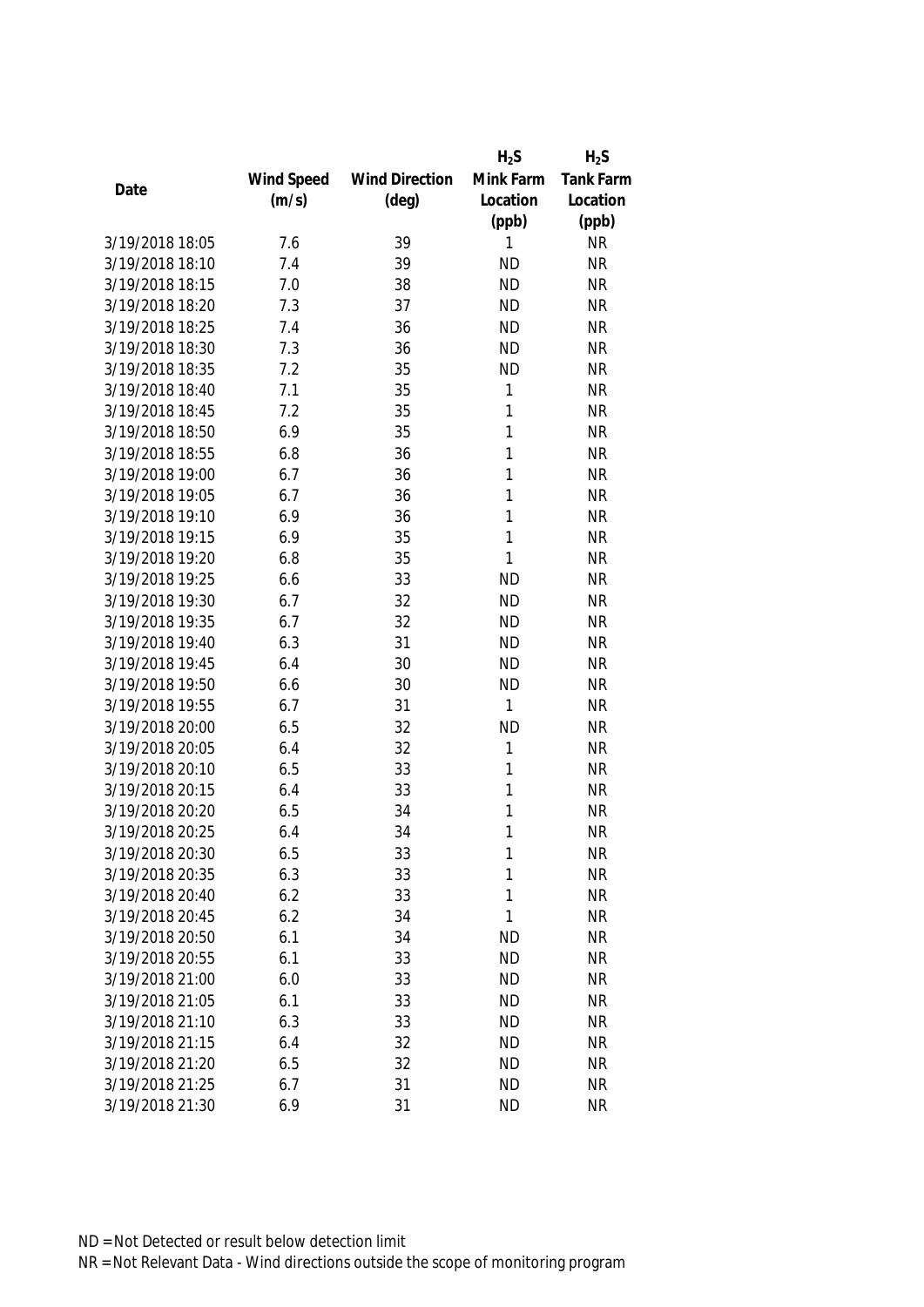|                 |            |                       | $H_2S$       | $H_2S$           |
|-----------------|------------|-----------------------|--------------|------------------|
|                 | Wind Speed | <b>Wind Direction</b> | Mink Farm    | <b>Tank Farm</b> |
| Date            | (m/s)      | $(\text{deg})$        | Location     | Location         |
|                 |            |                       | (ppb)        | (ppb)            |
| 3/19/2018 21:35 | 6.9        | 31                    | <b>ND</b>    | <b>NR</b>        |
| 3/19/2018 21:40 | 6.7        | 32                    | <b>ND</b>    | <b>NR</b>        |
| 3/19/2018 21:45 | 6.8        | 33                    | <b>ND</b>    | <b>NR</b>        |
| 3/19/2018 21:50 | 6.6        | 34                    | $\mathbf{1}$ | <b>NR</b>        |
| 3/19/2018 21:55 | 6.4        | 35                    | <b>ND</b>    | <b>NR</b>        |
| 3/19/2018 22:00 | 6.2        | 36                    | <b>ND</b>    | <b>NR</b>        |
| 3/19/2018 22:05 | 5.9        | 36                    | <b>ND</b>    | <b>NR</b>        |
| 3/19/2018 22:10 | 6.1        | 37                    | 1            | <b>NR</b>        |
| 3/19/2018 22:15 | 6.0        | 36                    | 1            | <b>NR</b>        |
| 3/19/2018 22:20 | 6.2        | 36                    | 1            | <b>NR</b>        |
| 3/19/2018 22:25 | 6.2        | 36                    | 1            | <b>NR</b>        |
| 3/19/2018 22:30 | 6.1        | 35                    | 1            | <b>NR</b>        |
| 3/19/2018 22:35 | 6.4        | 35                    | 1            | <b>NR</b>        |
| 3/19/2018 22:40 | 6.2        | 34                    | 1            | <b>NR</b>        |
| 3/19/2018 22:45 | 6.2        | 34                    | <b>ND</b>    | <b>NR</b>        |
| 3/19/2018 22:50 | 5.9        | 34                    | 1            | <b>NR</b>        |
| 3/19/2018 22:55 | 6.0        | 34                    | <b>ND</b>    | <b>NR</b>        |
| 3/19/2018 23:00 | 6.0        | 33                    | <b>ND</b>    | <b>NR</b>        |
| 3/19/2018 23:05 | 5.7        | 34                    | <b>ND</b>    | <b>NR</b>        |
| 3/19/2018 23:10 | 5.5        | 34                    | <b>ND</b>    | <b>NR</b>        |
| 3/19/2018 23:15 | 5.4        | 34                    | <b>ND</b>    | <b>NR</b>        |
| 3/19/2018 23:20 | 5.2        | 34                    | <b>ND</b>    | <b>NR</b>        |
| 3/19/2018 23:25 | 5.1        | 33                    | <b>ND</b>    | <b>NR</b>        |
| 3/19/2018 23:30 | 5.0        | 33                    | <b>ND</b>    | <b>NR</b>        |
| 3/19/2018 23:35 | 5.0        | 33                    | <b>ND</b>    | <b>NR</b>        |
| 3/19/2018 23:40 | 5.0        | 33                    | <b>ND</b>    | <b>NR</b>        |
| 3/19/2018 23:45 | 4.9        | 34                    | <b>ND</b>    | <b>NR</b>        |
| 3/19/2018 23:50 | 5.0        | 34                    | <b>ND</b>    | <b>NR</b>        |
| 3/19/2018 23:55 | 5.0        | 36                    | <b>ND</b>    | <b>NR</b>        |
| 3/19/2018 24:00 | 4.9        | 37                    | <b>ND</b>    | <b>NR</b>        |
| 3/20/2018 00:05 | 5.0        | 38                    | 1            | <b>NR</b>        |
| 3/20/2018 00:10 | 4.9        | 39                    | 1            | <b>NR</b>        |
| 3/20/2018 00:15 | 5.1        | 40                    | 1            | <b>NR</b>        |
| 3/20/2018 00:20 | 5.1        | 40                    | 1            | <b>NR</b>        |
| 3/20/2018 00:25 | 4.9        | 40                    | 1            | <b>NR</b>        |
| 3/20/2018 00:30 | 5.0        | 40                    | 1            | <b>NR</b>        |
| 3/20/2018 00:35 | 4.8        | 41                    | <b>NR</b>    | <b>NR</b>        |
| 3/20/2018 00:40 | 4.7        | 41                    | <b>NR</b>    | <b>NR</b>        |
| 3/20/2018 00:45 | 4.5        | 41                    | <b>NR</b>    | <b>NR</b>        |
| 3/20/2018 00:50 | 4.3        | 41                    | <b>NR</b>    | <b>NR</b>        |
| 3/20/2018 00:55 | 4.3        | 43                    | <b>NR</b>    | <b>NR</b>        |
| 3/20/2018 01:00 | 4.2        | 43                    | <b>NR</b>    | <b>NR</b>        |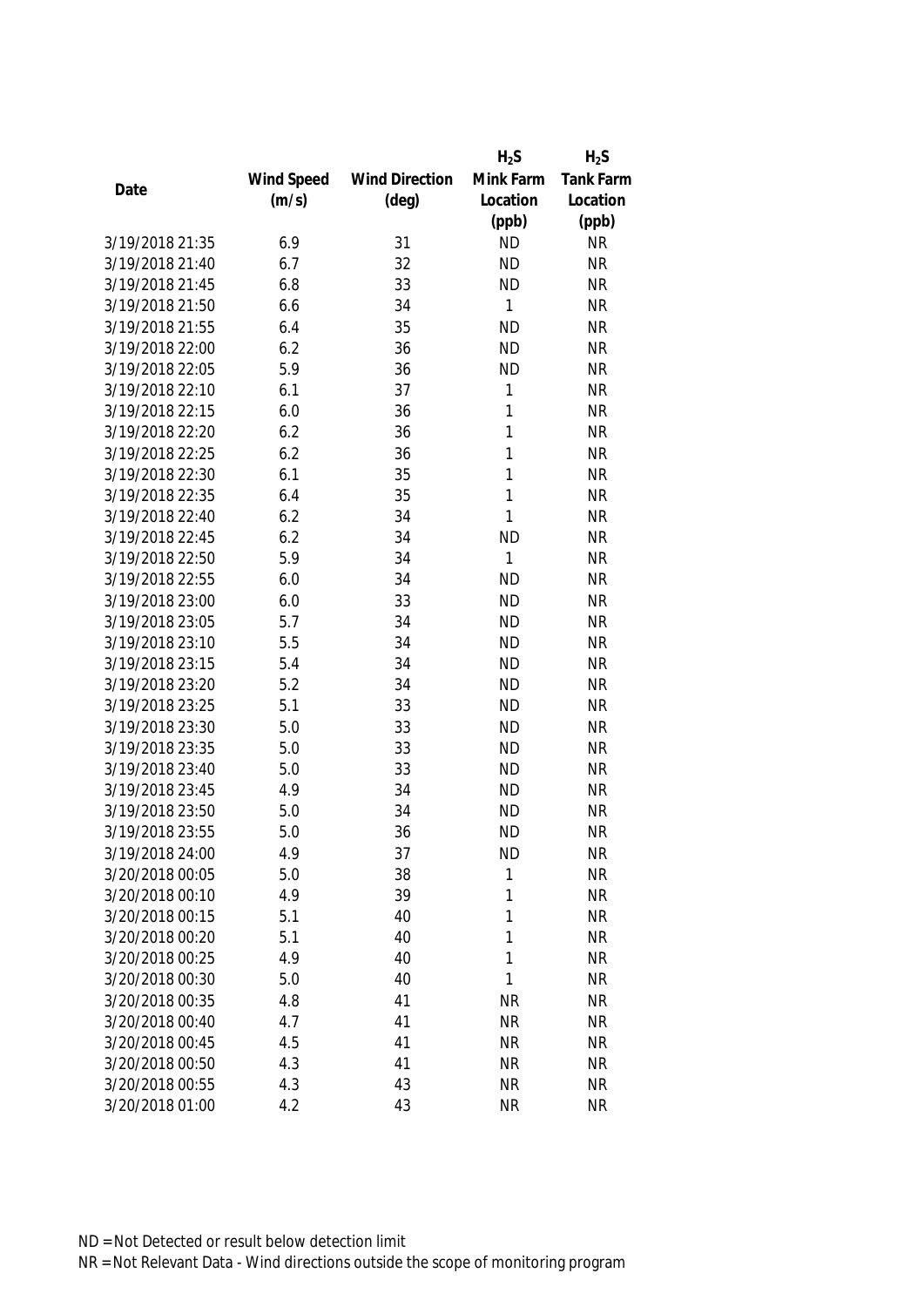|                 |            |                       | $H_2S$    | $H_2S$    |
|-----------------|------------|-----------------------|-----------|-----------|
|                 | Wind Speed | <b>Wind Direction</b> | Mink Farm | Tank Farm |
| Date            | (m/s)      | $(\text{deg})$        | Location  | Location  |
|                 |            |                       | (ppb)     | (ppb)     |
| 3/20/2018 01:05 | 4.2        | 44                    | <b>NR</b> | <b>NR</b> |
| 3/20/2018 01:10 | 4.3        | 44                    | <b>NR</b> | <b>NR</b> |
| 3/20/2018 01:15 | 4.3        | 44                    | <b>NR</b> | <b>NR</b> |
| 3/20/2018 01:20 | 4.4        | 45                    | <b>NR</b> | <b>NR</b> |
| 3/20/2018 01:25 | 4.4        | 44                    | <b>NR</b> | <b>NR</b> |
| 3/20/2018 01:30 | 4.4        | 45                    | <b>NR</b> | <b>NR</b> |
| 3/20/2018 01:35 | 4.4        | 44                    | <b>NR</b> | <b>NR</b> |
| 3/20/2018 01:40 | 4.3        | 45                    | <b>NR</b> | <b>NR</b> |
| 3/20/2018 01:45 | 4.3        | 45                    | <b>NR</b> | <b>NR</b> |
| 3/20/2018 01:50 | 4.3        | 45                    | <b>NR</b> | <b>NR</b> |
| 3/20/2018 01:55 | 4.3        | 46                    | <b>NR</b> | <b>NR</b> |
| 3/20/2018 02:00 | 4.2        | 48                    | <b>NR</b> | <b>NR</b> |
| 3/20/2018 02:05 | 4.3        | 49                    | <b>NR</b> | <b>NR</b> |
| 3/20/2018 02:10 | 4.4        | 51                    | <b>NR</b> | <b>NR</b> |
| 3/20/2018 02:15 | 4.3        | 52                    | <b>NR</b> | <b>NR</b> |
| 3/20/2018 02:20 | 4.2        | 53                    | <b>NR</b> | <b>NR</b> |
| 3/20/2018 02:25 | 4.1        | 53                    | <b>NR</b> | <b>NR</b> |
| 3/20/2018 02:30 | 4.1        | 51                    | <b>NR</b> | <b>NR</b> |
| 3/20/2018 02:35 | 4.2        | 49                    | <b>NR</b> | <b>NR</b> |
| 3/20/2018 02:40 | 4.2        | 46                    | <b>NR</b> | <b>NR</b> |
| 3/20/2018 02:45 | 4.3        | 43                    | <b>NR</b> | <b>NR</b> |
| 3/20/2018 02:50 | 4.4        | 41                    | <b>NR</b> | <b>NR</b> |
| 3/20/2018 02:55 | 5.0        | 39                    | <b>ND</b> | <b>NR</b> |
| 3/20/2018 03:00 | 5.2        | 38                    | <b>ND</b> | <b>NR</b> |
| 3/20/2018 03:05 | 5.3        | 38                    | <b>ND</b> | <b>NR</b> |
| 3/20/2018 03:10 | 5.5        | 39                    | <b>ND</b> | <b>NR</b> |
| 3/20/2018 03:15 | 5.7        | 39                    | <b>ND</b> | <b>NR</b> |
| 3/20/2018 03:20 | 5.9        | 38                    | <b>ND</b> | <b>NR</b> |
| 3/20/2018 03:25 | 5.6        | 37                    | <b>ND</b> | <b>NR</b> |
| 3/20/2018 03:30 | 5.7        | 36                    | 1         | <b>NR</b> |
| 3/20/2018 03:35 | 5.6        | 36                    | 1         | <b>NR</b> |
| 3/20/2018 03:40 | 5.6        | 35                    | 1         | <b>NR</b> |
| 3/20/2018 03:45 | 5.6        | 35                    | 1         | <b>NR</b> |
| 3/20/2018 03:50 | 5.6        | 37                    | 1         | <b>NR</b> |
| 3/20/2018 03:55 | 5.6        | 38                    | 1         | <b>NR</b> |
| 3/20/2018 04:00 | 5.5        | 39                    | 1         | <b>NR</b> |
| 3/20/2018 04:05 | 5.5        | 40                    | 1         | <b>NR</b> |
| 3/20/2018 04:10 | 5.3        | 40                    | 1         | <b>NR</b> |
| 3/20/2018 04:15 | 5.2        | 40                    | 1         | <b>NR</b> |
| 3/20/2018 04:20 | 4.9        | 40                    | 1         | <b>NR</b> |
| 3/20/2018 04:25 | 5.0        | 39                    | 1         | <b>NR</b> |
| 3/20/2018 04:30 | 5.0        | 39                    | 1         | <b>NR</b> |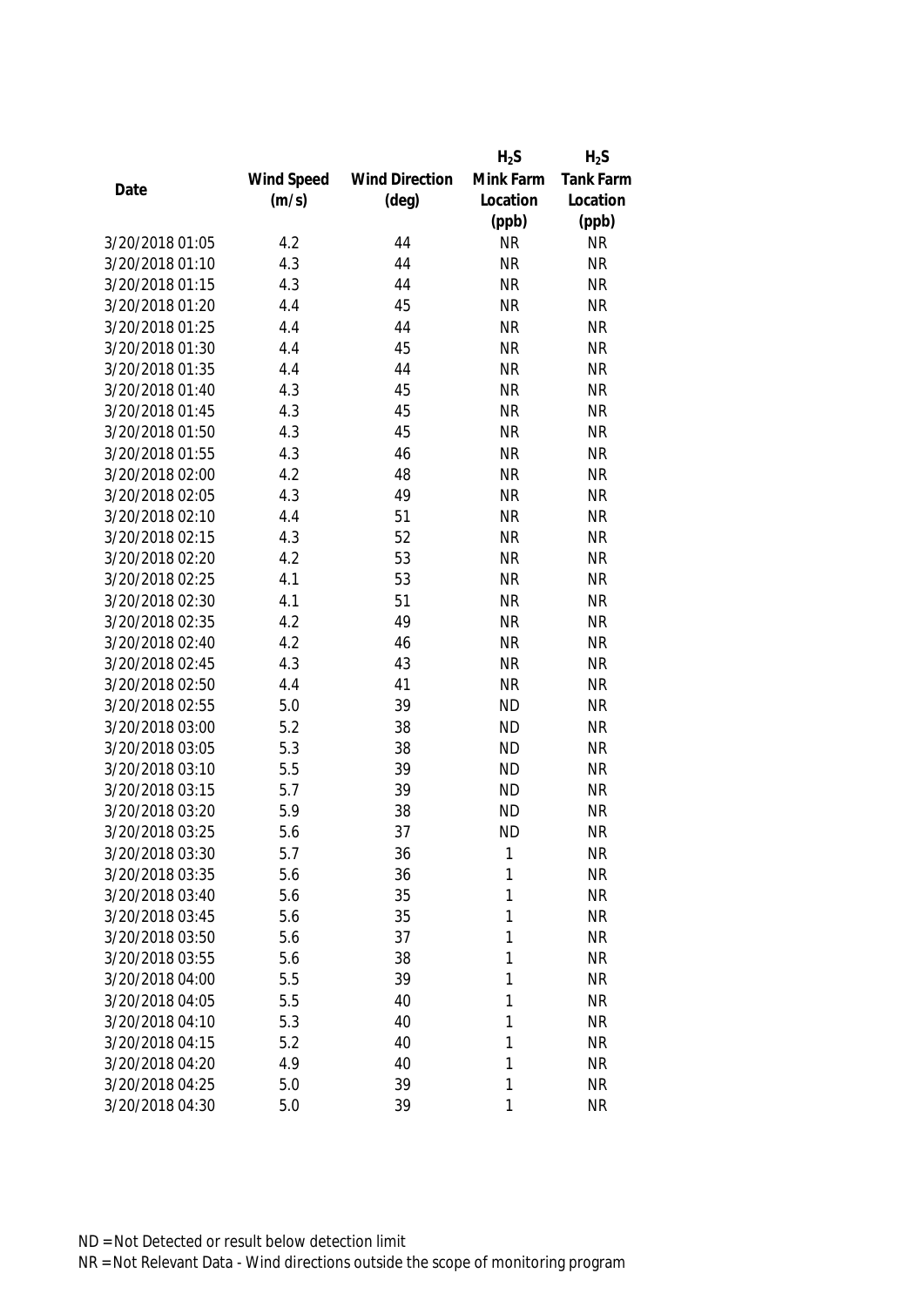|                 |            |                       | $H_2S$    | $H_2S$           |
|-----------------|------------|-----------------------|-----------|------------------|
|                 | Wind Speed | <b>Wind Direction</b> | Mink Farm | <b>Tank Farm</b> |
| Date            | (m/s)      | $(\text{deg})$        | Location  | Location         |
|                 |            |                       | (ppb)     | (ppb)            |
| 3/20/2018 04:35 | 5.1        | 39                    | 1         | <b>NR</b>        |
| 3/20/2018 04:40 | 5.1        | 40                    | 1         | <b>NR</b>        |
| 3/20/2018 04:45 | 5.2        | 41                    | <b>NR</b> | <b>NR</b>        |
| 3/20/2018 04:50 | 5.3        | 42                    | <b>NR</b> | <b>NR</b>        |
| 3/20/2018 04:55 | 5.2        | 43                    | <b>NR</b> | <b>NR</b>        |
| 3/20/2018 05:00 | 5.2        | 45                    | <b>NR</b> | <b>NR</b>        |
| 3/20/2018 05:05 | 5.2        | 46                    | <b>NR</b> | <b>NR</b>        |
| 3/20/2018 05:10 | 5.0        | 46                    | <b>NR</b> | <b>NR</b>        |
| 3/20/2018 05:15 | 5.0        | 46                    | <b>NR</b> | <b>NR</b>        |
| 3/20/2018 05:20 | 5.0        | 46                    | <b>NR</b> | <b>NR</b>        |
| 3/20/2018 05:25 | 5.2        | 46                    | <b>NR</b> | <b>NR</b>        |
| 3/20/2018 05:30 | 5.1        | 45                    | <b>NR</b> | <b>NR</b>        |
| 3/20/2018 05:35 | 5.2        | 44                    | <b>NR</b> | <b>NR</b>        |
| 3/20/2018 05:40 | 5.7        | 44                    | <b>NR</b> | <b>NR</b>        |
| 3/20/2018 05:45 | 5.9        | 44                    | <b>NR</b> | <b>NR</b>        |
| 3/20/2018 05:50 | 5.9        | 43                    | <b>NR</b> | <b>NR</b>        |
| 3/20/2018 05:55 | 5.6        | 42                    | <b>NR</b> | <b>NR</b>        |
| 3/20/2018 06:00 | 5.7        | 42                    | <b>NR</b> | <b>NR</b>        |
| 3/20/2018 06:05 | 5.5        | 41                    | <b>NR</b> | <b>NR</b>        |
| 3/20/2018 06:10 | 5.4        | 41                    | <b>NR</b> | <b>NR</b>        |
| 3/20/2018 06:15 | 5.1        | 41                    | <b>NR</b> | <b>NR</b>        |
| 3/20/2018 06:20 | 5.2        | 41                    | <b>NR</b> | <b>NR</b>        |
| 3/20/2018 06:25 | 5.3        | 41                    | <b>NR</b> | <b>NR</b>        |
| 3/20/2018 06:30 | 5.4        | 41                    | <b>NR</b> | <b>NR</b>        |
| 3/20/2018 06:35 | 5.3        | 39                    | 1         | <b>NR</b>        |
| 3/20/2018 06:40 | 5.1        | 38                    | 1         | <b>NR</b>        |
| 3/20/2018 06:45 | 5.1        | 38                    | 1         | <b>NR</b>        |
| 3/20/2018 06:50 | 5.0        | 38                    | <b>ND</b> | <b>NR</b>        |
| 3/20/2018 06:55 | 4.9        | 38                    | 1         | <b>NR</b>        |
| 3/20/2018 07:00 | 4.8        | 37                    | 1         | <b>NR</b>        |
| 3/20/2018 07:05 | 4.9        | 39                    | <b>ND</b> | <b>NR</b>        |
| 3/20/2018 07:10 | 5.1        | 40                    | 1         | <b>NR</b>        |
| 3/20/2018 07:15 | 5.2        | 40                    | 1         | <b>NR</b>        |
| 3/20/2018 07:20 | 5.2        | 39                    | <b>ND</b> | <b>NR</b>        |
| 3/20/2018 07:25 | 5.3        | 40                    | <b>ND</b> | <b>NR</b>        |
| 3/20/2018 07:30 | 5.4        | 41                    | <b>NR</b> | <b>NR</b>        |
| 3/20/2018 07:35 | 5.4        | 41                    | <b>NR</b> | <b>NR</b>        |
| 3/20/2018 07:40 | 5.5        | 41                    | <b>NR</b> | <b>NR</b>        |
| 3/20/2018 07:45 | 5.4        | 42                    | <b>NR</b> | <b>NR</b>        |
| 3/20/2018 07:50 | 5.2        | 42                    | <b>NR</b> | <b>NR</b>        |
| 3/20/2018 07:55 | 5.0        | 43                    | <b>NR</b> | <b>NR</b>        |
| 3/20/2018 08:00 | 4.7        | 43                    | <b>NR</b> | <b>NR</b>        |
|                 |            |                       |           |                  |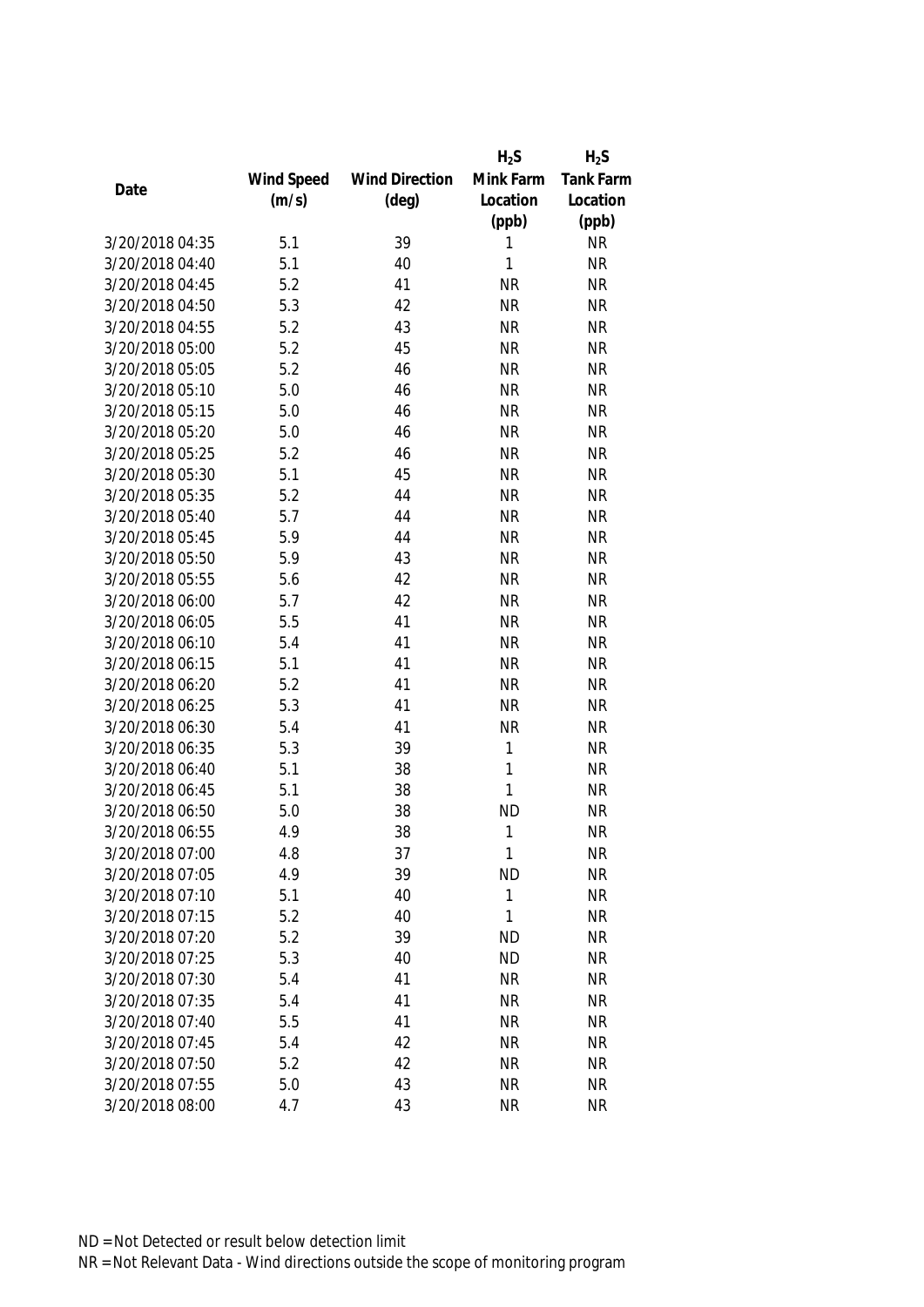|                 |            |                       | $H_2S$    | $H_2S$    |
|-----------------|------------|-----------------------|-----------|-----------|
|                 | Wind Speed | <b>Wind Direction</b> | Mink Farm | Tank Farm |
| Date            | (m/s)      | $(\text{deg})$        | Location  | Location  |
|                 |            |                       | (ppb)     | (ppb)     |
| 3/20/2018 08:05 | 4.9        | 44                    | <b>NR</b> | <b>NR</b> |
| 3/20/2018 08:10 | 4.8        | 46                    | <b>NR</b> | <b>NR</b> |
| 3/20/2018 08:15 | 5.1        | 45                    | <b>NR</b> | <b>NR</b> |
| 3/20/2018 08:20 | 5.3        | 45                    | <b>NR</b> | <b>NR</b> |
| 3/20/2018 08:25 | 5.5        | 44                    | <b>NR</b> | <b>NR</b> |
| 3/20/2018 08:30 | 6.0        | 42                    | <b>NR</b> | <b>NR</b> |
| 3/20/2018 08:35 | 6.0        | 41                    | <b>NR</b> | <b>NR</b> |
| 3/20/2018 08:40 | 6.2        | 41                    | <b>NR</b> | <b>NR</b> |
| 3/20/2018 08:45 | 6.0        | 42                    | <b>NR</b> | <b>NR</b> |
| 3/20/2018 08:50 | 6.0        | 42                    | <b>NR</b> | <b>NR</b> |
| 3/20/2018 08:55 | 6.0        | 41                    | <b>NR</b> | <b>NR</b> |
| 3/20/2018 09:00 | 5.8        | 43                    | <b>NR</b> | <b>NR</b> |
| 3/20/2018 09:05 | 5.6        | 42                    | <b>NR</b> | <b>NR</b> |
| 3/20/2018 09:10 | 5.7        | 41                    | <b>NR</b> | <b>NR</b> |
| 3/20/2018 09:15 | 5.8        | 40                    | <b>ND</b> | <b>NR</b> |
| 3/20/2018 09:20 | 5.9        | 39                    | <b>ND</b> | <b>NR</b> |
| 3/20/2018 09:25 | 6.0        | 39                    | <b>ND</b> | <b>NR</b> |
| 3/20/2018 09:30 | 6.2        | 39                    | <b>ND</b> | <b>NR</b> |
| 3/20/2018 09:35 | 6.2        | 38                    | <b>ND</b> | <b>NR</b> |
| 3/20/2018 09:40 | 5.9        | 38                    | <b>ND</b> | <b>NR</b> |
| 3/20/2018 09:45 | 5.6        | 39                    | <b>ND</b> | <b>NR</b> |
| 3/20/2018 09:50 | 5.4        | 40                    | 1         | <b>NR</b> |
| 3/20/2018 09:55 | 5.3        | 40                    | 1         | <b>NR</b> |
| 3/20/2018 10:00 | 5.0        | 41                    | <b>NR</b> | <b>NR</b> |
| 3/20/2018 10:05 | 5.0        | 41                    | <b>NR</b> | <b>NR</b> |
| 3/20/2018 10:10 | 5.0        | 39                    | 1         | <b>NR</b> |
| 3/20/2018 10:15 | 5.0        | 37                    | 1         | <b>NR</b> |
| 3/20/2018 10:20 | 5.1        | 35                    | 1         | <b>NR</b> |
| 3/20/2018 10:25 | 5.0        | 35                    | 1         | <b>NR</b> |
| 3/20/2018 10:30 | 5.1        | 32                    | 1         | <b>NR</b> |
| 3/20/2018 10:35 | 5.1        | 33                    | 1         | <b>NR</b> |
| 3/20/2018 10:40 | 5.2        | 33                    | 1         | <b>NR</b> |
| 3/20/2018 10:45 | 5.2        | 35                    | 1         | <b>NR</b> |
| 3/20/2018 10:50 | 5.1        | 36                    | 1         | <b>NR</b> |
| 3/20/2018 10:55 | 5.2        | 38                    | 1         | <b>NR</b> |
| 3/20/2018 11:00 | 5.3        | 39                    | 1         | <b>NR</b> |
| 3/20/2018 11:05 | 5.5        | 37                    | 1         | <b>NR</b> |
| 3/20/2018 11:10 | 5.6        | 35                    | 1         | <b>NR</b> |
| 3/20/2018 11:15 | 5.8        | 37                    | 1         | <b>NR</b> |
| 3/20/2018 11:20 | 5.7        | 38                    | 1         | <b>NR</b> |
| 3/20/2018 11:25 | 5.9        | 37                    | 1         | <b>NR</b> |
| 3/20/2018 11:30 | 5.8        | 40                    | 1         | <b>NR</b> |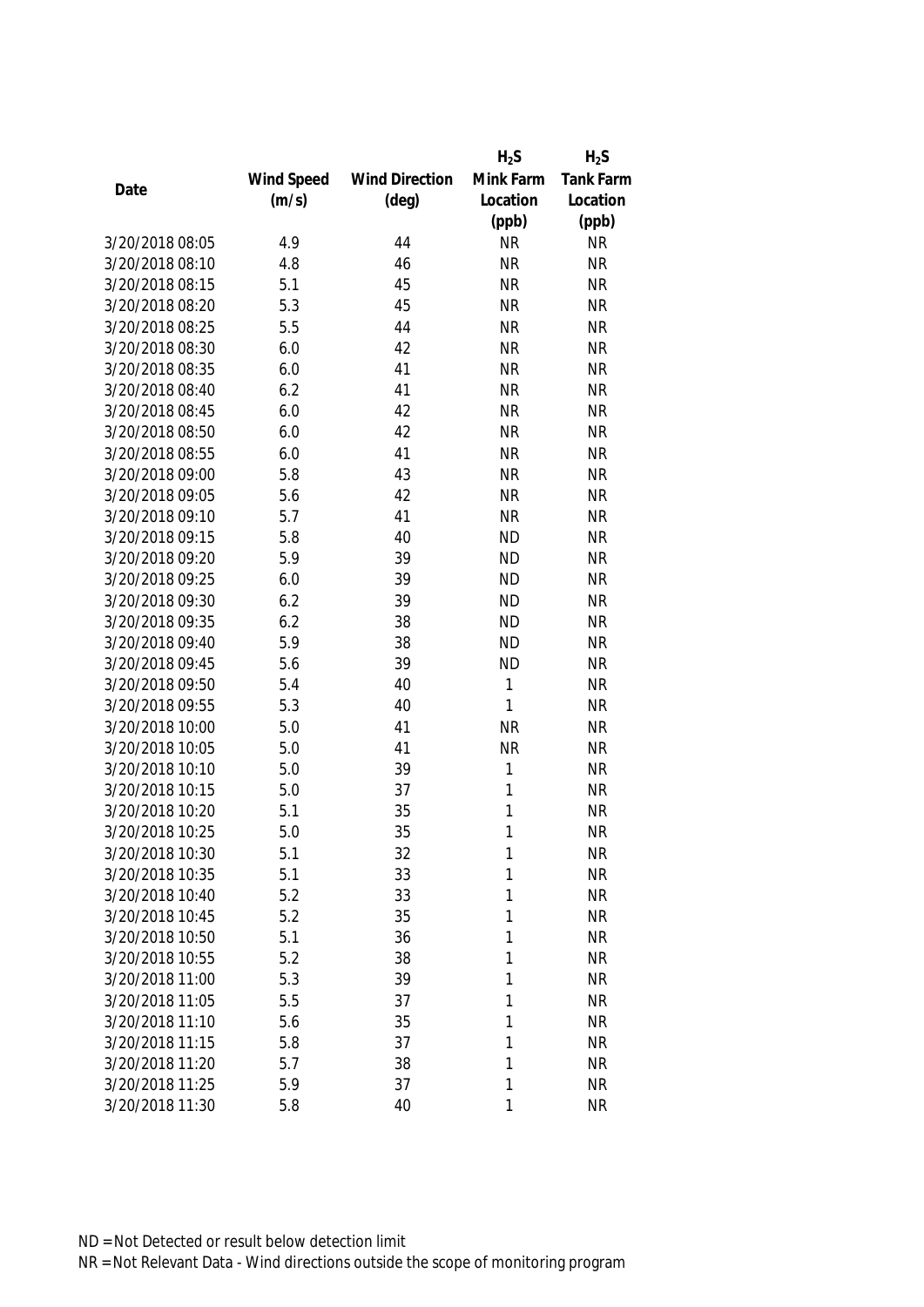|                                    |            |                       | $H_2S$         | $H_2S$           |
|------------------------------------|------------|-----------------------|----------------|------------------|
|                                    | Wind Speed | <b>Wind Direction</b> | Mink Farm      | <b>Tank Farm</b> |
| Date                               | (m/s)      | $(\text{deg})$        | Location       | Location         |
|                                    |            |                       | (ppb)          | (ppb)            |
| 3/20/2018 11:35                    | 5.8        | 42                    | <b>NR</b>      | <b>NR</b>        |
| 3/20/2018 11:40                    | 5.6        | 45                    | <b>NR</b>      | <b>NR</b>        |
| 3/20/2018 11:45                    | 5.7        | 41                    | <b>NR</b>      | <b>NR</b>        |
| 3/20/2018 11:50                    | 6.1        | 38                    | 1              | <b>NR</b>        |
| 3/20/2018 11:55                    | 5.8        | 40                    | 1              | <b>NR</b>        |
| 3/20/2018 12:00                    | 5.8        | 37                    | 1              | <b>NR</b>        |
| 3/20/2018 12:05                    | 5.9        | 35                    | 1              | <b>NR</b>        |
| 3/20/2018 12:10                    | 6.1        | 34                    | 1              | <b>NR</b>        |
| 3/20/2018 12:15                    | 6.0        | 37                    | <b>ND</b>      | <b>NR</b>        |
| 3/20/2018 12:20                    | 6.0        | 38                    | <b>ND</b>      | <b>NR</b>        |
| 3/20/2018 12:25                    | 6.4        | 35                    | <b>ND</b>      | <b>NR</b>        |
| 3/20/2018 12:30                    | 6.7        | 34                    | <b>ND</b>      | <b>NR</b>        |
| 3/20/2018 12:35                    | 6.5        | 36                    | <b>ND</b>      | <b>NR</b>        |
| 3/20/2018 12:40                    | 6.7        | 34                    | <b>ND</b>      | <b>NR</b>        |
| 3/20/2018 12:45                    | 7.0        | 30                    | <b>ND</b>      | <b>NR</b>        |
| 3/20/2018 12:50                    | 6.9        | 30                    | <b>ND</b>      | <b>NR</b>        |
| 3/20/2018 12:55                    | 7.0        | 28                    | <b>ND</b>      | <b>NR</b>        |
| 3/20/2018 13:00                    | 6.9        | 29                    | <b>ND</b>      | <b>NR</b>        |
| 3/20/2018 13:05                    | 6.9        | 28                    | <b>ND</b>      | <b>NR</b>        |
| 3/20/2018 13:10                    | 6.6        | 28                    | <b>ND</b>      | <b>NR</b>        |
| 3/20/2018 13:15                    | 6.7        | 29                    | 1              | <b>NR</b>        |
| 3/20/2018 13:20                    | 6.8        | 28                    | 1              | <b>NR</b>        |
| 3/20/2018 13:25                    | 6.8        | 27                    | 1              | <b>NR</b>        |
| 3/20/2018 13:30                    | 7.0        | 23                    | 1              | <b>NR</b>        |
| 3/20/2018 13:35                    | 7.1        | 22                    | 1              | <b>NR</b>        |
| 3/20/2018 13:40                    | 7.4        | 20                    | 1              | <b>NR</b>        |
| 3/20/2018 13:45                    | 7.4        | 19                    | 1              | <b>NR</b>        |
| 3/20/2018 13:50                    | 7.6        | 17                    | 1              | <b>NR</b>        |
| 3/20/2018 13:55                    | 7.6        | 17                    | 1              | <b>NR</b>        |
| 3/20/2018 14:00                    | 7.4        | 17                    | 1              | <b>NR</b>        |
| 3/20/2018 14:05                    | 7.3        | 17                    | 1              | <b>NR</b>        |
| 3/20/2018 14:10                    | 7.3        | 19                    | 1              | <b>NR</b>        |
| 3/20/2018 14:15                    | 7.3        | 19                    | <b>ND</b>      | <b>NR</b>        |
| 3/20/2018 14:20                    | 7.1        | 21                    | <b>ND</b>      | <b>NR</b>        |
| 3/20/2018 14:25                    | 7.1        | 23                    | 1              | <b>NR</b>        |
| 3/20/2018 14:30                    | 7.0        | 26                    | 1              | <b>NR</b>        |
| 3/20/2018 14:35                    | 7.2        | 29                    | <b>ND</b>      | <b>NR</b>        |
|                                    |            |                       |                |                  |
| 3/20/2018 14:40<br>3/20/2018 14:45 | 7.1        | 28                    | <b>ND</b><br>1 | <b>NR</b>        |
|                                    | 6.9        | 29                    |                | <b>NR</b>        |
| 3/20/2018 14:50                    | 6.8        | 30                    | <b>ND</b>      | <b>NR</b>        |
| 3/20/2018 14:55                    | 6.6        | 30                    | <b>ND</b>      | <b>NR</b>        |
| 3/20/2018 15:00                    | 6.4        | 29                    | <b>ND</b>      | <b>NR</b>        |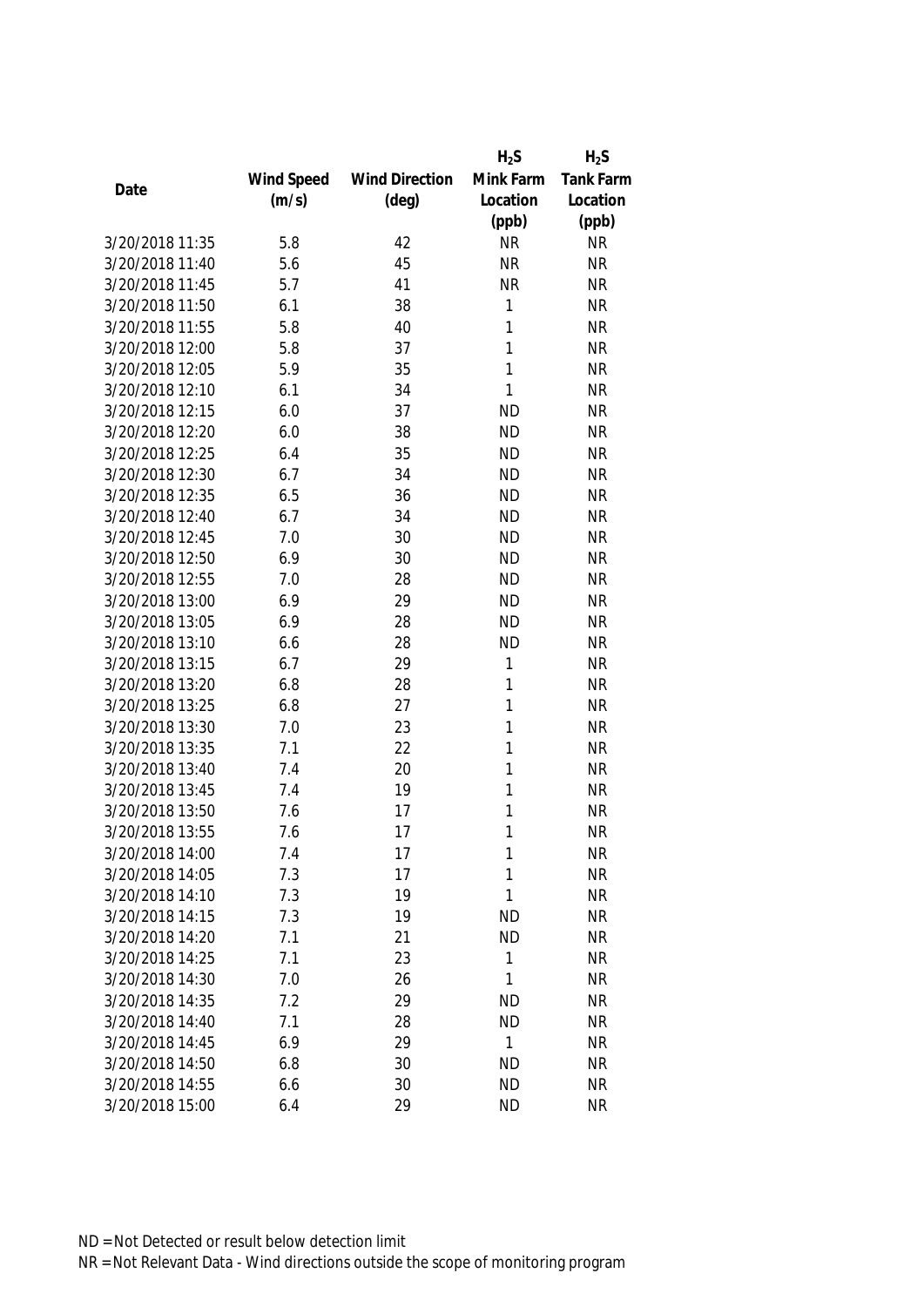|                 |            |                       | $H_2S$    | $H_2S$    |
|-----------------|------------|-----------------------|-----------|-----------|
|                 | Wind Speed | <b>Wind Direction</b> | Mink Farm | Tank Farm |
| Date            | (m/s)      | $(\text{deg})$        | Location  | Location  |
|                 |            |                       | (ppb)     | (ppb)     |
| 3/20/2018 15:05 | 6.5        | 25                    | <b>ND</b> | <b>NR</b> |
| 3/20/2018 15:10 | 6.5        | 24                    | <b>ND</b> | <b>NR</b> |
| 3/20/2018 15:15 | 6.6        | 22                    | <b>ND</b> | <b>NR</b> |
| 3/20/2018 15:20 | 6.5        | 22                    | <b>ND</b> | <b>NR</b> |
| 3/20/2018 15:25 | 6.8        | 21                    | <b>ND</b> | <b>NR</b> |
| 3/20/2018 15:30 | 7.1        | 20                    | 1         | <b>NR</b> |
| 3/20/2018 15:35 | 6.7        | 22                    | 1         | <b>NR</b> |
| 3/20/2018 15:40 | 6.6        | 22                    | 1         | <b>NR</b> |
| 3/20/2018 15:45 | 6.4        | 24                    | 1         | <b>NR</b> |
| 3/20/2018 15:50 | 6.5        | 24                    | 1         | <b>NR</b> |
| 3/20/2018 15:55 | 6.3        | 24                    | 1         | <b>NR</b> |
| 3/20/2018 16:00 | 6.1        | 22                    | 1         | <b>NR</b> |
| 3/20/2018 16:05 | 6.3        | 22                    | 1         | <b>NR</b> |
| 3/20/2018 16:10 | 6.4        | 24                    | 1         | <b>NR</b> |
| 3/20/2018 16:15 | 6.5        | 24                    | 1         | <b>NR</b> |
| 3/20/2018 16:20 | 6.5        | 21                    | 1         | <b>NR</b> |
| 3/20/2018 16:25 | 6.4        | 21                    | <b>ND</b> | <b>NR</b> |
| 3/20/2018 16:30 | 6.7        | 22                    | 1         | <b>NR</b> |
| 3/20/2018 16:35 | 6.7        | 21                    | 1         | <b>NR</b> |
| 3/20/2018 16:40 | 6.6        | 20                    | 1         | <b>NR</b> |
| 3/20/2018 16:45 | 6.7        | 18                    | <b>ND</b> | <b>NR</b> |
| 3/20/2018 16:50 | 6.8        | 20                    | <b>ND</b> | <b>NR</b> |
| 3/20/2018 16:55 | 7.0        | 18                    | <b>ND</b> | <b>NR</b> |
| 3/20/2018 17:00 | 6.7        | 17                    | <b>ND</b> | <b>NR</b> |
| 3/20/2018 17:05 | 6.6        | 17                    | <b>ND</b> | <b>NR</b> |
| 3/20/2018 17:10 | 6.7        | 18                    | <b>ND</b> | <b>NR</b> |
| 3/20/2018 17:15 | 6.5        | 20                    | <b>ND</b> | <b>NR</b> |
| 3/20/2018 17:20 | 6.5        | 18                    | 1         | <b>NR</b> |
| 3/20/2018 17:25 | 6.3        | 18                    | 1         | <b>NR</b> |
| 3/20/2018 17:30 | 6.4        | 19                    | 1         | <b>NR</b> |
| 3/20/2018 17:35 | 6.5        | 19                    | 1         | <b>NR</b> |
| 3/20/2018 17:40 | 6.7        | 18                    | 1         | <b>NR</b> |
| 3/20/2018 17:45 | 6.8        | 18                    | 1         | <b>NR</b> |
| 3/20/2018 17:50 | 6.5        | 21                    | 1         | <b>NR</b> |
| 3/20/2018 17:55 | 6.5        | 22                    | 1         | <b>NR</b> |
| 3/20/2018 18:00 | 6.6        | 20                    | 1         | <b>NR</b> |
| 3/20/2018 18:05 | 6.5        | 18                    | <b>ND</b> | <b>NR</b> |
| 3/20/2018 18:10 | 6.2        | 17                    | 1         | <b>NR</b> |
| 3/20/2018 18:15 | 6.2        | 16                    | 1         | <b>NR</b> |
| 3/20/2018 18:20 | 6.4        | 16                    | 1         | <b>NR</b> |
| 3/20/2018 18:25 | 6.6        | 18                    | 1         | <b>NR</b> |
| 3/20/2018 18:30 | 6.3        | 21                    | 1         | <b>NR</b> |
|                 |            |                       |           |           |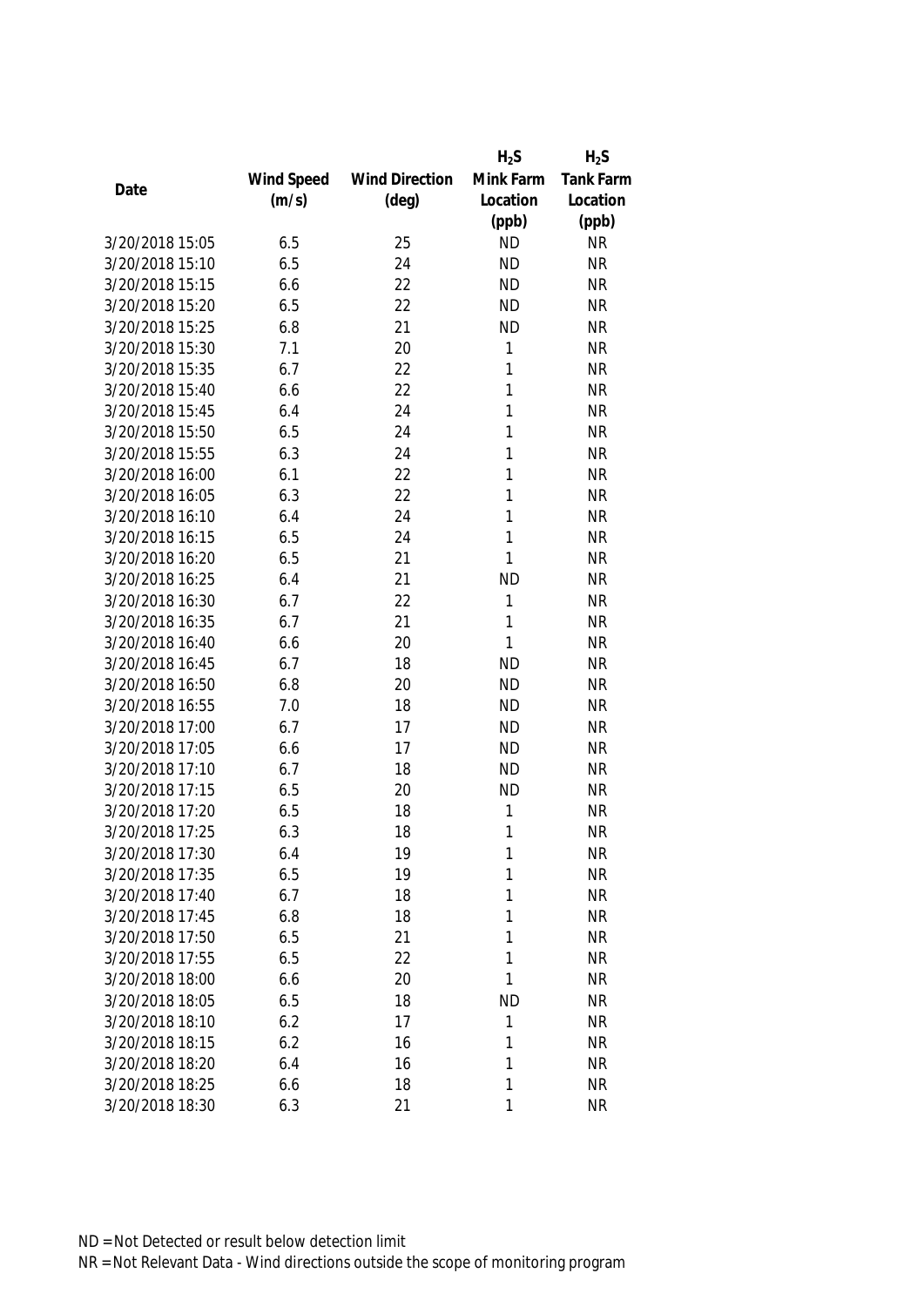|                 |            |                       | $H_2S$    | $H_2S$           |
|-----------------|------------|-----------------------|-----------|------------------|
|                 | Wind Speed | <b>Wind Direction</b> | Mink Farm | <b>Tank Farm</b> |
| Date            | (m/s)      | $(\text{deg})$        | Location  | Location         |
|                 |            |                       | (ppb)     | (ppb)            |
| 3/20/2018 18:35 | 6.3        | 23                    | 1         | <b>NR</b>        |
| 3/20/2018 18:40 | 6.5        | 24                    | 1         | <b>NR</b>        |
| 3/20/2018 18:45 | 6.6        | 23                    | 1         | <b>NR</b>        |
| 3/20/2018 18:50 | 6.5        | 22                    | 1         | <b>NR</b>        |
| 3/20/2018 18:55 | 6.4        | 22                    | 1         | <b>NR</b>        |
| 3/20/2018 19:00 | 6.4        | 22                    | 1         | <b>NR</b>        |
| 3/20/2018 19:05 | 6.1        | 22                    | <b>ND</b> | <b>NR</b>        |
| 3/20/2018 19:10 | 5.9        | 23                    | <b>ND</b> | <b>NR</b>        |
| 3/20/2018 19:15 | 5.7        | 24                    | <b>ND</b> | <b>NR</b>        |
| 3/20/2018 19:20 | 5.6        | 23                    | 1         | <b>NR</b>        |
| 3/20/2018 19:25 | 5.6        | 22                    | <b>ND</b> | <b>NR</b>        |
| 3/20/2018 19:30 | 5.8        | 21                    | <b>ND</b> | <b>NR</b>        |
| 3/20/2018 19:35 | 5.8        | 20                    | 1         | <b>NR</b>        |
| 3/20/2018 19:40 | 6.0        | 20                    | 1         | <b>NR</b>        |
| 3/20/2018 19:45 | 6.0        | 19                    | 1         | <b>NR</b>        |
| 3/20/2018 19:50 | 6.0        | 20                    | 1         | <b>NR</b>        |
| 3/20/2018 19:55 | 6.0        | 21                    | 1         | <b>NR</b>        |
| 3/20/2018 20:00 | 5.9        | 20                    | 1         | <b>NR</b>        |
| 3/20/2018 20:05 | 6.0        | 19                    | 1         | <b>NR</b>        |
| 3/20/2018 20:10 | 5.5        | 19                    | <b>ND</b> | <b>NR</b>        |
| 3/20/2018 20:15 | 5.5        | 20                    | <b>ND</b> | <b>NR</b>        |
| 3/20/2018 20:20 | 5.3        | 18                    | 1         | <b>NR</b>        |
| 3/20/2018 20:25 | 5.5        | 17                    | 1         | <b>NR</b>        |
| 3/20/2018 20:30 | 5.6        | 16                    | 1         | <b>NR</b>        |
| 3/20/2018 20:35 | 5.9        | 16                    | 1         | <b>NR</b>        |
| 3/20/2018 20:40 | 6.0        | 16                    | 1         | <b>NR</b>        |
| 3/20/2018 20:45 | 6.0        | 14                    | 1         | <b>NR</b>        |
| 3/20/2018 20:50 | 6.0        | 15                    | 1         | <b>NR</b>        |
| 3/20/2018 20:55 | 5.5        | 14                    | <b>ND</b> | <b>NR</b>        |
| 3/20/2018 21:00 | 5.5        | 14                    | <b>ND</b> | <b>NR</b>        |
| 3/20/2018 21:05 | 5.2        | 15                    | <b>ND</b> | <b>NR</b>        |
| 3/20/2018 21:10 | 5.5        | 14                    | <b>ND</b> | <b>NR</b>        |
| 3/20/2018 21:15 | 5.7        | 15                    | <b>ND</b> | <b>NR</b>        |
| 3/20/2018 21:20 | 5.8        | 15                    | <b>ND</b> | NR               |
| 3/20/2018 21:25 | 6.3        | 15                    | <b>ND</b> | <b>NR</b>        |
| 3/20/2018 21:30 | 6.2        | 16                    | <b>ND</b> | <b>NR</b>        |
| 3/20/2018 21:35 | 6.4        | 15                    | 1         | <b>NR</b>        |
| 3/20/2018 21:40 | 6.3        | 15                    | <b>ND</b> | <b>NR</b>        |
| 3/20/2018 21:45 | 6.3        | 15                    | <b>ND</b> | <b>NR</b>        |
| 3/20/2018 21:50 | 6.3        | 15                    | 1         | <b>NR</b>        |
| 3/20/2018 21:55 | 6.1        | 15                    | <b>ND</b> | <b>NR</b>        |
| 3/20/2018 22:00 | 6.0        | 13                    | <b>ND</b> | <b>NR</b>        |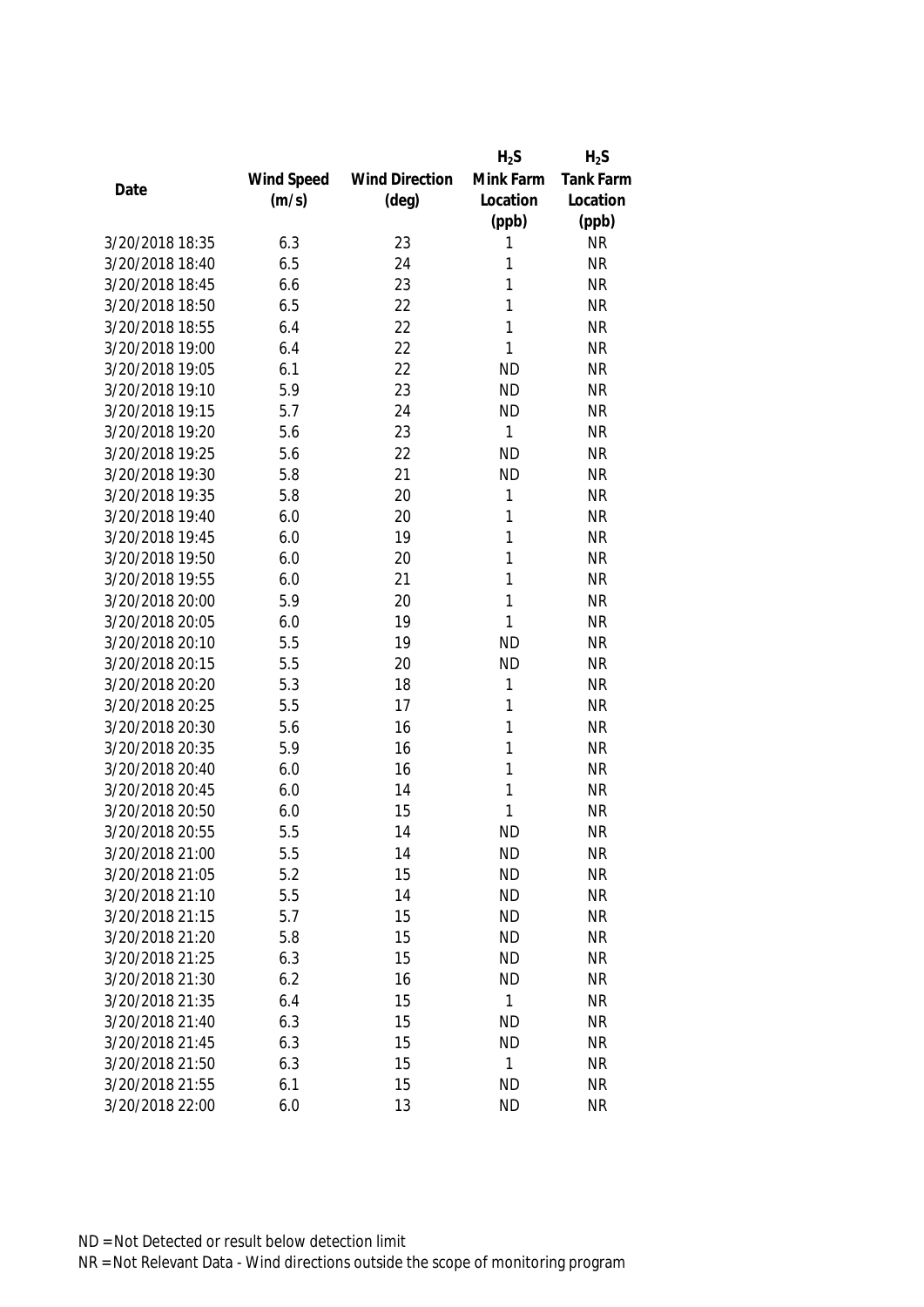|                 |            |                       | $H_2S$    | $H_2S$    |
|-----------------|------------|-----------------------|-----------|-----------|
|                 | Wind Speed | <b>Wind Direction</b> | Mink Farm | Tank Farm |
| Date            | (m/s)      | $(\text{deg})$        | Location  | Location  |
|                 |            |                       | (ppb)     | (ppb)     |
| 3/20/2018 22:05 | 5.9        | 13                    | <b>ND</b> | <b>NR</b> |
| 3/20/2018 22:10 | 5.8        | 13                    | 1         | <b>NR</b> |
| 3/20/2018 22:15 | 5.8        | 12                    | <b>ND</b> | <b>NR</b> |
| 3/20/2018 22:20 | 5.7        | 11                    | <b>ND</b> | <b>NR</b> |
| 3/20/2018 22:25 | 5.6        | 10                    | <b>ND</b> | <b>NR</b> |
| 3/20/2018 22:30 | 5.4        | 9                     | <b>ND</b> | <b>NR</b> |
| 3/20/2018 22:35 | 5.2        | 8                     | <b>ND</b> | <b>NR</b> |
| 3/20/2018 22:40 | 5.0        | 9                     | <b>ND</b> | <b>NR</b> |
| 3/20/2018 22:45 | 4.8        | 9                     | <b>ND</b> | <b>NR</b> |
| 3/20/2018 22:50 | 4.8        | 8                     | 1         | <b>NR</b> |
| 3/20/2018 22:55 | 4.8        | $\overline{7}$        | 1         | <b>NR</b> |
| 3/20/2018 23:00 | 4.8        | 8                     | 1         | <b>NR</b> |
| 3/20/2018 23:05 | 4.6        | 8                     | <b>ND</b> | <b>NR</b> |
| 3/20/2018 23:10 | 4.6        | $\overline{7}$        | <b>ND</b> | <b>NR</b> |
| 3/20/2018 23:15 | 4.6        | 6                     | <b>ND</b> | <b>NR</b> |
| 3/20/2018 23:20 | 4.5        | 6                     | <b>ND</b> | <b>NR</b> |
| 3/20/2018 23:25 | 4.5        | 6                     | <b>ND</b> | <b>NR</b> |
| 3/20/2018 23:30 | 4.4        | 5                     | <b>ND</b> | <b>NR</b> |
| 3/20/2018 23:35 | 4.6        | 4                     | <b>ND</b> | <b>NR</b> |
| 3/20/2018 23:40 | 4.8        | 3                     | <b>ND</b> | <b>NR</b> |
| 3/20/2018 23:45 | 4.6        | $\overline{2}$        | <b>ND</b> | <b>NR</b> |
| 3/20/2018 23:50 | 4.7        | $\mathbf{1}$          | <b>ND</b> | <b>NR</b> |
| 3/20/2018 23:55 | 4.7        | 360                   | <b>ND</b> | <b>NR</b> |
| 3/20/2018 24:00 | 4.6        | 359                   | <b>ND</b> | <b>NR</b> |
| 3/21/2018 00:05 | 4.4        | 358                   | <b>ND</b> | <b>NR</b> |
| 3/21/2018 00:10 | 4.2        | 358                   | <b>ND</b> | <b>NR</b> |
| 3/21/2018 00:15 | 4.1        | 357                   | <b>ND</b> | <b>NR</b> |
| 3/21/2018 00:20 | 3.8        | 357                   | 1         | <b>NR</b> |
| 3/21/2018 00:25 | 3.6        | 356                   | 1         | <b>NR</b> |
| 3/21/2018 00:30 | 3.6        | 355                   | <b>ND</b> | <b>NR</b> |
| 3/21/2018 00:35 | 3.6        | 354                   | <b>ND</b> | <b>NR</b> |
| 3/21/2018 00:40 | 3.6        | 354                   | <b>ND</b> | <b>NR</b> |
| 3/21/2018 00:45 | 3.7        | 354                   | <b>ND</b> | <b>NR</b> |
| 3/21/2018 00:50 | 3.8        | 354                   | <b>ND</b> | <b>NR</b> |
| 3/21/2018 00:55 | 3.8        | 355                   | <b>ND</b> | <b>NR</b> |
| 3/21/2018 01:00 | 3.8        | 357                   | <b>ND</b> | <b>NR</b> |
| 3/21/2018 01:05 | 3.6        | 359                   | <b>ND</b> | <b>NR</b> |
| 3/21/2018 01:10 |            |                       |           |           |
|                 | 3.5        | 360                   | 1         | <b>NR</b> |
| 3/21/2018 01:15 | 3.3        | 360                   | 1         | <b>NR</b> |
| 3/21/2018 01:20 | 3.1        | 360                   | 1         | <b>NR</b> |
| 3/21/2018 01:25 | 3.1        | 360                   | 1         | <b>NR</b> |
| 3/21/2018 01:30 | 3.2        | 360                   | 1         | <b>NR</b> |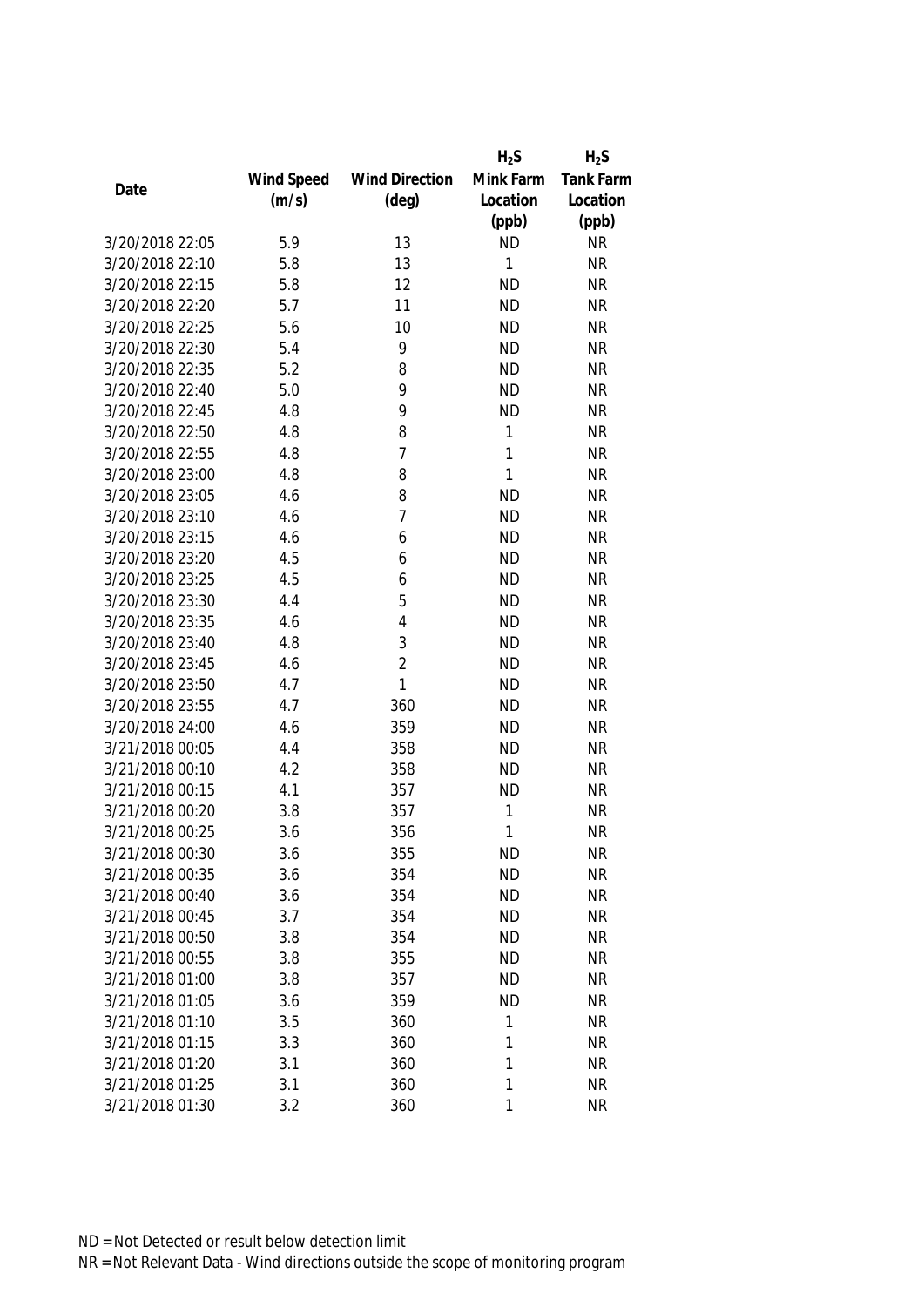|                 |            |                       | $H_2S$    | $H_2S$           |
|-----------------|------------|-----------------------|-----------|------------------|
|                 | Wind Speed | <b>Wind Direction</b> | Mink Farm | <b>Tank Farm</b> |
| Date            | (m/s)      | $(\text{deg})$        | Location  | Location         |
|                 |            |                       | (ppb)     | (ppb)            |
| 3/21/2018 01:35 | 3.2        | 1                     | 1         | <b>NR</b>        |
| 3/21/2018 01:40 | 3.3        | 1                     | 1         | <b>NR</b>        |
| 3/21/2018 01:45 | 3.3        | 1                     | 1         | <b>NR</b>        |
| 3/21/2018 01:50 | 3.3        | $\sqrt{2}$            | 1         | <b>NR</b>        |
| 3/21/2018 01:55 | 3.2        | $\overline{2}$        | 1         | <b>NR</b>        |
| 3/21/2018 02:00 | 3.0        | 360                   | 1         | <b>NR</b>        |
| 3/21/2018 02:05 | 2.9        | 360                   | 1         | <b>NR</b>        |
| 3/21/2018 02:10 | 2.8        | 1                     | 1         | <b>NR</b>        |
| 3/21/2018 02:15 | 2.7        | 1                     | 1         | <b>NR</b>        |
| 3/21/2018 02:20 | 2.6        | 1                     | 1         | <b>NR</b>        |
| 3/21/2018 02:25 | 2.6        | $\overline{2}$        | 1         | <b>NR</b>        |
| 3/21/2018 02:30 | 2.5        | $\overline{2}$        | 1         | <b>NR</b>        |
| 3/21/2018 02:35 | 2.4        | 360                   | 1         | <b>NR</b>        |
| 3/21/2018 02:40 | 2.3        | 358                   | 1         | <b>NR</b>        |
| 3/21/2018 02:45 | 2.2        | 357                   | 1         | <b>NR</b>        |
| 3/21/2018 02:50 | 2.2        | 356                   | 1         | <b>NR</b>        |
| 3/21/2018 02:55 | 2.0        | 353                   | 1         | <b>NR</b>        |
| 3/21/2018 03:00 | 2.0        | 354                   | 1         | <b>NR</b>        |
| 3/21/2018 03:05 | 2.0        | 356                   | 1         | <b>NR</b>        |
| 3/21/2018 03:10 | 2.0        | 356                   | 1         | <b>NR</b>        |
| 3/21/2018 03:15 | 2.0        | 357                   | 1         | <b>NR</b>        |
| 3/21/2018 03:20 | 1.9        | 358                   | 1         | <b>NR</b>        |
| 3/21/2018 03:25 | 2.0        | 360                   | 1         | <b>NR</b>        |
| 3/21/2018 03:30 | 2.2        | $\sqrt{2}$            | 1         | <b>NR</b>        |
| 3/21/2018 03:35 | 2.5        | 5                     | 1         | <b>NR</b>        |
| 3/21/2018 03:40 | 2.8        | 9                     | 1         | <b>NR</b>        |
| 3/21/2018 03:45 | 3.1        | 13                    | 1         | <b>NR</b>        |
| 3/21/2018 03:50 | 3.5        | 17                    | 1         | <b>NR</b>        |
| 3/21/2018 03:55 | 3.8        | 18                    | 1         | <b>NR</b>        |
| 3/21/2018 04:00 | 3.8        | 19                    | 1         | <b>NR</b>        |
| 3/21/2018 04:05 | 3.8        | 19                    | <b>ND</b> | <b>NR</b>        |
| 3/21/2018 04:10 | 3.8        | 19                    | <b>ND</b> | <b>NR</b>        |
| 3/21/2018 04:15 | 3.7        | 20                    | <b>ND</b> | <b>NR</b>        |
| 3/21/2018 04:20 | 3.7        | 19                    | <b>ND</b> | <b>NR</b>        |
| 3/21/2018 04:25 | 3.8        | 21                    | <b>ND</b> | <b>NR</b>        |
| 3/21/2018 04:30 | 3.8        | 20                    | <b>ND</b> | <b>NR</b>        |
| 3/21/2018 04:35 | 3.8        | 20                    | <b>ND</b> | <b>NR</b>        |
| 3/21/2018 04:40 | 3.8        | 18                    | <b>ND</b> | <b>NR</b>        |
| 3/21/2018 04:45 | 3.4        | 14                    | 1         | <b>NR</b>        |
| 3/21/2018 04:50 | 3.0        | 10                    | 1         | <b>NR</b>        |
| 3/21/2018 04:55 | 2.5        | 5                     | 1         | <b>NR</b>        |
| 3/21/2018 05:00 | 2.3        | 1                     | 1         | <b>NR</b>        |
|                 |            |                       |           |                  |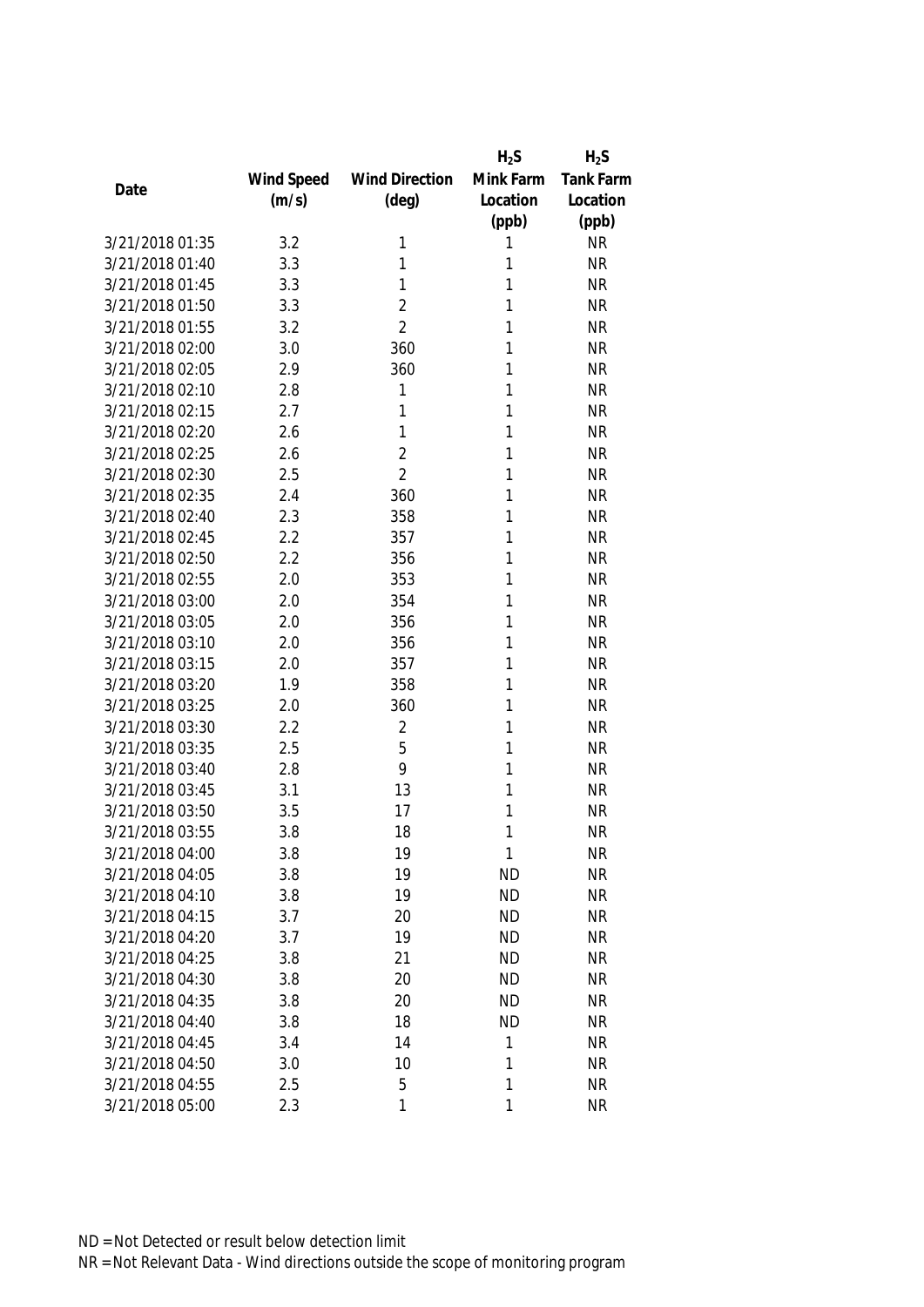|                 |            |                       | $H_2S$         | $H_2S$           |
|-----------------|------------|-----------------------|----------------|------------------|
|                 | Wind Speed | <b>Wind Direction</b> | Mink Farm      | <b>Tank Farm</b> |
| Date            | (m/s)      | $(\text{deg})$        | Location       | Location         |
|                 |            |                       | (ppb)          | (ppb)            |
| 3/21/2018 05:05 | 2.0        | 355                   | 1              | <b>NR</b>        |
| 3/21/2018 05:10 | 2.0        | 350                   | $\overline{2}$ | <b>NR</b>        |
| 3/21/2018 05:15 | 2.2        | 349                   | 1              | <b>NR</b>        |
| 3/21/2018 05:20 | 2.2        | 347                   | 1              | <b>NR</b>        |
| 3/21/2018 05:25 | 2.5        | 348                   | 1              | <b>NR</b>        |
| 3/21/2018 05:30 | 2.6        | 349                   | 1              | <b>NR</b>        |
| 3/21/2018 05:35 | 2.6        | 352                   | 1              | <b>NR</b>        |
| 3/21/2018 05:40 | 2.6        | 354                   | 1              | <b>NR</b>        |
| 3/21/2018 05:45 | 2.5        | 357                   | 1              | <b>NR</b>        |
| 3/21/2018 05:50 | 2.5        | 358                   | 1              | <b>NR</b>        |
| 3/21/2018 05:55 | 2.4        | 358                   | 1              | <b>NR</b>        |
| 3/21/2018 06:00 | 2.4        | 358                   | 1              | <b>NR</b>        |
| 3/21/2018 06:05 | 2.5        | 357                   | 1              | <b>NR</b>        |
| 3/21/2018 06:10 | 2.4        | 357                   | 1              | <b>NR</b>        |
| 3/21/2018 06:15 | 2.4        | 356                   | 1              | <b>NR</b>        |
| 3/21/2018 06:20 | 2.5        | 357                   | 1              | <b>NR</b>        |
| 3/21/2018 06:25 | 2.6        | 356                   | 1              | <b>NR</b>        |
| 3/21/2018 06:30 | 2.5        | 355                   | 1              | <b>NR</b>        |
| 3/21/2018 06:35 | 2.5        | 353                   | 1              | <b>NR</b>        |
| 3/21/2018 06:40 | 2.6        | 349                   | 1              | <b>NR</b>        |
| 3/21/2018 06:45 | 2.6        | 347                   | 1              | <b>NR</b>        |
| 3/21/2018 06:50 | 2.4        | 345                   | 1              | <b>NR</b>        |
| 3/21/2018 06:55 | 2.3        | 343                   | 1              | <b>NR</b>        |
| 3/21/2018 07:00 | 2.3        | 342                   | 1              | <b>NR</b>        |
| 3/21/2018 07:05 | 2.3        | 343                   | 1              | <b>NR</b>        |
| 3/21/2018 07:10 | 2.2        | 346                   | <b>ND</b>      | <b>NR</b>        |
| 3/21/2018 07:15 | 2.2        | 348                   | <b>ND</b>      | <b>NR</b>        |
| 3/21/2018 07:20 | 2.3        | 349                   | <b>ND</b>      | <b>NR</b>        |
| 3/21/2018 07:25 | 2.3        | 350                   | <b>ND</b>      | <b>NR</b>        |
| 3/21/2018 07:30 | 2.4        | 351                   | <b>ND</b>      | <b>NR</b>        |
| 3/21/2018 07:35 | 2.4        | 353                   | 1              | <b>NR</b>        |
| 3/21/2018 07:40 | 2.5        | 354                   | 1              | <b>NR</b>        |
| 3/21/2018 07:45 | 2.5        | 354                   | 1              | <b>NR</b>        |
| 3/21/2018 07:50 | 2.6        | 355                   | 1              | <b>NR</b>        |
| 3/21/2018 07:55 | 2.7        | 356                   | 1              | <b>NR</b>        |
| 3/21/2018 08:00 | 2.8        | 356                   | 1              | <b>NR</b>        |
| 3/21/2018 08:05 | 2.9        | 356                   | 1              | <b>NR</b>        |
| 3/21/2018 08:10 | 3.0        | 356                   | 1              | <b>NR</b>        |
| 3/21/2018 08:15 | 3.0        | 356                   | 1              | <b>NR</b>        |
| 3/21/2018 08:20 | 3.0        | 356                   | 1              | <b>NR</b>        |
| 3/21/2018 08:25 | 3.1        | 355                   | 1              | <b>NR</b>        |
| 3/21/2018 08:30 | 3.0        | 355                   | 1              | <b>NR</b>        |
|                 |            |                       |                |                  |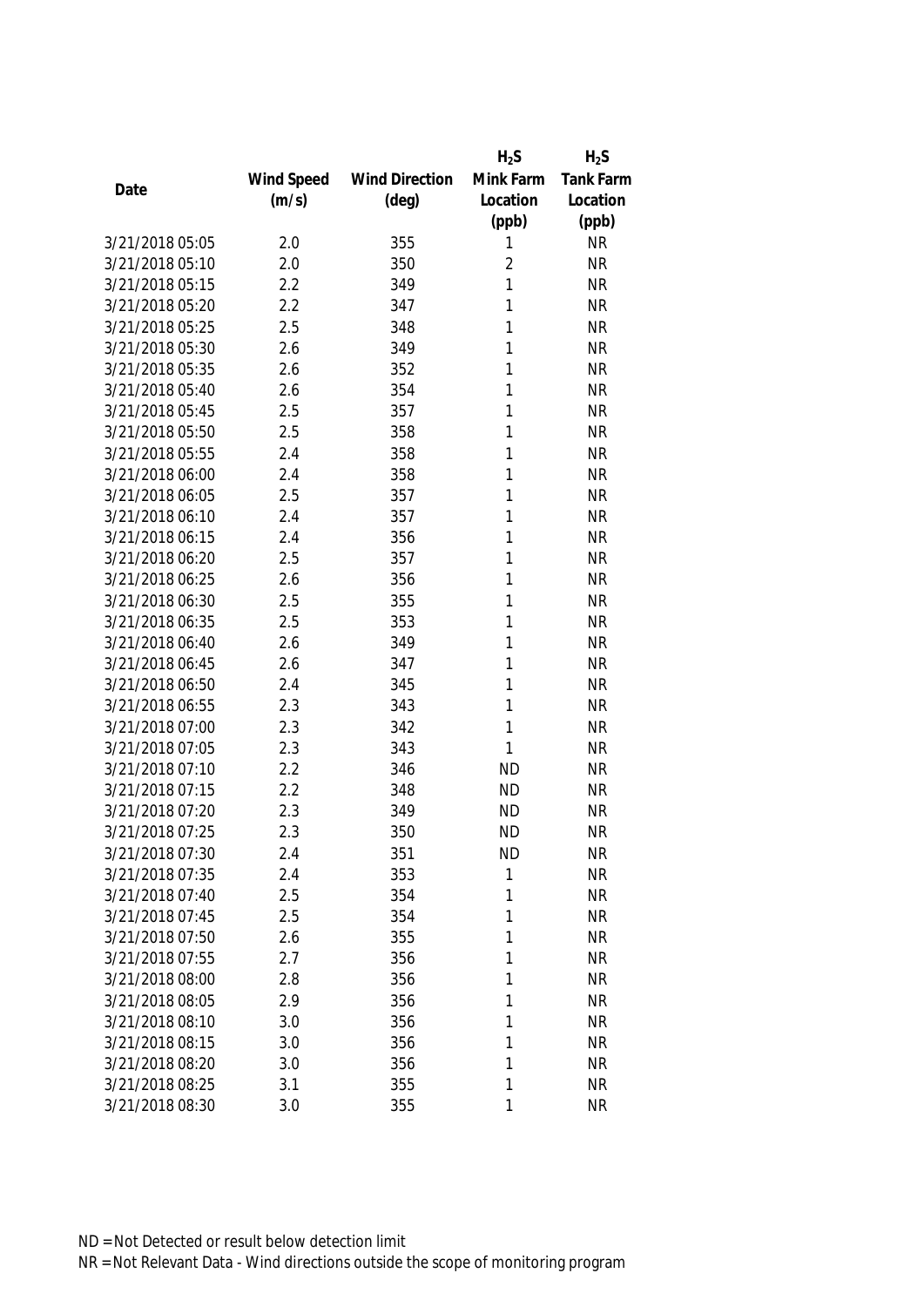|                 |            |                       | $H_2S$       | $H_2S$    |
|-----------------|------------|-----------------------|--------------|-----------|
|                 | Wind Speed | <b>Wind Direction</b> | Mink Farm    | Tank Farm |
| Date            | (m/s)      | $(\text{deg})$        | Location     | Location  |
|                 |            |                       | (ppb)        | (ppb)     |
| 3/21/2018 08:35 | 3.1        | 356                   | 1            | <b>NR</b> |
| 3/21/2018 08:40 | 3.1        | 356                   | 1            | <b>NR</b> |
| 3/21/2018 08:45 | 3.1        | 357                   | 1            | <b>NR</b> |
| 3/21/2018 08:50 | 3.1        | 357                   | 1            | <b>NR</b> |
| 3/21/2018 08:55 | 3.2        | 360                   | 1            | <b>NR</b> |
| 3/21/2018 09:00 | 3.5        | 1                     | <b>ND</b>    | <b>NR</b> |
| 3/21/2018 09:05 | 3.5        | 1                     | 1            | <b>NR</b> |
| 3/21/2018 09:10 | 3.7        | 5                     | 1            | <b>NR</b> |
| 3/21/2018 09:15 | 3.9        | 6                     | $\mathbf{1}$ | <b>NR</b> |
| 3/21/2018 09:20 | 4.4        | 10                    | <b>ND</b>    | <b>NR</b> |
| 3/21/2018 09:25 | 4.8        | 12                    | <b>ND</b>    | <b>NR</b> |
| 3/21/2018 09:30 | 4.8        | 15                    | 1            | <b>NR</b> |
| 3/21/2018 09:35 | 5.0        | 16                    | 1            | <b>NR</b> |
| 3/21/2018 09:40 | 5.1        | 15                    | 1            | <b>NR</b> |
| 3/21/2018 09:45 | 5.1        | 16                    | 1            | <b>NR</b> |
| 3/21/2018 09:50 | 5.3        | 18                    | 1            | <b>NR</b> |
| 3/21/2018 09:55 | 5.2        | 17                    | 1            | <b>NR</b> |
| 3/21/2018 10:00 | 5.1        | 14                    | 1            | <b>NR</b> |
| 3/21/2018 10:05 | 5.1        | 11                    | 1            | <b>NR</b> |
| 3/21/2018 10:10 | 5.1        | 10                    | 1            | <b>NR</b> |
| 3/21/2018 10:15 | 5.4        | 8                     | 1            | <b>NR</b> |
| 3/21/2018 10:20 | 5.2        | $\overline{7}$        | 1            | <b>NR</b> |
| 3/21/2018 10:25 | 4.9        | 8                     | 1            | <b>NR</b> |
| 3/21/2018 10:30 | 5.1        | 13                    | 1            | <b>NR</b> |
| 3/21/2018 10:35 | 5.4        | 18                    | 1            | <b>NR</b> |
| 3/21/2018 10:40 | 5.6        | 19                    | 1            | <b>NR</b> |
| 3/21/2018 10:45 | 5.5        | 21                    | 1            | <b>NR</b> |
| 3/21/2018 10:50 | 5.3        | 21                    | <b>ND</b>    | <b>NR</b> |
| 3/21/2018 10:55 | 5.3        | 18                    | <b>ND</b>    | <b>NR</b> |
| 3/21/2018 11:00 | 5.4        | 13                    | <b>ND</b>    | <b>NR</b> |
| 3/21/2018 11:05 | 5.2        | 12                    | <b>ND</b>    | <b>NR</b> |
| 3/21/2018 11:10 | 4.7        | 10                    | <b>ND</b>    | <b>NR</b> |
| 3/21/2018 11:15 | 4.8        | 13                    | <b>ND</b>    | <b>NR</b> |
| 3/21/2018 11:20 | 5.1        | 15                    | 1            | <b>NR</b> |
| 3/21/2018 11:25 | 5.3        | 17                    | 1            | <b>NR</b> |
| 3/21/2018 11:30 | 5.1        | 17                    | 1            | <b>NR</b> |
| 3/21/2018 11:35 | 5.2        | 17                    | 1            | <b>NR</b> |
| 3/21/2018 11:40 | 5.4        | 19                    | 1            | <b>NR</b> |
| 3/21/2018 11:45 | 5.3        | 15                    | 1            | <b>NR</b> |
| 3/21/2018 11:50 | 5.0        | 10                    | 1            | <b>NR</b> |
| 3/21/2018 11:55 | 5.0        | 12                    | 1            | <b>NR</b> |
| 3/21/2018 12:00 | 5.0        | 15                    | 1            | <b>NR</b> |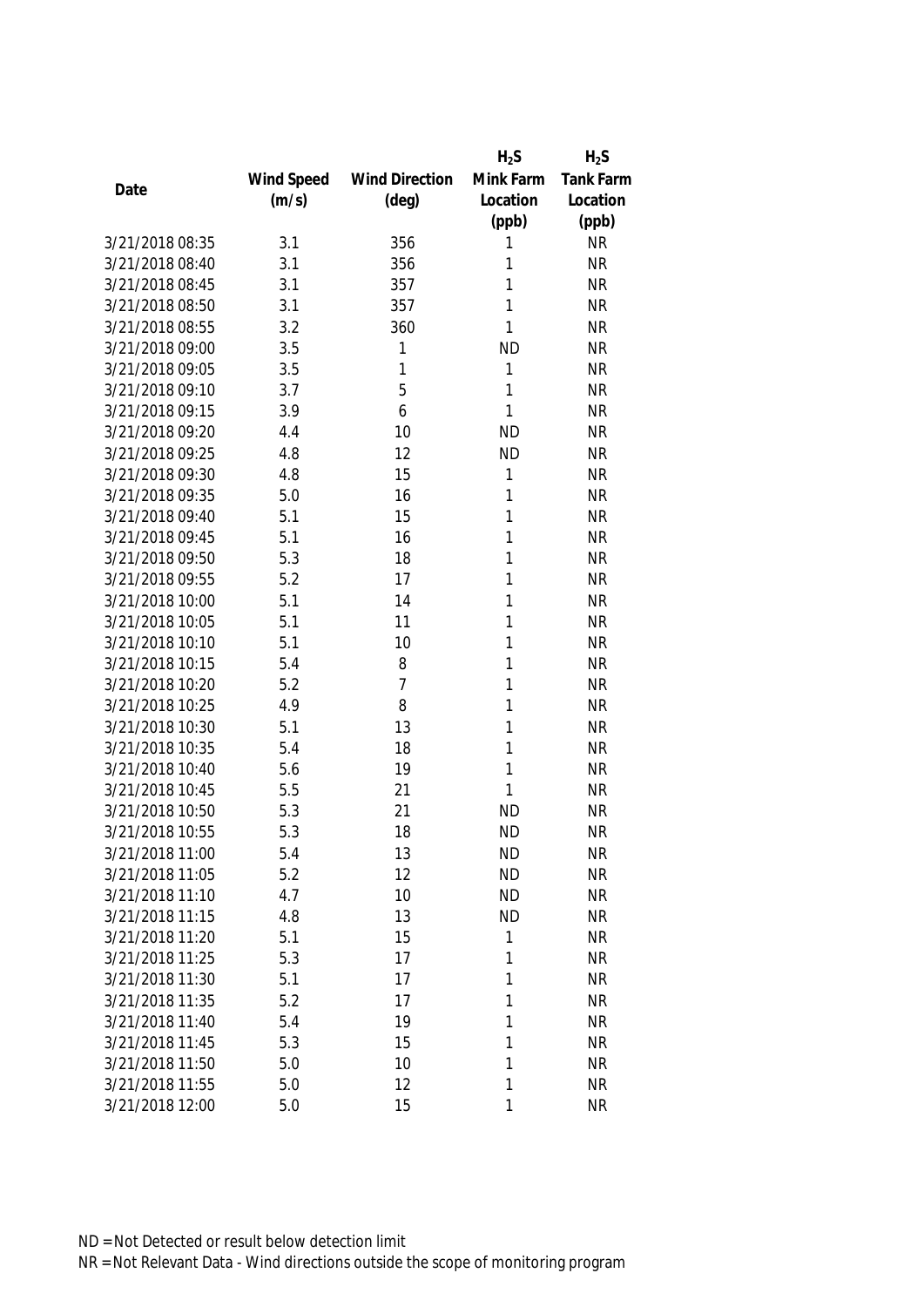|                 |            |                       | $H_2S$      | $H_2S$           |
|-----------------|------------|-----------------------|-------------|------------------|
|                 | Wind Speed | <b>Wind Direction</b> | Mink Farm   | <b>Tank Farm</b> |
| Date            | (m/s)      | $(\text{deg})$        | Location    | Location         |
|                 |            |                       | (ppb)       | (ppb)            |
| 3/21/2018 12:05 | 5.0        | 16                    | 1           | <b>NR</b>        |
| 3/21/2018 12:10 | 4.8        | 15                    | 1           | <b>NR</b>        |
| 3/21/2018 12:15 | 4.9        | 17                    | 1           | <b>NR</b>        |
| 3/21/2018 12:20 | 5.3        | 19                    | 1           | <b>NR</b>        |
| 3/21/2018 12:25 | 5.2        | 19                    | <b>ND</b>   | <b>NR</b>        |
| 3/21/2018 12:30 | 5.3        | 20                    | <b>ND</b>   | <b>NR</b>        |
| 3/21/2018 12:35 | 5.3        | 22                    | <b>ND</b>   | <b>NR</b>        |
| 3/21/2018 12:40 | 5.4        | 26                    | <b>ND</b>   | <b>NR</b>        |
| 3/21/2018 12:45 | 5.2        | 27                    | <b>ND</b>   | <b>NR</b>        |
| 3/21/2018 12:50 | 5.1        | 28                    | <b>ND</b>   | <b>NR</b>        |
| 3/21/2018 12:55 | 5.1        | 23                    | <b>ND</b>   | <b>NR</b>        |
| 3/21/2018 13:00 | 4.9        | 19                    | <b>ND</b>   | <b>NR</b>        |
| 3/21/2018 13:05 | 4.9        | 17                    | <b>ND</b>   | <b>NR</b>        |
| 3/21/2018 13:10 | 5.0        | 16                    | <b>ND</b>   | <b>NR</b>        |
| 3/21/2018 13:15 | 4.8        | 13                    | <b>ND</b>   | <b>NR</b>        |
| 3/21/2018 13:20 | 4.6        | 13                    | <b>ND</b>   | <b>NR</b>        |
| 3/21/2018 13:25 | 4.8        | 19                    | <b>ND</b>   | <b>NR</b>        |
| 3/21/2018 13:30 | 4.8        | 23                    | 1           | <b>NR</b>        |
| 3/21/2018 13:35 | 4.7        | 24                    | <b>ND</b>   | <b>NR</b>        |
| 3/21/2018 13:40 | 4.5        | 24                    | <b>ND</b>   | <b>NR</b>        |
| 3/21/2018 13:45 | 4.6        | 25                    | <b>ND</b>   | <b>NR</b>        |
| 3/21/2018 13:50 | 4.7        | 28                    | <b>ND</b>   | <b>NR</b>        |
| 3/21/2018 13:55 | 4.5        | 26                    | <b>ND</b>   | <b>NR</b>        |
| 3/21/2018 14:00 | 4.7        | 24                    | <b>ND</b>   | <b>NR</b>        |
| 3/21/2018 14:05 | 4.9        | 26                    | <b>ND</b>   | <b>NR</b>        |
| 3/21/2018 14:10 | 5.0        | 26                    | <b>ND</b>   | <b>NR</b>        |
| 3/21/2018 14:15 | 5.1        | 28                    | <b>ND</b>   | <b>NR</b>        |
| 3/21/2018 14:20 | 4.9        | 23                    | <b>ND</b>   | <b>NR</b>        |
| 3/21/2018 14:25 | 4.9        | 23                    | <b>ND</b>   | <b>NR</b>        |
| 3/21/2018 14:30 | 4.8        | 25                    | 1           | <b>NR</b>        |
| 3/21/2018 14:35 | 4.6        | 25                    | $\mathbf 1$ | <b>NR</b>        |
| 3/21/2018 14:40 | 4.5        | 21                    | <b>ND</b>   | <b>NR</b>        |
| 3/21/2018 14:45 | 4.5        | 20                    | 1           | <b>NR</b>        |
| 3/21/2018 14:50 | 4.6        | 26                    | <b>ND</b>   | <b>NR</b>        |
| 3/21/2018 14:55 | 4.6        | 29                    | <b>ND</b>   | <b>NR</b>        |
| 3/21/2018 15:00 | 4.5        | 26                    | <b>ND</b>   | <b>NR</b>        |
| 3/21/2018 15:05 | 4.5        | 24                    | 1           | <b>NR</b>        |
| 3/21/2018 15:10 | 4.5        | 24                    | 1           | <b>NR</b>        |
| 3/21/2018 15:15 | 4.4        | 24                    | 1           | <b>NR</b>        |
| 3/21/2018 15:20 | 4.4        | 22                    | 1           | <b>NR</b>        |
| 3/21/2018 15:25 | 4.3        | 20                    | <b>ND</b>   | <b>NR</b>        |
|                 |            |                       |             |                  |
| 3/21/2018 15:30 | 4.2        | 21                    | <b>ND</b>   | <b>NR</b>        |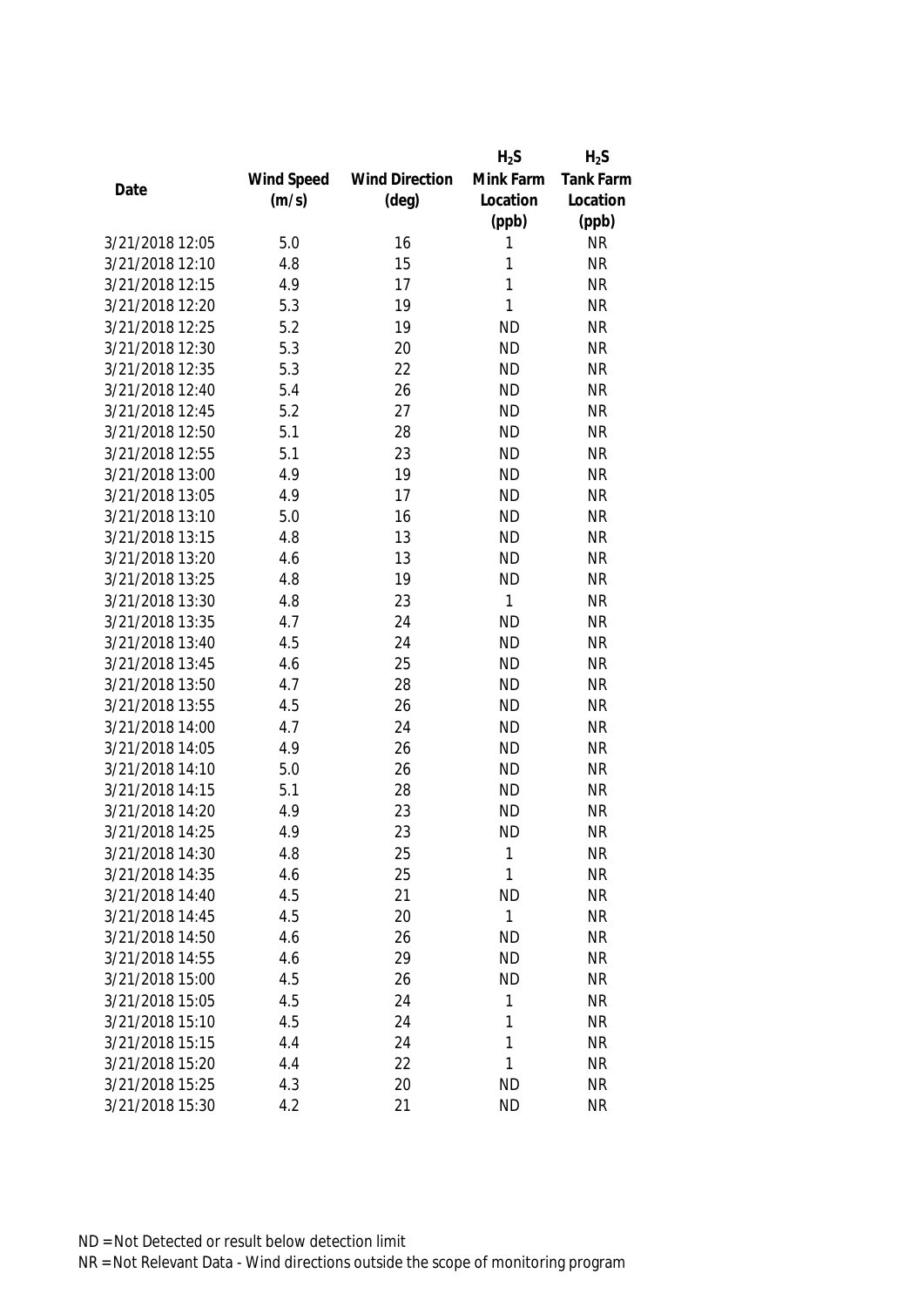|                 |            |                       | $H_2S$    | $H_2S$    |
|-----------------|------------|-----------------------|-----------|-----------|
|                 | Wind Speed | <b>Wind Direction</b> | Mink Farm | Tank Farm |
| Date            | (m/s)      | $(\text{deg})$        | Location  | Location  |
|                 |            |                       | (ppb)     | (ppb)     |
| 3/21/2018 15:35 | 4.2        | 20                    | <b>ND</b> | <b>NR</b> |
| 3/21/2018 15:40 | 4.1        | 24                    | <b>ND</b> | <b>NR</b> |
| 3/21/2018 15:45 | 4.2        | 26                    | 1         | <b>NR</b> |
| 3/21/2018 15:50 | 3.8        | 27                    | 1         | <b>NR</b> |
| 3/21/2018 15:55 | 3.8        | 27                    | 1         | <b>NR</b> |
| 3/21/2018 16:00 | 4.0        | 26                    | 1         | <b>NR</b> |
| 3/21/2018 16:05 | 3.9        | 29                    | 1         | <b>NR</b> |
| 3/21/2018 16:10 | 3.9        | 29                    | 1         | <b>NR</b> |
| 3/21/2018 16:15 | 4.0        | 27                    | 1         | <b>NR</b> |
| 3/21/2018 16:20 | 4.0        | 27                    | 1         | <b>NR</b> |
| 3/21/2018 16:25 | 4.0        | 26                    | <b>ND</b> | <b>NR</b> |
| 3/21/2018 16:30 | 3.9        | 28                    | <b>ND</b> | <b>NR</b> |
| 3/21/2018 16:35 | 4.1        | 28                    | <b>ND</b> | <b>NR</b> |
| 3/21/2018 16:40 | 4.1        | 27                    | 1         | <b>NR</b> |
| 3/21/2018 16:45 | 3.8        | 27                    | <b>ND</b> | <b>NR</b> |
| 3/21/2018 16:50 | 3.8        | 25                    | <b>ND</b> | <b>NR</b> |
| 3/21/2018 16:55 | 3.8        | 23                    | 1         | <b>NR</b> |
| 3/21/2018 17:00 | 3.8        | 20                    | 1         | <b>NR</b> |
| 3/21/2018 17:05 | 3.5        | 24                    | 1         | <b>NR</b> |
| 3/21/2018 17:10 | 3.5        | 25                    | 1         | <b>NR</b> |
| 3/21/2018 17:15 | 3.6        | 28                    | 1         | <b>NR</b> |
| 3/21/2018 17:20 | 3.5        | 30                    | 1         | <b>NR</b> |
| 3/21/2018 17:25 | 3.7        | 33                    | 1         | <b>NR</b> |
| 3/21/2018 17:30 | 3.6        | 36                    | 1         | <b>NR</b> |
| 3/21/2018 17:35 | 3.7        | 35                    | 1         | <b>NR</b> |
| 3/21/2018 17:40 | 3.6        | 39                    | 1         | <b>NR</b> |
| 3/21/2018 17:45 | 3.5        | 40                    | 1         | <b>NR</b> |
| 3/21/2018 17:50 | 3.7        | 40                    | 1         | <b>NR</b> |
| 3/21/2018 17:55 | 3.4        | 43                    | <b>NR</b> | <b>NR</b> |
| 3/21/2018 18:00 | 3.4        | 48                    | <b>NR</b> | <b>NR</b> |
| 3/21/2018 18:05 | 3.3        | 48                    | <b>NR</b> | <b>NR</b> |
| 3/21/2018 18:10 | 3.3        | 47                    | <b>NR</b> | <b>NR</b> |
| 3/21/2018 18:15 | 3.3        | 48                    | <b>NR</b> | <b>NR</b> |
| 3/21/2018 18:20 | 3.0        | 54                    | <b>NR</b> | <b>NR</b> |
| 3/21/2018 18:25 | 2.8        | 59                    | <b>NR</b> | <b>NR</b> |
| 3/21/2018 18:30 | 2.8        | 56                    | <b>NR</b> | <b>NR</b> |
| 3/21/2018 18:35 | 2.7        | 56                    | <b>NR</b> | <b>NR</b> |
| 3/21/2018 18:40 | 2.5        | 58                    | <b>NR</b> | <b>NR</b> |
| 3/21/2018 18:45 | 2.3        | 61                    | <b>NR</b> | <b>NR</b> |
| 3/21/2018 18:50 | 2.3        | 57                    | <b>NR</b> | <b>NR</b> |
| 3/21/2018 18:55 | 2.3        | 57                    | <b>NR</b> | <b>NR</b> |
| 3/21/2018 19:00 | 2.2        | 62                    | <b>NR</b> | <b>NR</b> |
|                 |            |                       |           |           |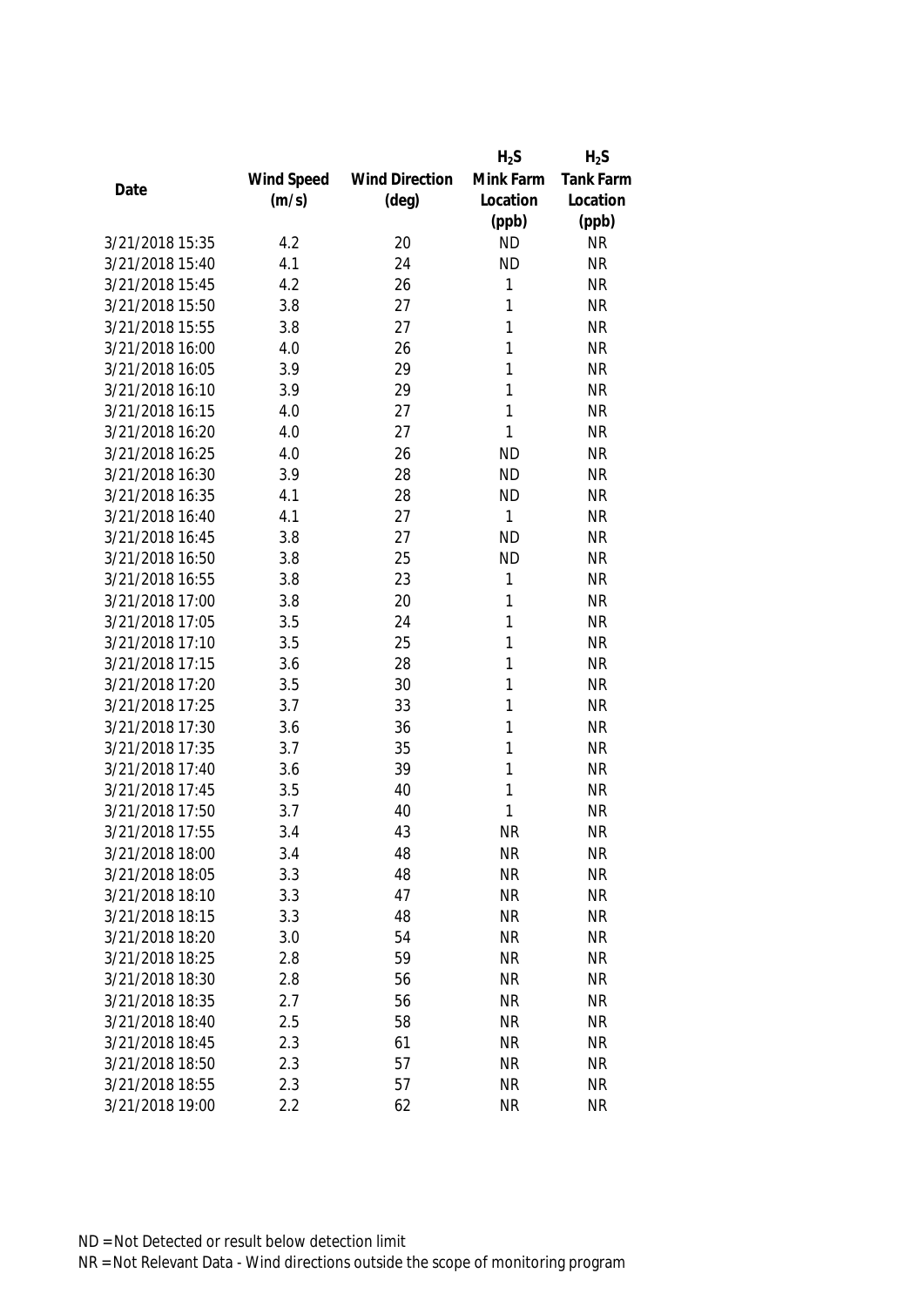|                 |            |                       | $H_2S$    | $H_2S$    |
|-----------------|------------|-----------------------|-----------|-----------|
|                 | Wind Speed | <b>Wind Direction</b> | Mink Farm | Tank Farm |
| Date            | (m/s)      | $(\text{deg})$        | Location  | Location  |
|                 |            |                       | (ppb)     | (ppb)     |
| 3/21/2018 19:05 | 2.4        | 66                    | <b>NR</b> | <b>NR</b> |
| 3/21/2018 19:10 | 2.5        | 68                    | <b>NR</b> | <b>NR</b> |
| 3/21/2018 19:15 | 2.5        | 70                    | <b>NR</b> | <b>NR</b> |
| 3/21/2018 19:20 | 2.6        | 73                    | <b>NR</b> | <b>NR</b> |
| 3/21/2018 19:25 | 2.4        | 74                    | <b>NR</b> | <b>NR</b> |
| 3/21/2018 19:30 | 2.5        | 75                    | <b>NR</b> | <b>NR</b> |
| 3/21/2018 19:35 | 2.3        | 76                    | <b>NR</b> | <b>NR</b> |
| 3/21/2018 19:40 | 2.2        | 78                    | <b>NR</b> | <b>NR</b> |
| 3/21/2018 19:45 | 2.2        | 79                    | <b>NR</b> | <b>NR</b> |
| 3/21/2018 19:50 | 2.2        | 80                    | <b>NR</b> | <b>NR</b> |
| 3/21/2018 19:55 | 2.3        | 81                    | <b>NR</b> | <b>NR</b> |
| 3/21/2018 20:00 | 2.3        | 82                    | <b>NR</b> | <b>NR</b> |
| 3/21/2018 20:05 | 2.3        | 81                    | <b>NR</b> | <b>NR</b> |
| 3/21/2018 20:10 | 2.3        | 79                    | <b>NR</b> | <b>NR</b> |
| 3/21/2018 20:15 | 2.2        | 78                    | <b>NR</b> | <b>NR</b> |
| 3/21/2018 20:20 | 2.1        | 77                    | <b>NR</b> | <b>NR</b> |
| 3/21/2018 20:25 | 2.1        | 75                    | <b>NR</b> | <b>NR</b> |
| 3/21/2018 20:30 | 1.9        | 75                    | <b>NR</b> | <b>NR</b> |
| 3/21/2018 20:35 | 1.8        | 73                    | <b>NR</b> | <b>NR</b> |
| 3/21/2018 20:40 | 1.8        | 69                    | <b>NR</b> | <b>NR</b> |
| 3/21/2018 20:45 | 1.8        | 63                    | <b>NR</b> | <b>NR</b> |
| 3/21/2018 20:50 | 1.8        | 58                    | <b>NR</b> | <b>NR</b> |
| 3/21/2018 20:55 | 1.9        | 51                    | <b>NR</b> | <b>NR</b> |
| 3/21/2018 21:00 | 2.1        | 45                    | <b>NR</b> | <b>NR</b> |
| 3/21/2018 21:05 | 2.2        | 41                    | <b>NR</b> | <b>NR</b> |
| 3/21/2018 21:10 | 2.4        | 39                    | 1         | <b>NR</b> |
| 3/21/2018 21:15 | 2.5        | 37                    | 1         | <b>NR</b> |
| 3/21/2018 21:20 | 2.6        | 36                    | 1         | <b>NR</b> |
| 3/21/2018 21:25 | 2.5        | 35                    | 1         | <b>NR</b> |
| 3/21/2018 21:30 | 2.6        | 34                    | <b>ND</b> | <b>NR</b> |
| 3/21/2018 21:35 | 2.6        | 33                    | <b>ND</b> | <b>NR</b> |
| 3/21/2018 21:40 | 2.6        | 32                    | <b>ND</b> | <b>NR</b> |
| 3/21/2018 21:45 | 2.6        | 32                    | <b>ND</b> | <b>NR</b> |
| 3/21/2018 21:50 | 2.6        | 33                    | 1         | <b>NR</b> |
| 3/21/2018 21:55 | 2.6        | 34                    | 1         | <b>NR</b> |
| 3/21/2018 22:00 | 2.5        | 35                    | 1         | <b>NR</b> |
| 3/21/2018 22:05 | 2.4        | 36                    | 1         | <b>NR</b> |
| 3/21/2018 22:10 | 2.3        | 37                    | 1         | <b>NR</b> |
| 3/21/2018 22:15 | 2.3        | 38                    | 1         | <b>NR</b> |
| 3/21/2018 22:20 | 2.2        | 37                    | 1         | <b>NR</b> |
| 3/21/2018 22:25 | 2.2        | 36                    | 1         | <b>NR</b> |
| 3/21/2018 22:30 | 2.2        | 36                    | 1         | <b>NR</b> |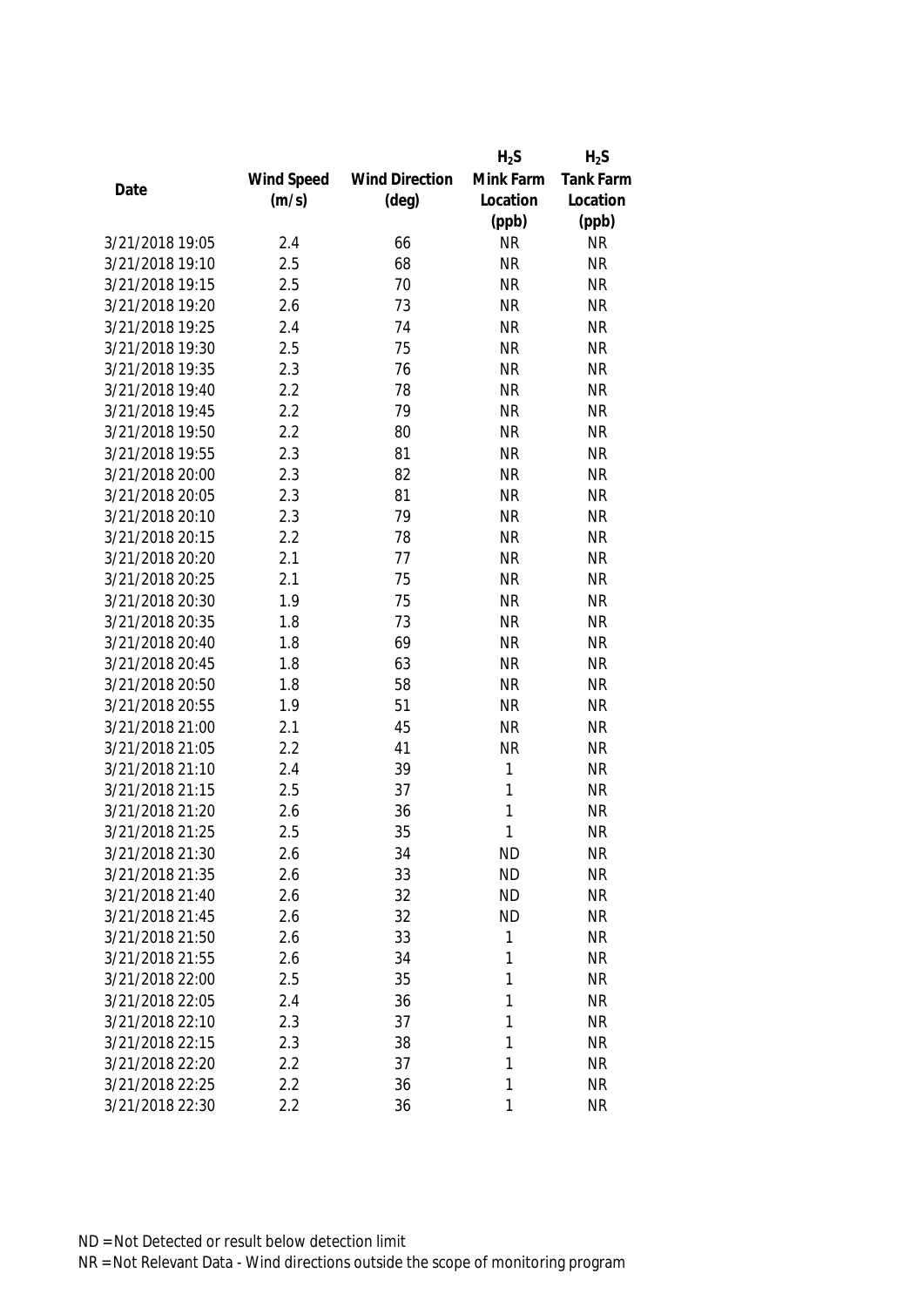|                 |            |                       | $H_2S$    | $H_2S$           |
|-----------------|------------|-----------------------|-----------|------------------|
|                 | Wind Speed | <b>Wind Direction</b> | Mink Farm | <b>Tank Farm</b> |
| Date            | (m/s)      | $(\text{deg})$        | Location  | Location         |
|                 |            |                       | (ppb)     | (ppb)            |
| 3/21/2018 22:35 | 2.2        | 36                    | 1         | <b>NR</b>        |
| 3/21/2018 22:40 | 2.2        | 36                    | 1         | <b>NR</b>        |
| 3/21/2018 22:45 | 2.2        | 37                    | 1         | <b>NR</b>        |
| 3/21/2018 22:50 | 2.2        | 38                    | 1         | <b>NR</b>        |
| 3/21/2018 22:55 | 2.2        | 39                    | <b>ND</b> | <b>NR</b>        |
| 3/21/2018 23:00 | 2.1        | 41                    | <b>NR</b> | <b>NR</b>        |
| 3/21/2018 23:05 | 2.1        | 41                    | <b>NR</b> | <b>NR</b>        |
| 3/21/2018 23:10 | 2.2        | 41                    | <b>NR</b> | <b>NR</b>        |
| 3/21/2018 23:15 | 2.2        | 40                    | <b>ND</b> | <b>NR</b>        |
| 3/21/2018 23:20 | 2.1        | 39                    | <b>ND</b> | <b>NR</b>        |
| 3/21/2018 23:25 | 2.1        | 38                    | <b>ND</b> | <b>NR</b>        |
| 3/21/2018 23:30 | 2.1        | 36                    | <b>ND</b> | <b>NR</b>        |
| 3/21/2018 23:35 | 2.1        | 35                    | <b>ND</b> | <b>NR</b>        |
| 3/21/2018 23:40 | 2.1        | 35                    | <b>ND</b> | <b>NR</b>        |
| 3/21/2018 23:45 | 2.0        | 34                    | <b>ND</b> | <b>NR</b>        |
| 3/21/2018 23:50 | 2.0        | 32                    | <b>ND</b> | <b>NR</b>        |
| 3/21/2018 23:55 | 2.0        | 31                    | 1         | <b>NR</b>        |
| 3/21/2018 24:00 | 2.0        | 29                    | 1         | <b>NR</b>        |
| 3/22/2018 00:05 | 2.0        | 26                    | <b>ND</b> | <b>NR</b>        |
| 3/22/2018 00:10 | 2.0        | 23                    | <b>ND</b> | <b>NR</b>        |
| 3/22/2018 00:15 | 2.0        | 20                    | 1         | <b>NR</b>        |
| 3/22/2018 00:20 | 2.0        | 16                    | <b>ND</b> | <b>NR</b>        |
| 3/22/2018 00:25 | 2.0        | 13                    | 1         | <b>NR</b>        |
| 3/22/2018 00:30 | 2.0        | 10                    | 1         | <b>NR</b>        |
| 3/22/2018 00:35 | 1.9        | 8                     | 1         | <b>NR</b>        |
| 3/22/2018 00:40 | 1.9        | 8                     | 1         | <b>NR</b>        |
| 3/22/2018 00:45 | 1.9        | 8                     | 1         | <b>NR</b>        |
| 3/22/2018 00:50 | 1.9        | 8                     | 1         | <b>NR</b>        |
| 3/22/2018 00:55 | 1.9        | 8                     | 1         | <b>NR</b>        |
| 3/22/2018 01:00 | 1.9        | 9                     | 1         | <b>NR</b>        |
| 3/22/2018 01:05 | 1.8        | 7                     | 1         | <b>NR</b>        |
| 3/22/2018 01:10 | 1.7        | 3                     | 1         | <b>NR</b>        |
| 3/22/2018 01:15 | 1.5        | 359                   | 1         | <b>NR</b>        |
| 3/22/2018 01:20 | 1.5        | 356                   | 1         | <b>NR</b>        |
| 3/22/2018 01:25 | 1.4        | 352                   | 1         | <b>NR</b>        |
| 3/22/2018 01:30 | 1.4        | 349                   | 1         | <b>NR</b>        |
| 3/22/2018 01:35 | 1.4        | 347                   | 1         | <b>NR</b>        |
| 3/22/2018 01:40 | 1.5        | 345                   | 1         | <b>NR</b>        |
| 3/22/2018 01:45 | 1.6        | 343                   | 1         | <b>NR</b>        |
| 3/22/2018 01:50 | 1.6        | 341                   | 1         | <b>NR</b>        |
| 3/22/2018 01:55 | 1.6        | 338                   | 1         | <b>NR</b>        |
|                 |            |                       |           |                  |
| 3/22/2018 02:00 | 1.7        | 336                   | 1         | <b>NR</b>        |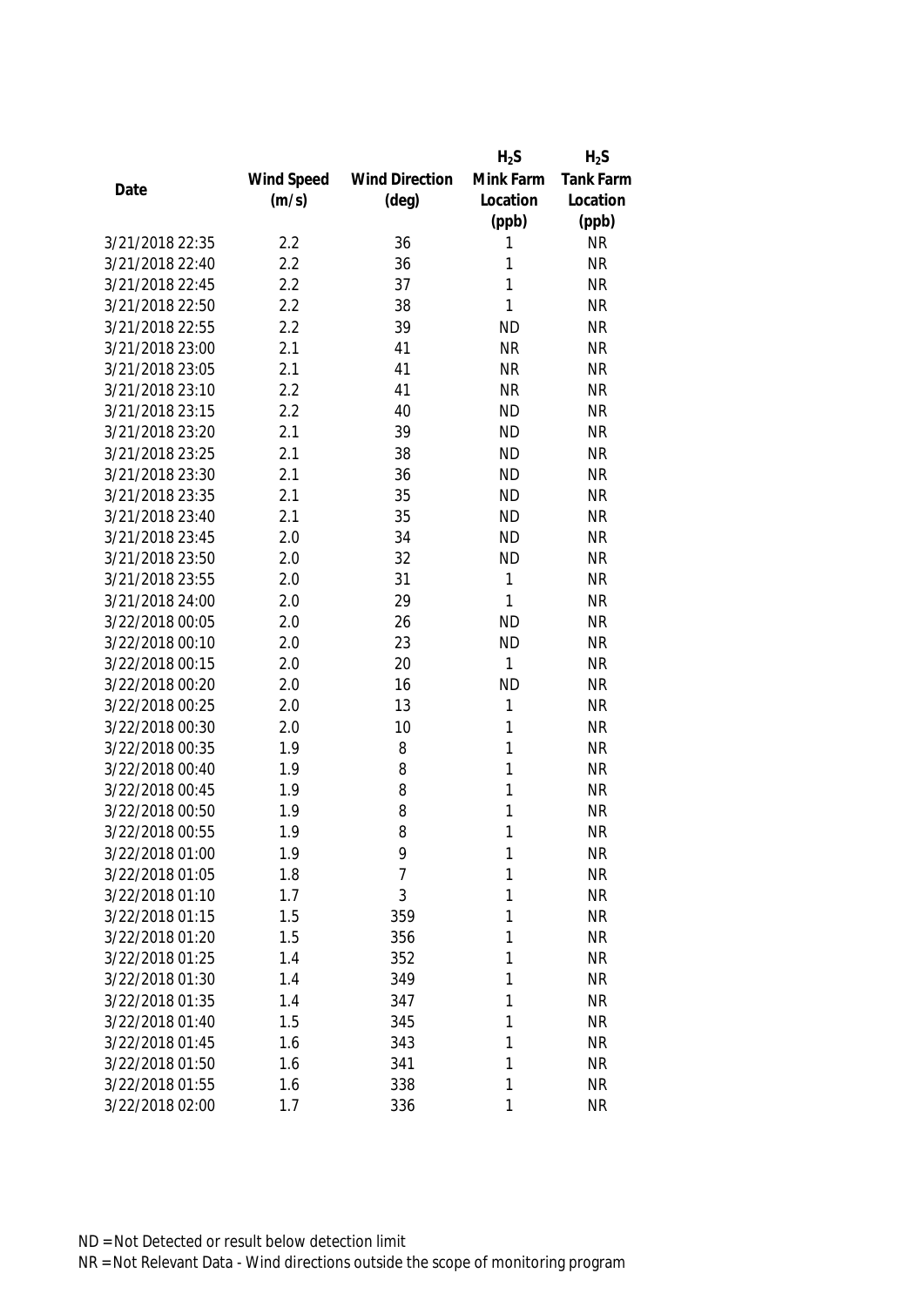|                 |            |                       | $H_2S$         | $H_2S$           |
|-----------------|------------|-----------------------|----------------|------------------|
|                 | Wind Speed | <b>Wind Direction</b> | Mink Farm      | <b>Tank Farm</b> |
| Date            | (m/s)      | $(\text{deg})$        | Location       | Location         |
|                 |            |                       | (ppb)          | (ppb)            |
| 3/22/2018 02:05 | 1.7        | 333                   | 1              | <b>NR</b>        |
| 3/22/2018 02:10 | 1.6        | 327                   | 1              | <b>NR</b>        |
| 3/22/2018 02:15 | 1.4        | 320                   | 1              | <b>NR</b>        |
| 3/22/2018 02:20 | 1.4        | 309                   | 1              | <b>NR</b>        |
| 3/22/2018 02:25 | 1.2        | 299                   | 1              | <b>NR</b>        |
| 3/22/2018 02:30 | 1.1        | 292                   | 1              | <b>NR</b>        |
| 3/22/2018 02:35 | 0.9        | 285                   | 1              | <b>NR</b>        |
| 3/22/2018 02:40 | 0.8        | 280                   | <b>ND</b>      | <b>NR</b>        |
| 3/22/2018 02:45 | 0.8        | 281                   | <b>ND</b>      | <b>NR</b>        |
| 3/22/2018 02:50 | 0.9        | 285                   | <b>ND</b>      | <b>NR</b>        |
| 3/22/2018 02:55 | 1.0        | 286                   | <b>ND</b>      | <b>NR</b>        |
| 3/22/2018 03:00 | 1.2        | 284                   | <b>ND</b>      | <b>NR</b>        |
| 3/22/2018 03:05 | 1.4        | 283                   | <b>ND</b>      | <b>NR</b>        |
| 3/22/2018 03:10 | 1.5        | 283                   | <b>ND</b>      | <b>NR</b>        |
| 3/22/2018 03:15 | 1.5        | 284                   | <b>ND</b>      | <b>NR</b>        |
| 3/22/2018 03:20 | 1.5        | 283                   | 1              | <b>NR</b>        |
| 3/22/2018 03:25 | 1.5        | 287                   | 1              | <b>NR</b>        |
| 3/22/2018 03:30 | 1.5        | 290                   | 1              | <b>NR</b>        |
| 3/22/2018 03:35 | 1.4        | 293                   | 1              | <b>NR</b>        |
| 3/22/2018 03:40 | 1.4        | 299                   | 1              | <b>NR</b>        |
| 3/22/2018 03:45 | 1.4        | 306                   | 1              | <b>NR</b>        |
| 3/22/2018 03:50 | 1.3        | 311                   | 1              | <b>NR</b>        |
| 3/22/2018 03:55 | 1.3        | 317                   | <b>ND</b>      | <b>NR</b>        |
| 3/22/2018 04:00 | 1.3        | 320                   | <b>ND</b>      | <b>NR</b>        |
| 3/22/2018 04:05 | 1.4        | 321                   | <b>ND</b>      | <b>NR</b>        |
| 3/22/2018 04:10 | 1.4        | 323                   | 1              | <b>NR</b>        |
| 3/22/2018 04:15 | 1.4        | 328                   | 1              | <b>NR</b>        |
| 3/22/2018 04:20 | 1.6        | 334                   | 1              | <b>NR</b>        |
| 3/22/2018 04:25 | 1.6        | 336                   | 1              | <b>NR</b>        |
| 3/22/2018 04:30 | 1.6        | 340                   | 1              | <b>NR</b>        |
| 3/22/2018 04:35 | 1.5        | 345                   | $\overline{2}$ | <b>NR</b>        |
| 3/22/2018 04:40 | 1.6        | 348                   | 1              | <b>NR</b>        |
| 3/22/2018 04:45 | 1.5        | 349                   | 1              | <b>NR</b>        |
| 3/22/2018 04:50 | 1.5        | 349                   | 1              | <b>NR</b>        |
| 3/22/2018 04:55 | 1.2        | 350                   | 1              | <b>NR</b>        |
| 3/22/2018 05:00 | 1.1        | 352                   | 1              | <b>NR</b>        |
| 3/22/2018 05:05 | 1.1        | 353                   | 1              | <b>NR</b>        |
| 3/22/2018 05:10 | 1.1        | 352                   | 1              | <b>NR</b>        |
| 3/22/2018 05:15 | 1.2        | 350                   | 1              | <b>NR</b>        |
| 3/22/2018 05:20 | 1.3        | 351                   | 1              | <b>NR</b>        |
| 3/22/2018 05:25 | 1.6        | 355                   | $\overline{2}$ | <b>NR</b>        |
| 3/22/2018 05:30 | 1.8        | 357                   | $\overline{2}$ | <b>NR</b>        |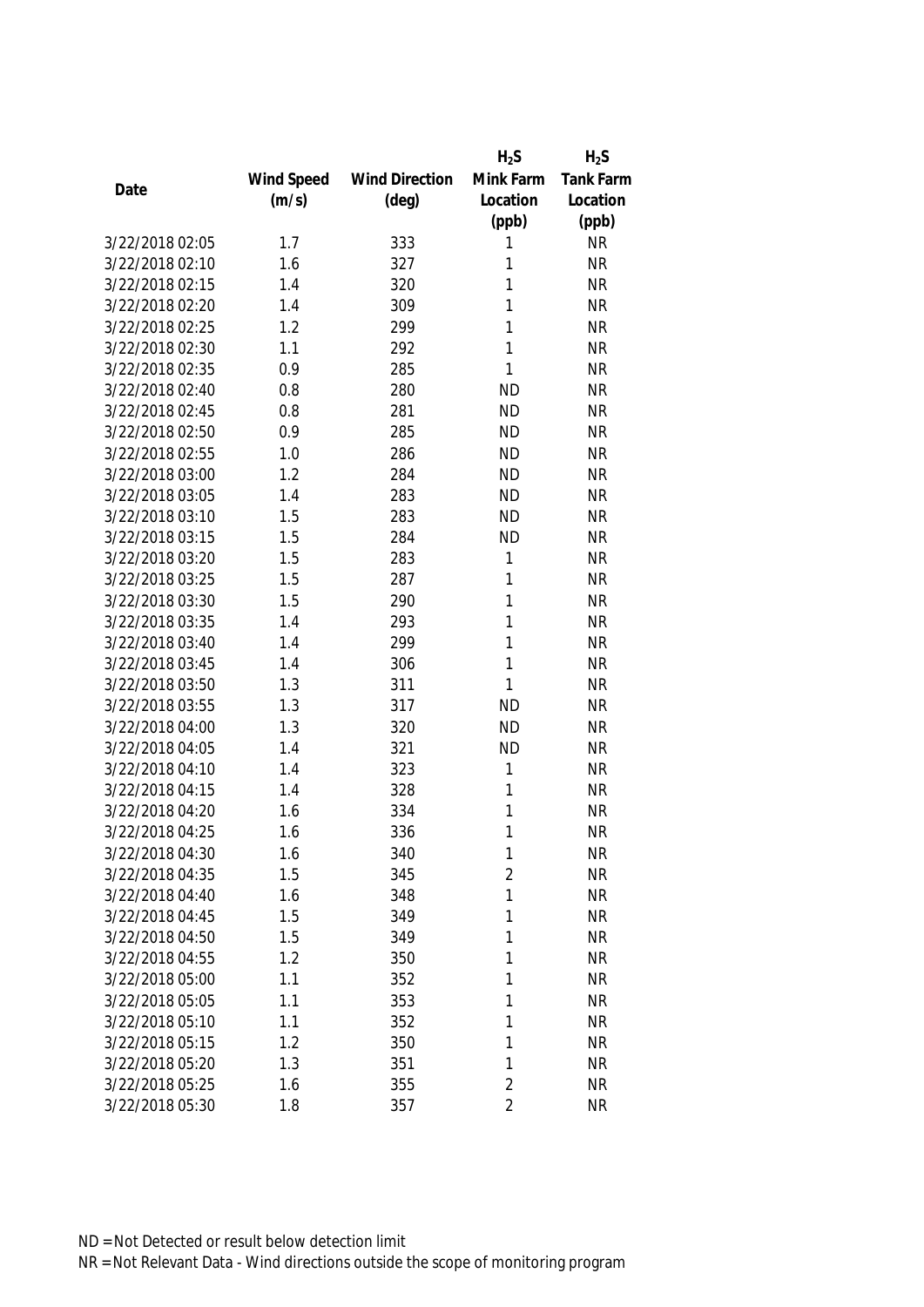|                 |            |                       | $H_2S$    | $H_2S$           |
|-----------------|------------|-----------------------|-----------|------------------|
|                 | Wind Speed | <b>Wind Direction</b> | Mink Farm | <b>Tank Farm</b> |
| Date            | (m/s)      | $(\text{deg})$        | Location  | Location         |
|                 |            |                       | (ppb)     | (ppb)            |
| 3/22/2018 05:35 | 1.8        | 356                   | 2         | <b>NR</b>        |
| 3/22/2018 05:40 | 1.8        | 356                   | 1         | <b>NR</b>        |
| 3/22/2018 05:45 | 1.8        | 356                   | 1         | <b>NR</b>        |
| 3/22/2018 05:50 | 1.7        | 353                   | 1         | <b>NR</b>        |
| 3/22/2018 05:55 | 1.7        | 345                   | 1         | <b>NR</b>        |
| 3/22/2018 06:00 | 1.7        | 339                   | 1         | <b>NR</b>        |
| 3/22/2018 06:05 | 1.6        | 335                   | 1         | <b>NR</b>        |
| 3/22/2018 06:10 | 1.6        | 330                   | 1         | <b>NR</b>        |
| 3/22/2018 06:15 | 1.5        | 325                   | 1         | <b>NR</b>        |
| 3/22/2018 06:20 | 1.6        | 324                   | 1         | <b>NR</b>        |
| 3/22/2018 06:25 | 1.6        | 327                   | 1         | <b>NR</b>        |
| 3/22/2018 06:30 | 1.8        | 328                   | <b>ND</b> | <b>NR</b>        |
| 3/22/2018 06:35 | 1.9        | 330                   | 1         | <b>NR</b>        |
| 3/22/2018 06:40 | 2.0        | 333                   | 1         | <b>NR</b>        |
| 3/22/2018 06:45 | 2.1        | 337                   | 1         | <b>NR</b>        |
| 3/22/2018 06:50 | 2.2        | 340                   | 1         | <b>NR</b>        |
| 3/22/2018 06:55 | 2.1        | 345                   | 1         | <b>NR</b>        |
| 3/22/2018 07:00 | 2.1        | 348                   | 1         | <b>NR</b>        |
| 3/22/2018 07:05 | 2.0        | 352                   | 1         | <b>NR</b>        |
| 3/22/2018 07:10 | 2.0        | 358                   | 1         | <b>NR</b>        |
| 3/22/2018 07:15 | 2.0        | $\overline{2}$        | 1         | <b>NR</b>        |
| 3/22/2018 07:20 | 2.1        | 6                     | 1         | <b>NR</b>        |
| 3/22/2018 07:25 | 2.2        | 7                     | 1         | <b>NR</b>        |
| 3/22/2018 07:30 | 2.2        | 9                     | 1         | <b>NR</b>        |
| 3/22/2018 07:35 | 2.3        | 10                    | 1         | <b>NR</b>        |
| 3/22/2018 07:40 | 2.2        | 9                     | 1         | <b>NR</b>        |
| 3/22/2018 07:45 | 2.2        | 6                     | 1         | <b>NR</b>        |
| 3/22/2018 07:50 | 2.1        | 4                     | 1         | <b>NR</b>        |
| 3/22/2018 07:55 | 2.1        | 3                     | 1         | <b>NR</b>        |
| 3/22/2018 08:00 | 2.0        | 2                     | 1         | <b>NR</b>        |
| 3/22/2018 08:05 | 2.0        | 3                     | 1         | <b>NR</b>        |
| 3/22/2018 08:10 | 2.0        | 3                     | 1         | <b>NR</b>        |
| 3/22/2018 08:15 | 1.9        | 3                     | 1         | <b>NR</b>        |
| 3/22/2018 08:20 | 1.8        | 4                     | 1         | <b>NR</b>        |
| 3/22/2018 08:25 | 1.8        | 4                     | 1         | <b>NR</b>        |
| 3/22/2018 08:30 | 1.6        | 1                     | 1         | <b>NR</b>        |
| 3/22/2018 08:35 | 1.5        | 355                   | 1         | <b>NR</b>        |
| 3/22/2018 08:40 | 1.5        | 353                   | 1         | <b>NR</b>        |
| 3/22/2018 08:45 | 1.5        | 353                   | 1         | <b>NR</b>        |
| 3/22/2018 08:50 | 1.5        | 352                   | 1         | <b>NR</b>        |
| 3/22/2018 08:55 | 1.5        | 350                   | 1         | <b>NR</b>        |
| 3/22/2018 09:00 | 1.7        | 355                   | 1         | <b>NR</b>        |
|                 |            |                       |           |                  |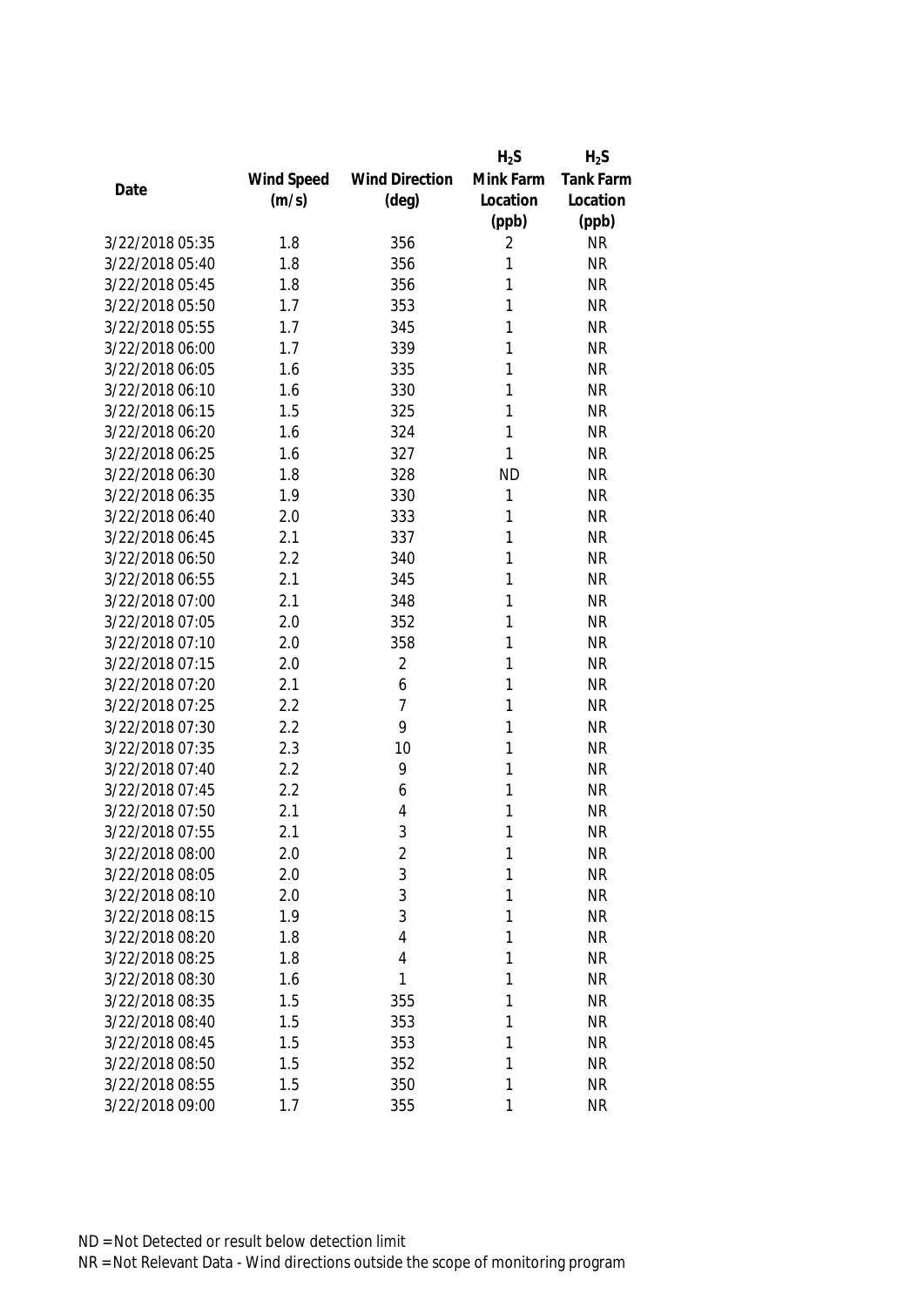|                 |            |                       | $H_2S$    | $H_2S$           |
|-----------------|------------|-----------------------|-----------|------------------|
|                 | Wind Speed | <b>Wind Direction</b> | Mink Farm | <b>Tank Farm</b> |
| Date            | (m/s)      | $(\text{deg})$        | Location  | Location         |
|                 |            |                       | (ppb)     | (ppb)            |
| 3/22/2018 09:05 | 1.8        | 358                   | 1         | <b>NR</b>        |
| 3/22/2018 09:10 | 1.9        | 358                   | 1         | <b>NR</b>        |
| 3/22/2018 09:15 | 2.0        | 359                   | 1         | <b>NR</b>        |
| 3/22/2018 09:20 | 2.0        | 358                   | 1         | <b>NR</b>        |
| 3/22/2018 09:25 | 2.0        | $\overline{2}$        | 1         | <b>NR</b>        |
| 3/22/2018 09:30 | 2.0        | 359                   | 1         | <b>NR</b>        |
| 3/22/2018 09:35 | 2.0        | 355                   | 1         | <b>NR</b>        |
| 3/22/2018 09:40 | 1.9        | 355                   | <b>ND</b> | <b>NR</b>        |
| 3/22/2018 09:45 | 1.9        | 360                   | 1         | <b>NR</b>        |
| 3/22/2018 09:50 | 1.9        | 1                     | <b>ND</b> | <b>NR</b>        |
| 3/22/2018 09:55 | 2.0        | 1                     | <b>ND</b> | <b>NR</b>        |
| 3/22/2018 10:00 | 1.9        | 1                     | <b>ND</b> | <b>NR</b>        |
| 3/22/2018 10:05 | 1.9        | 360                   | <b>ND</b> | <b>NR</b>        |
| 3/22/2018 10:10 | 2.0        | 351                   | <b>ND</b> | <b>NR</b>        |
| 3/22/2018 10:15 | 1.9        | 341                   | <b>ND</b> | <b>NR</b>        |
| 3/22/2018 10:20 | 1.8        | 338                   | <b>ND</b> | <b>NR</b>        |
| 3/22/2018 10:25 | 1.8        | 336                   | <b>ND</b> | <b>NR</b>        |
| 3/22/2018 10:30 | 1.8        | 335                   | <b>ND</b> | <b>NR</b>        |
| 3/22/2018 10:35 | 1.9        | 339                   | <b>NR</b> | <b>NR</b>        |
| 3/22/2018 10:40 | 1.8        | 344                   | <b>ND</b> | <b>NR</b>        |
| 3/22/2018 10:45 | 2.0        | 343                   | <b>ND</b> | <b>NR</b>        |
| 3/22/2018 10:50 | 2.0        | 343                   | <b>ND</b> | <b>NR</b>        |
| 3/22/2018 10:55 | 2.1        | 337                   | <b>ND</b> | <b>NR</b>        |
| 3/22/2018 11:00 | 2.3        | 331                   | <b>ND</b> | <b>NR</b>        |
| 3/22/2018 11:05 | 2.2        | 327                   | 1         | <b>NR</b>        |
| 3/22/2018 11:10 | 2.4        | 320                   | 1         | <b>NR</b>        |
| 3/22/2018 11:15 | 2.3        | 318                   | <b>NR</b> | <b>NR</b>        |
| 3/22/2018 11:20 | 2.3        | 316                   | <b>NR</b> | <b>NR</b>        |
| 3/22/2018 11:25 | 2.4        | 322                   | <b>NR</b> | <b>NR</b>        |
| 3/22/2018 11:30 | 2.3        | 322                   | <b>NR</b> | <b>NR</b>        |
| 3/22/2018 11:35 | 2.6        | 323                   | <b>NR</b> | <b>NR</b>        |
| 3/22/2018 11:40 | 2.6        | 331                   | 1         | <b>NR</b>        |
| 3/22/2018 11:45 | 2.5        | 331                   | 1         | <b>NR</b>        |
| 3/22/2018 11:50 | 2.6        | 331                   | 1         | <b>NR</b>        |
| 3/22/2018 11:55 | 2.6        | 324                   | 1         | <b>NR</b>        |
| 3/22/2018 12:00 | 2.7        | 328                   | 1         | <b>NR</b>        |
| 3/22/2018 12:05 | 2.4        | 330                   | <b>NR</b> | <b>NR</b>        |
| 3/22/2018 12:10 | 2.3        | 322                   | <b>NR</b> | <b>NR</b>        |
| 3/22/2018 12:15 | 2.3        | 316                   | <b>NR</b> | <b>NR</b>        |
| 3/22/2018 12:20 | 2.2        | 321                   | <b>NR</b> | <b>NR</b>        |
| 3/22/2018 12:25 | 2.1        | 311                   | <b>NR</b> | NR               |
| 3/22/2018 12:30 | 2.1        | 295                   | <b>NR</b> | <b>NR</b>        |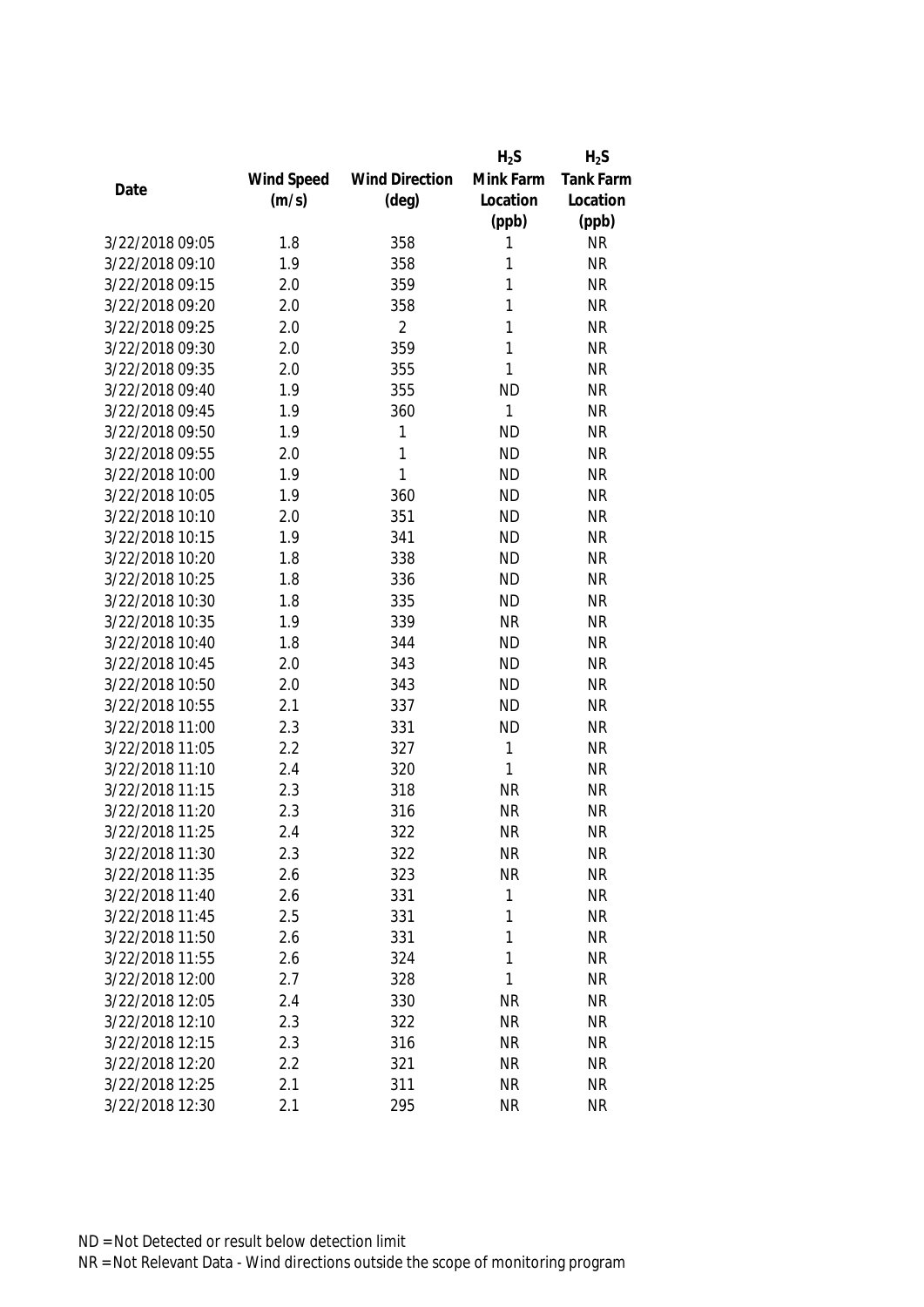|                 |            |                       | $H_2S$    | $H_2S$    |
|-----------------|------------|-----------------------|-----------|-----------|
|                 | Wind Speed | <b>Wind Direction</b> | Mink Farm | Tank Farm |
| Date            | (m/s)      | $(\text{deg})$        | Location  | Location  |
|                 |            |                       | (ppb)     | (ppb)     |
| 3/22/2018 12:35 | 2.3        | 300                   | <b>NR</b> | <b>NR</b> |
| 3/22/2018 12:40 | 2.4        | 295                   | <b>NR</b> | <b>NR</b> |
| 3/22/2018 12:45 | 2.6        | 289                   | <b>NR</b> | <b>NR</b> |
| 3/22/2018 12:50 | 2.5        | 279                   | <b>ND</b> | <b>NR</b> |
| 3/22/2018 12:55 | 2.5        | 277                   | <b>NR</b> | <b>NR</b> |
| 3/22/2018 13:00 | 2.5        | 271                   | <b>NR</b> | <b>NR</b> |
| 3/22/2018 13:05 | 2.5        | 257                   | <b>ND</b> | 1         |
| 3/22/2018 13:10 | 2.3        | 251                   | <b>ND</b> | <b>ND</b> |
| 3/22/2018 13:15 | 2.2        | 251                   | <b>ND</b> | <b>ND</b> |
| 3/22/2018 13:20 | 2.4        | 258                   | <b>NR</b> | <b>NR</b> |
| 3/22/2018 13:25 | 2.5        | 266                   | <b>NR</b> | <b>NR</b> |
| 3/22/2018 13:30 | 2.7        | 281                   | <b>NR</b> | <b>NR</b> |
| 3/22/2018 13:35 | 2.7        | 295                   | <b>NR</b> | <b>NR</b> |
| 3/22/2018 13:40 | 2.6        | 315                   | <b>NR</b> | <b>NR</b> |
| 3/22/2018 13:45 | 2.6        | 331                   | <b>NR</b> | <b>NR</b> |
| 3/22/2018 13:50 | 2.4        | 322                   | <b>NR</b> | <b>NR</b> |
| 3/22/2018 13:55 | 2.4        | 320                   | <b>NR</b> | <b>NR</b> |
| 3/22/2018 14:00 | 2.4        | 326                   | <b>NR</b> | <b>NR</b> |
| 3/22/2018 14:05 | 2.4        | 334                   | <b>NR</b> | <b>NR</b> |
| 3/22/2018 14:10 | 2.5        | 331                   | <b>NR</b> | <b>NR</b> |
| 3/22/2018 14:15 | 2.6        | 339                   | <b>NR</b> | <b>NR</b> |
| 3/22/2018 14:20 | 2.7        | 347                   | <b>NR</b> | <b>NR</b> |
| 3/22/2018 14:25 | 2.7        | 347                   | <b>NR</b> | <b>NR</b> |
| 3/22/2018 14:30 | 2.6        | 341                   | <b>NR</b> | <b>NR</b> |
| 3/22/2018 14:35 | 2.6        | 327                   | <b>NR</b> | <b>NR</b> |
| 3/22/2018 14:40 | 2.6        | 303                   | <b>NR</b> | <b>NR</b> |
| 3/22/2018 14:45 | 2.5        | 294                   | <b>NR</b> | <b>NR</b> |
| 3/22/2018 14:50 | 2.6        | 302                   | <b>NR</b> | <b>NR</b> |
| 3/22/2018 14:55 | 2.5        | 314                   | <b>NR</b> | <b>NR</b> |
| 3/22/2018 15:00 | 2.5        | 342                   | <b>NR</b> | <b>NR</b> |
| 3/22/2018 15:05 | 2.3        | 353                   | <b>NR</b> | <b>NR</b> |
| 3/22/2018 15:10 | 2.1        | $\boldsymbol{0}$      | <b>NR</b> | <b>NR</b> |
| 3/22/2018 15:15 | 2.1        | 341                   | <b>NR</b> | <b>NR</b> |
| 3/22/2018 15:20 | 2.0        | 300                   | <b>NR</b> | <b>NR</b> |
| 3/22/2018 15:25 | 2.0        | 284                   | <b>NR</b> | <b>NR</b> |
| 3/22/2018 15:30 | 1.9        | 291                   | <b>NR</b> | <b>NR</b> |
| 3/22/2018 15:35 | 2.0        | 288                   | <b>NR</b> | <b>NR</b> |
| 3/22/2018 15:40 | 2.3        | 298                   | <b>NR</b> | <b>NR</b> |
| 3/22/2018 15:45 | 2.4        | 296                   | <b>NR</b> | <b>NR</b> |
| 3/22/2018 15:50 | 2.5        | 284                   | <b>NR</b> | <b>NR</b> |
| 3/22/2018 15:55 | 2.7        | 277                   | <b>NR</b> | <b>NR</b> |
|                 |            |                       |           |           |
| 3/22/2018 16:00 | 3.0        | 267                   | <b>ND</b> | 1         |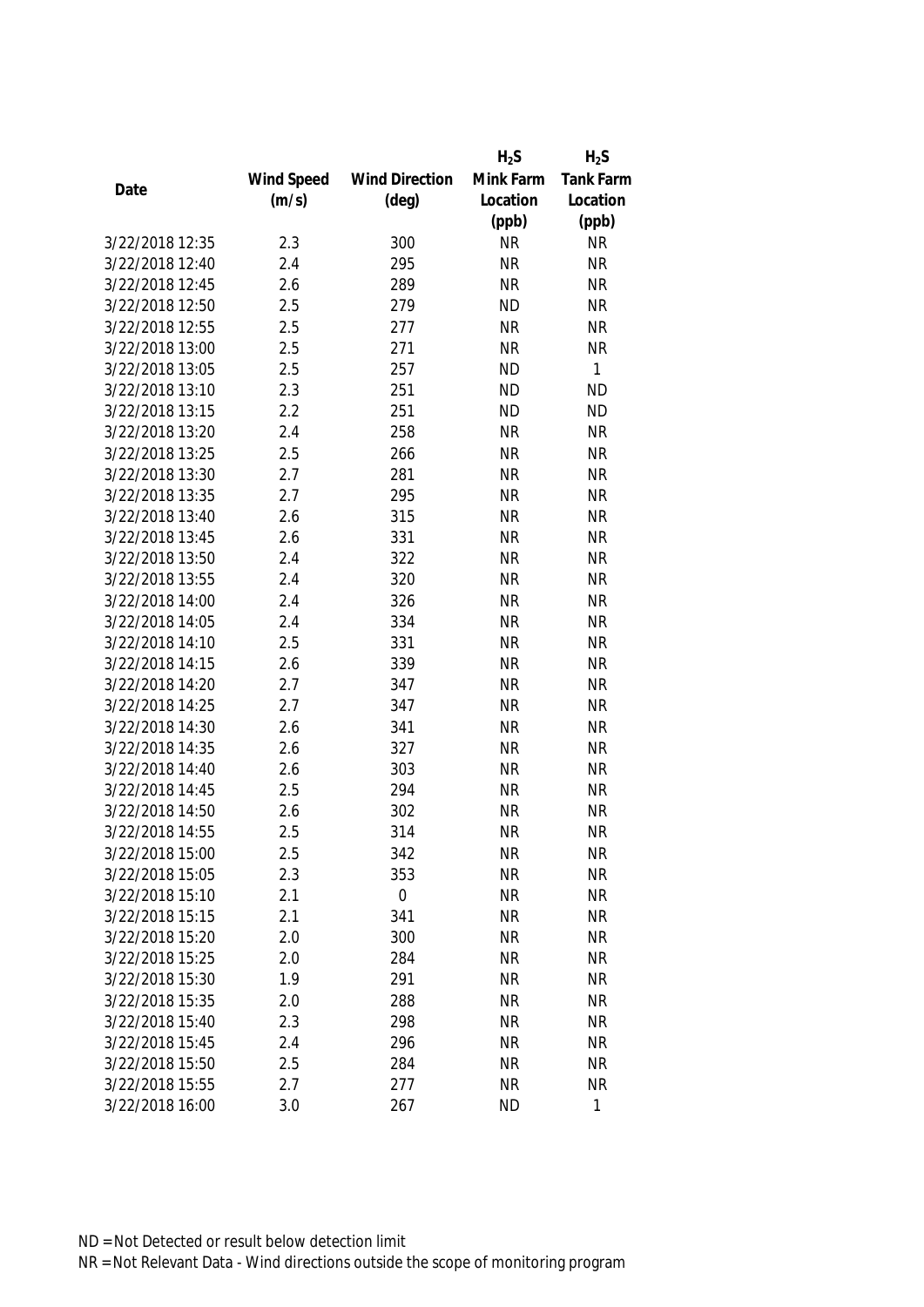|                 |            |                       | $H_2S$         | $H_2S$    |
|-----------------|------------|-----------------------|----------------|-----------|
|                 | Wind Speed | <b>Wind Direction</b> | Mink Farm      | Tank Farm |
| Date            | (m/s)      | $(\text{deg})$        | Location       | Location  |
|                 |            |                       | (ppb)          | (ppb)     |
| 3/22/2018 16:05 | 3.1        | 273                   | <b>ND</b>      | 1         |
| 3/22/2018 16:10 | 2.8        | 267                   | <b>ND</b>      | 1         |
| 3/22/2018 16:15 | 2.8        | 266                   | <b>ND</b>      | 1         |
| 3/22/2018 16:20 | 2.6        | 268                   | <b>ND</b>      | 1         |
| 3/22/2018 16:25 | 2.3        | 263                   | <b>NR</b>      | <b>NR</b> |
| 3/22/2018 16:30 | 2.2        | 267                   | <b>NR</b>      | <b>NR</b> |
| 3/22/2018 16:35 | 2.5        | 269                   | <b>NR</b>      | <b>NR</b> |
| 3/22/2018 16:40 | 2.5        | 282                   | <b>NR</b>      | <b>NR</b> |
| 3/22/2018 16:45 | 2.4        | 301                   | <b>NR</b>      | <b>NR</b> |
| 3/22/2018 16:50 | 2.4        | 306                   | <b>NR</b>      | <b>NR</b> |
| 3/22/2018 16:55 | 2.3        | 308                   | <b>NR</b>      | <b>NR</b> |
| 3/22/2018 17:00 | 2.1        | 304                   | <b>NR</b>      | <b>NR</b> |
| 3/22/2018 17:05 | 1.9        | 295                   | <b>NR</b>      | <b>NR</b> |
| 3/22/2018 17:10 | 2.1        | 296                   | <b>NR</b>      | <b>NR</b> |
| 3/22/2018 17:15 | 2.3        | 289                   | <b>NR</b>      | <b>NR</b> |
| 3/22/2018 17:20 | 2.6        | 296                   | <b>NR</b>      | <b>NR</b> |
| 3/22/2018 17:25 | 3.0        | 297                   | 3              | <b>NR</b> |
| 3/22/2018 17:30 | 3.2        | 295                   | 3              | <b>NR</b> |
| 3/22/2018 17:35 | 3.3        | 296                   | $\overline{2}$ | <b>NR</b> |
| 3/22/2018 17:40 | 3.3        | 285                   | $\overline{2}$ | <b>NR</b> |
| 3/22/2018 17:45 | 3.3        | 276                   | 1              | <b>NR</b> |
| 3/22/2018 17:50 | 3.1        | 267                   | 1              | 1         |
| 3/22/2018 17:55 | 2.8        | 270                   | <b>ND</b>      | 1         |
| 3/22/2018 18:00 | 2.6        | 279                   | <b>ND</b>      | <b>NR</b> |
| 3/22/2018 18:05 | 2.3        | 280                   | <b>ND</b>      | <b>NR</b> |
| 3/22/2018 18:10 | 2.1        | 284                   | <b>ND</b>      | <b>NR</b> |
| 3/22/2018 18:15 | 1.9        | 295                   | <b>ND</b>      | <b>NR</b> |
| 3/22/2018 18:20 | 1.7        | 310                   | <b>ND</b>      | <b>NR</b> |
| 3/22/2018 18:25 | 1.7        | 321                   | 1              | <b>NR</b> |
| 3/22/2018 18:30 | 1.8        | 322                   | 1              | <b>NR</b> |
| 3/22/2018 18:35 | 1.8        | 336                   | <b>NR</b>      | <b>NR</b> |
| 3/22/2018 18:40 | 2.0        | 360                   | <b>NR</b>      | <b>NR</b> |
| 3/22/2018 18:45 | 2.0        | 32                    | <b>NR</b>      | <b>NR</b> |
| 3/22/2018 18:50 | 2.4        | 62                    | <b>NR</b>      | <b>NR</b> |
| 3/22/2018 18:55 | 2.8        | 86                    | <b>NR</b>      | <b>NR</b> |
| 3/22/2018 19:00 | 3.2        | 99                    | <b>NR</b>      | <b>NR</b> |
| 3/22/2018 19:05 | 3.5        | 107                   | <b>NR</b>      | <b>NR</b> |
| 3/22/2018 19:10 | 3.7        | 105                   | <b>NR</b>      | <b>NR</b> |
| 3/22/2018 19:15 | 3.8        | 104                   | <b>NR</b>      | <b>NR</b> |
| 3/22/2018 19:20 | 3.7        | 103                   | <b>NR</b>      | <b>NR</b> |
| 3/22/2018 19:25 | 3.5        | 100                   | <b>NR</b>      | <b>NR</b> |
| 3/22/2018 19:30 | 3.3        | 95                    | <b>NR</b>      | <b>NR</b> |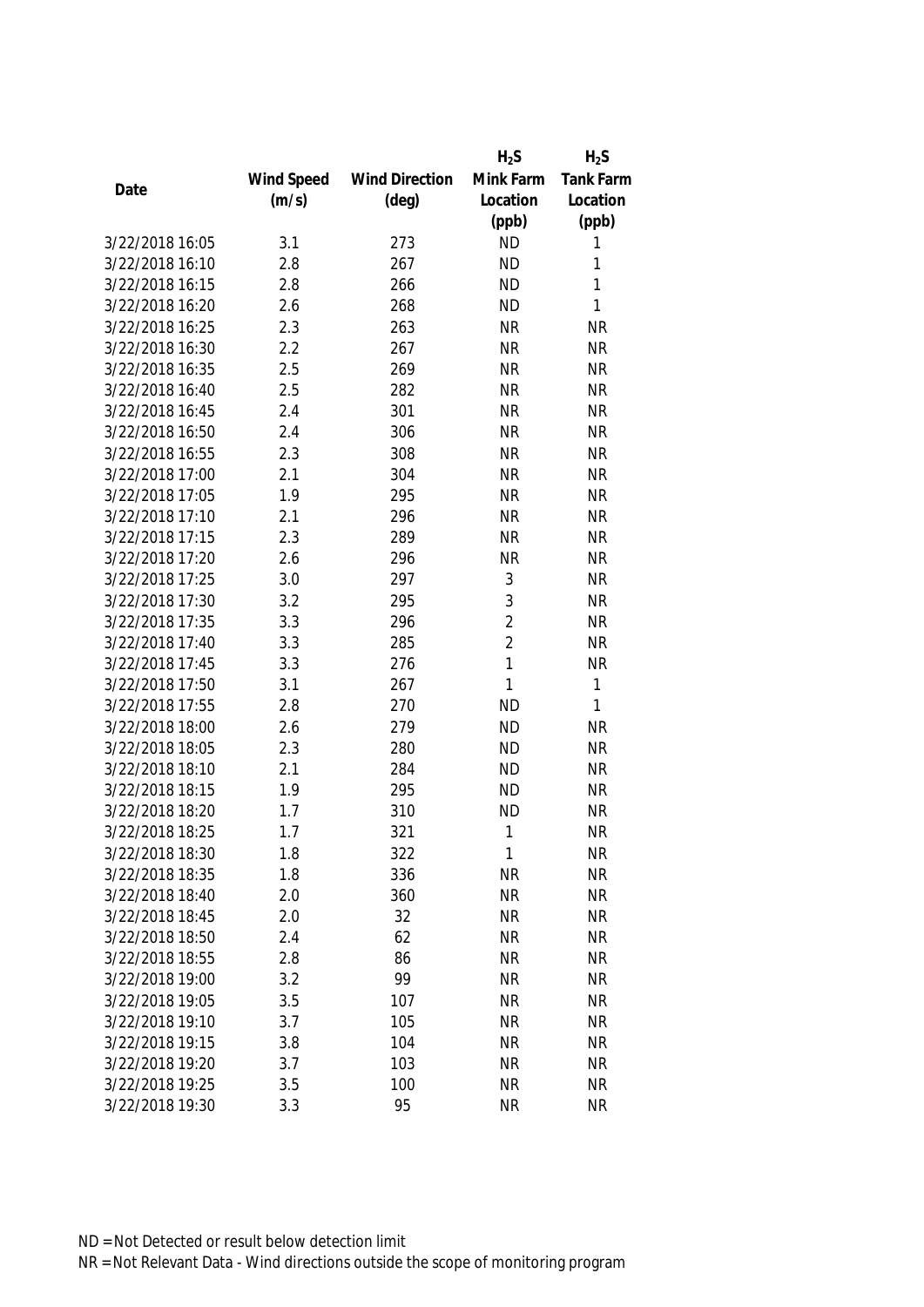|                 |            |                       | $H_2S$    | $H_2S$           |
|-----------------|------------|-----------------------|-----------|------------------|
|                 | Wind Speed | <b>Wind Direction</b> | Mink Farm | <b>Tank Farm</b> |
| Date            | (m/s)      | $(\text{deg})$        | Location  | Location         |
|                 |            |                       | (ppb)     | (ppb)            |
| 3/22/2018 19:35 | 3.0        | 88                    | <b>NR</b> | <b>NR</b>        |
| 3/22/2018 19:40 | 2.7        | 84                    | <b>NR</b> | <b>NR</b>        |
| 3/22/2018 19:45 | 2.6        | 81                    | <b>NR</b> | <b>NR</b>        |
| 3/22/2018 19:50 | 2.7        | 79                    | <b>NR</b> | <b>NR</b>        |
| 3/22/2018 19:55 | 2.6        | 77                    | <b>NR</b> | <b>NR</b>        |
| 3/22/2018 20:00 | 2.5        | 75                    | <b>NR</b> | <b>NR</b>        |
| 3/22/2018 20:05 | 2.6        | 77                    | <b>NR</b> | <b>NR</b>        |
| 3/22/2018 20:10 | 2.7        | 79                    | <b>NR</b> | <b>NR</b>        |
| 3/22/2018 20:15 | 2.8        | 78                    | <b>NR</b> | <b>NR</b>        |
| 3/22/2018 20:20 | 2.7        | 77                    | <b>NR</b> | <b>NR</b>        |
| 3/22/2018 20:25 | 2.7        | 77                    | <b>NR</b> | <b>NR</b>        |
| 3/22/2018 20:30 | 2.7        | 76                    | <b>NR</b> | <b>NR</b>        |
| 3/22/2018 20:35 | 2.6        | 76                    | <b>NR</b> | <b>NR</b>        |
| 3/22/2018 20:40 | 2.5        | 75                    | <b>NR</b> | <b>NR</b>        |
| 3/22/2018 20:45 | 2.5        | 75                    | <b>NR</b> | <b>NR</b>        |
| 3/22/2018 20:50 | 2.5        | 75                    | <b>NR</b> | <b>NR</b>        |
| 3/22/2018 20:55 | 2.5        | 75                    | <b>NR</b> | <b>NR</b>        |
| 3/22/2018 21:00 | 2.6        | 75                    | <b>NR</b> | <b>NR</b>        |
| 3/22/2018 21:05 | 2.6        | 73                    | <b>NR</b> | <b>NR</b>        |
| 3/22/2018 21:10 | 2.6        | 71                    | <b>NR</b> | <b>NR</b>        |
| 3/22/2018 21:15 | 2.6        | 69                    | <b>NR</b> | <b>NR</b>        |
| 3/22/2018 21:20 | 2.6        | 69                    | <b>NR</b> | <b>NR</b>        |
| 3/22/2018 21:25 | 2.7        | 67                    | <b>NR</b> | <b>NR</b>        |
| 3/22/2018 21:30 | 2.7        | 66                    | <b>NR</b> | <b>NR</b>        |
| 3/22/2018 21:35 | 2.7        | 67                    | <b>NR</b> | <b>NR</b>        |
| 3/22/2018 21:40 | 2.7        | 68                    | <b>NR</b> | <b>NR</b>        |
| 3/22/2018 21:45 | 2.7        | 67                    | <b>NR</b> | <b>NR</b>        |
| 3/22/2018 21:50 | 2.7        | 65                    | <b>NR</b> | <b>NR</b>        |
| 3/22/2018 21:55 | 2.7        | 64                    | <b>NR</b> | <b>NR</b>        |
| 3/22/2018 22:00 | 2.7        | 66                    | <b>NR</b> | <b>NR</b>        |
| 3/22/2018 22:05 | 2.7        | 67                    | <b>NR</b> | <b>NR</b>        |
| 3/22/2018 22:10 | 2.6        | 67                    | <b>NR</b> | <b>NR</b>        |
| 3/22/2018 22:15 | 2.6        | 70                    | <b>NR</b> | <b>NR</b>        |
| 3/22/2018 22:20 | 2.6        | 70                    | <b>NR</b> | <b>NR</b>        |
| 3/22/2018 22:25 | 2.5        | 72                    | <b>NR</b> | <b>NR</b>        |
| 3/22/2018 22:30 | 2.6        | 73                    | <b>NR</b> | <b>NR</b>        |
| 3/22/2018 22:35 | 2.7        | 72                    | <b>NR</b> | <b>NR</b>        |
| 3/22/2018 22:40 | 2.8        | 70                    | <b>NR</b> | <b>NR</b>        |
| 3/22/2018 22:45 | 2.9        | 68                    | <b>NR</b> | <b>NR</b>        |
| 3/22/2018 22:50 | 2.9        | 68                    | <b>NR</b> | <b>NR</b>        |
| 3/22/2018 22:55 | 2.9        | 68                    | <b>NR</b> | NR               |
| 3/22/2018 23:00 | 2.8        | 67                    | <b>NR</b> | <b>NR</b>        |
|                 |            |                       |           |                  |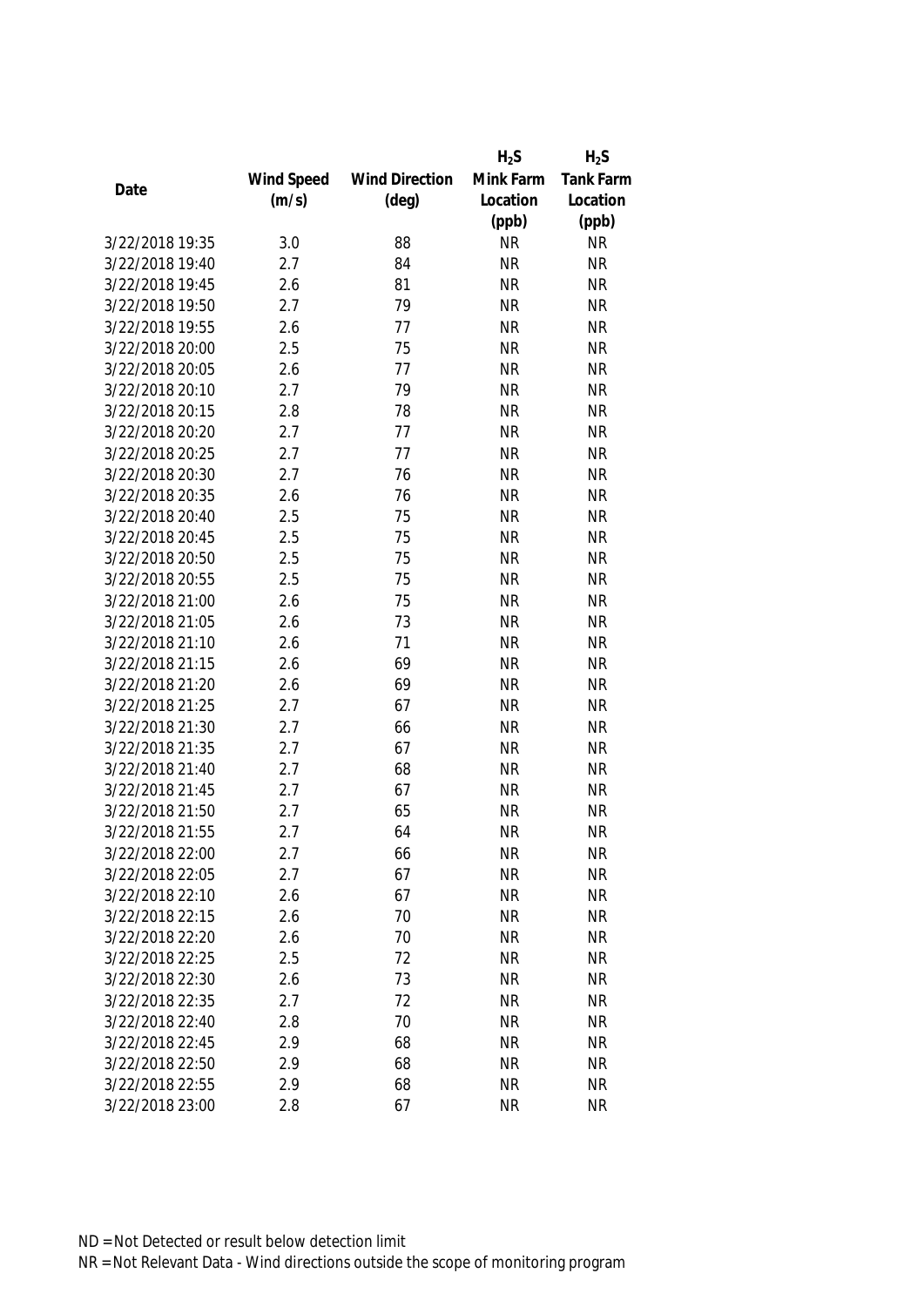|                 |            |                       | $H_2S$    | $H_2S$           |
|-----------------|------------|-----------------------|-----------|------------------|
|                 | Wind Speed | <b>Wind Direction</b> | Mink Farm | <b>Tank Farm</b> |
| Date            | (m/s)      | $(\text{deg})$        | Location  | Location         |
|                 |            |                       | (ppb)     | (ppb)            |
| 3/22/2018 23:05 | 2.7        | 66                    | <b>NR</b> | <b>NR</b>        |
| 3/22/2018 23:10 | 2.7        | 67                    | <b>NR</b> | <b>NR</b>        |
| 3/22/2018 23:15 | 2.8        | 66                    | <b>NR</b> | <b>NR</b>        |
| 3/22/2018 23:20 | 2.8        | 65                    | <b>NR</b> | <b>NR</b>        |
| 3/22/2018 23:25 | 2.8        | 63                    | <b>NR</b> | <b>NR</b>        |
| 3/22/2018 23:30 | 2.8        | 63                    | <b>NR</b> | <b>NR</b>        |
| 3/22/2018 23:35 | 2.9        | 64                    | <b>NR</b> | <b>NR</b>        |
| 3/22/2018 23:40 | 2.8        | 63                    | <b>NR</b> | <b>NR</b>        |
| 3/22/2018 23:45 | 2.8        | 63                    | <b>NR</b> | <b>NR</b>        |
| 3/22/2018 23:50 | 2.8        | 64                    | <b>NR</b> | <b>NR</b>        |
| 3/22/2018 23:55 | 2.9        | 66                    | <b>NR</b> | <b>NR</b>        |
| 3/22/2018 24:00 | 2.9        | 67                    | <b>NR</b> | <b>NR</b>        |
| 3/23/2018 00:05 | 2.8        | 70                    | <b>NR</b> | <b>NR</b>        |
| 3/23/2018 00:10 | 2.7        | 72                    | <b>NR</b> | <b>NR</b>        |
| 3/23/2018 00:15 | 2.6        | 74                    | <b>NR</b> | <b>NR</b>        |
| 3/23/2018 00:20 | 2.5        | 76                    | <b>NR</b> | <b>NR</b>        |
| 3/23/2018 00:25 | 2.5        | 76                    | <b>NR</b> | <b>NR</b>        |
| 3/23/2018 00:30 | 2.4        | 74                    | <b>NR</b> | <b>NR</b>        |
| 3/23/2018 00:35 | 2.4        | 73                    | <b>NR</b> | <b>NR</b>        |
| 3/23/2018 00:40 | 2.4        | 73                    | <b>NR</b> | <b>NR</b>        |
| 3/23/2018 00:45 | 2.4        | 73                    | <b>NR</b> | <b>NR</b>        |
| 3/23/2018 00:50 | 2.4        | 73                    | <b>NR</b> | <b>NR</b>        |
| 3/23/2018 00:55 | 2.3        | 76                    | <b>NR</b> | <b>NR</b>        |
| 3/23/2018 01:00 | 2.3        | 78                    | <b>NR</b> | <b>NR</b>        |
| 3/23/2018 01:05 | 2.2        | 80                    | <b>NR</b> | <b>NR</b>        |
| 3/23/2018 01:10 | 2.1        | 81                    | <b>NR</b> | <b>NR</b>        |
| 3/23/2018 01:15 | 2.1        | 82                    | <b>NR</b> | <b>NR</b>        |
| 3/23/2018 01:20 | 2.0        | 83                    | <b>NR</b> | <b>NR</b>        |
| 3/23/2018 01:25 | 2.0        | 83                    | <b>NR</b> | <b>NR</b>        |
| 3/23/2018 01:30 | 2.1        | 83                    | <b>NR</b> | <b>NR</b>        |
| 3/23/2018 01:35 | 2.1        | 84                    | <b>NR</b> | <b>NR</b>        |
| 3/23/2018 01:40 | 2.1        | 85                    | <b>NR</b> | <b>NR</b>        |
| 3/23/2018 01:45 | 2.1        | 85                    | <b>NR</b> | <b>NR</b>        |
| 3/23/2018 01:50 | 2.1        | 84                    | <b>NR</b> | <b>NR</b>        |
| 3/23/2018 01:55 | 2.1        | 84                    | <b>NR</b> | <b>NR</b>        |
| 3/23/2018 02:00 | 2.2        | 84                    | <b>NR</b> | <b>NR</b>        |
| 3/23/2018 02:05 | 2.2        | 83                    | <b>NR</b> | <b>NR</b>        |
| 3/23/2018 02:10 | 2.2        | 81                    | <b>NR</b> | <b>NR</b>        |
| 3/23/2018 02:15 | 2.1        | 81                    | <b>NR</b> | <b>NR</b>        |
| 3/23/2018 02:20 | 2.1        | 80                    | <b>NR</b> | <b>NR</b>        |
| 3/23/2018 02:25 | 2.0        | 78                    | <b>NR</b> | <b>NR</b>        |
|                 |            |                       |           |                  |
| 3/23/2018 02:30 | 1.8        | 76                    | <b>NR</b> | <b>NR</b>        |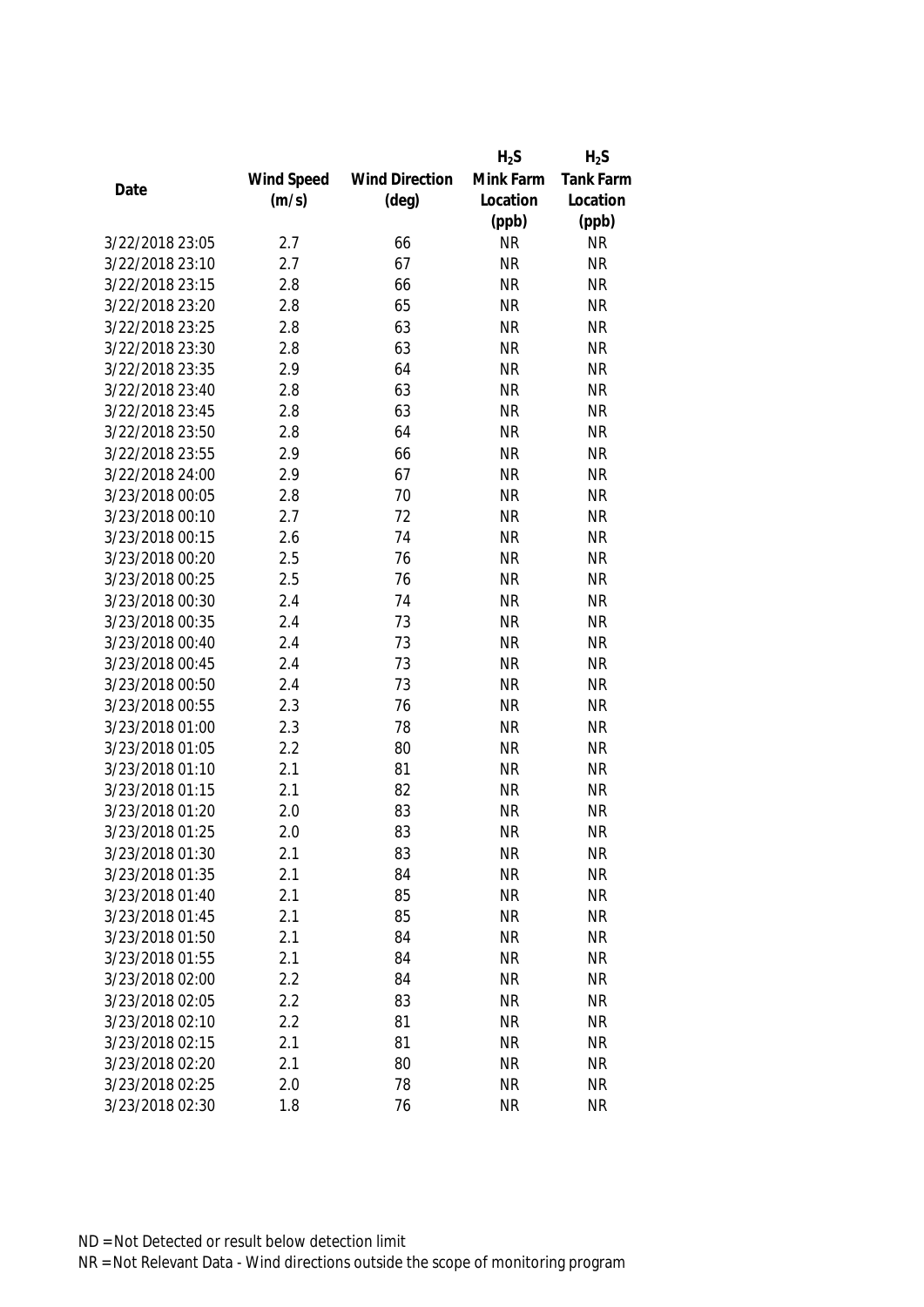|                 |            |                       | $H_2S$    | $H_2S$           |
|-----------------|------------|-----------------------|-----------|------------------|
|                 | Wind Speed | <b>Wind Direction</b> | Mink Farm | <b>Tank Farm</b> |
| Date            | (m/s)      | $(\text{deg})$        | Location  | Location         |
|                 |            |                       | (ppb)     | (ppb)            |
| 3/23/2018 02:35 | 1.7        | 75                    | <b>NR</b> | <b>NR</b>        |
| 3/23/2018 02:40 | 1.6        | 75                    | <b>NR</b> | <b>NR</b>        |
| 3/23/2018 02:45 | 1.5        | 73                    | <b>NR</b> | <b>NR</b>        |
| 3/23/2018 02:50 | 1.5        | 74                    | <b>NR</b> | <b>NR</b>        |
| 3/23/2018 02:55 | 1.6        | 74                    | <b>NR</b> | <b>NR</b>        |
| 3/23/2018 03:00 | 1.6        | 74                    | <b>NR</b> | <b>NR</b>        |
| 3/23/2018 03:05 | 1.6        | 74                    | <b>NR</b> | <b>NR</b>        |
| 3/23/2018 03:10 | 1.6        | 73                    | <b>NR</b> | <b>NR</b>        |
| 3/23/2018 03:15 | 1.6        | 72                    | <b>NR</b> | <b>NR</b>        |
| 3/23/2018 03:20 | 1.6        | 71                    | <b>NR</b> | <b>NR</b>        |
| 3/23/2018 03:25 | 1.5        | 70                    | <b>NR</b> | <b>NR</b>        |
| 3/23/2018 03:30 | 1.5        | 69                    | <b>NR</b> | <b>NR</b>        |
| 3/23/2018 03:35 | 1.5        | 71                    | <b>NR</b> | <b>NR</b>        |
| 3/23/2018 03:40 | 1.6        | 72                    | <b>NR</b> | <b>NR</b>        |
| 3/23/2018 03:45 | 1.7        | 74                    | <b>NR</b> | <b>NR</b>        |
| 3/23/2018 03:50 | 1.7        | 74                    | <b>NR</b> | <b>NR</b>        |
| 3/23/2018 03:55 | 1.8        | 74                    | <b>NR</b> | <b>NR</b>        |
| 3/23/2018 04:00 | 1.8        | 74                    | <b>NR</b> | <b>NR</b>        |
| 3/23/2018 04:05 | 1.8        | 73                    | <b>NR</b> | <b>NR</b>        |
| 3/23/2018 04:10 | 1.8        | 71                    | <b>NR</b> | <b>NR</b>        |
| 3/23/2018 04:15 | 1.8        | 70                    | <b>NR</b> | <b>NR</b>        |
| 3/23/2018 04:20 | 1.8        | 69                    | <b>NR</b> | <b>NR</b>        |
| 3/23/2018 04:25 | 1.7        | 67                    | <b>NR</b> | <b>NR</b>        |
| 3/23/2018 04:30 | 1.7        | 67                    | <b>NR</b> | <b>NR</b>        |
| 3/23/2018 04:35 | 1.6        | 67                    | <b>NR</b> | <b>NR</b>        |
| 3/23/2018 04:40 | 1.6        | 67                    | <b>NR</b> | <b>NR</b>        |
| 3/23/2018 04:45 | 1.6        | 67                    | <b>NR</b> | <b>NR</b>        |
| 3/23/2018 04:50 | 1.5        | 67                    | <b>NR</b> | <b>NR</b>        |
| 3/23/2018 04:55 | 1.6        | 69                    | <b>NR</b> | <b>NR</b>        |
| 3/23/2018 05:00 | 1.7        | 68                    | <b>NR</b> | <b>NR</b>        |
| 3/23/2018 05:05 | 1.7        | 68                    | <b>NR</b> | <b>NR</b>        |
| 3/23/2018 05:10 | 1.8        | 68                    | <b>NR</b> | <b>NR</b>        |
| 3/23/2018 05:15 | 1.8        | 68                    | <b>NR</b> | <b>NR</b>        |
| 3/23/2018 05:20 | 1.9        | 67                    | <b>NR</b> | <b>NR</b>        |
| 3/23/2018 05:25 | 1.9        | 67                    | <b>NR</b> | <b>NR</b>        |
| 3/23/2018 05:30 | 1.8        | 67                    | <b>NR</b> | <b>NR</b>        |
| 3/23/2018 05:35 | 1.8        | 67                    | <b>NR</b> | <b>NR</b>        |
| 3/23/2018 05:40 | 1.7        | 68                    | <b>NR</b> | <b>NR</b>        |
| 3/23/2018 05:45 | 1.7        | 68                    | <b>NR</b> | <b>NR</b>        |
| 3/23/2018 05:50 | 1.6        | 69                    | <b>NR</b> | <b>NR</b>        |
| 3/23/2018 05:55 | 1.6        | 68                    | <b>NR</b> | <b>NR</b>        |
|                 |            |                       |           |                  |
| 3/23/2018 06:00 | 1.6        | 68                    | <b>NR</b> | <b>NR</b>        |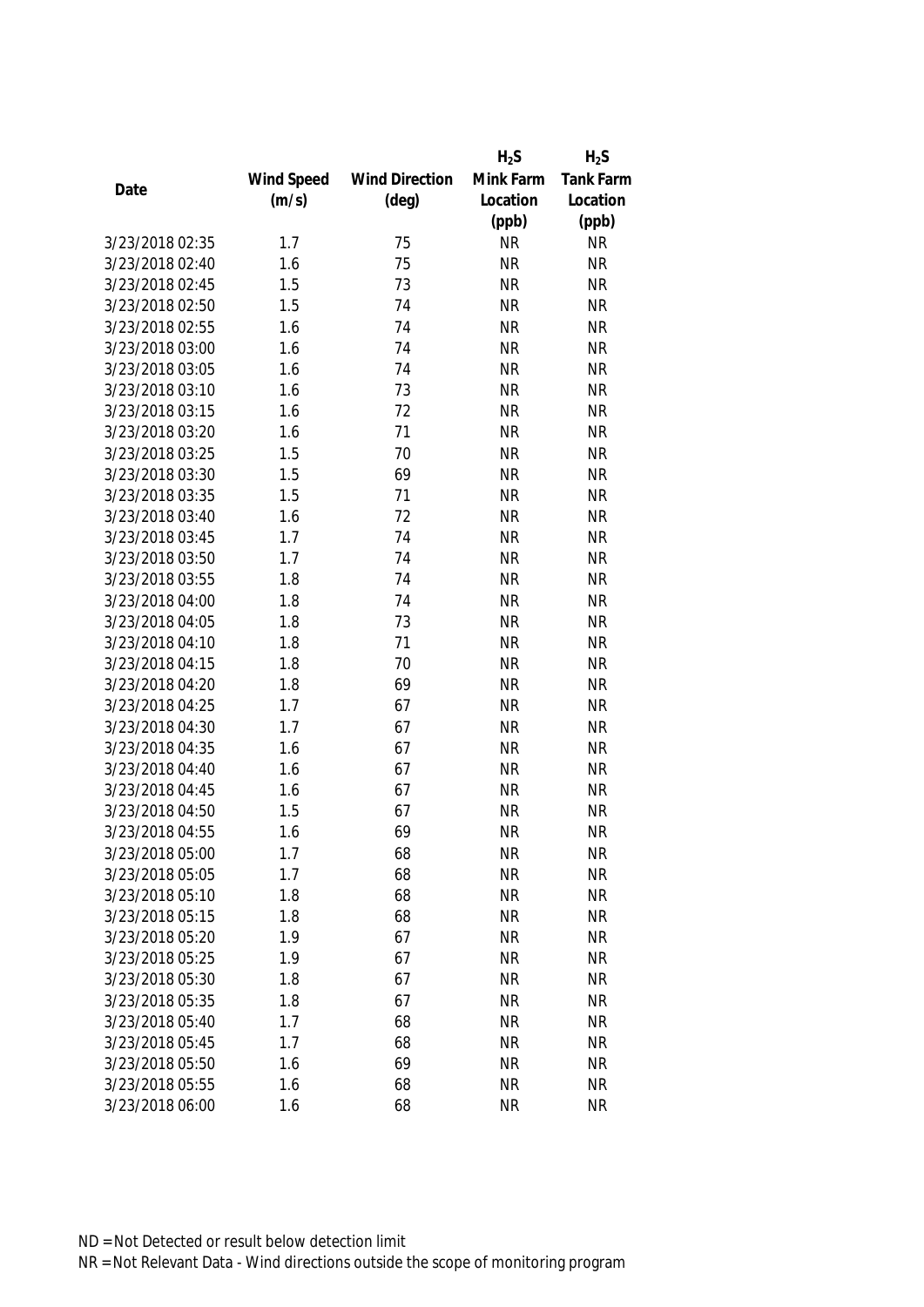|                 |            |                       | $H_2S$    | $H_2S$           |
|-----------------|------------|-----------------------|-----------|------------------|
|                 | Wind Speed | <b>Wind Direction</b> | Mink Farm | <b>Tank Farm</b> |
| Date            | (m/s)      | $(\text{deg})$        | Location  | Location         |
|                 |            |                       | (ppb)     | (ppb)            |
| 3/23/2018 06:05 | 1.6        | 67                    | <b>NR</b> | <b>NR</b>        |
| 3/23/2018 06:10 | 1.6        | 66                    | <b>NR</b> | <b>NR</b>        |
| 3/23/2018 06:15 | 1.7        | 65                    | <b>NR</b> | <b>NR</b>        |
| 3/23/2018 06:20 | 1.8        | 63                    | <b>NR</b> | <b>NR</b>        |
| 3/23/2018 06:25 | 1.8        | 63                    | <b>NR</b> | <b>NR</b>        |
| 3/23/2018 06:30 | 1.9        | 62                    | <b>NR</b> | <b>NR</b>        |
| 3/23/2018 06:35 | 1.9        | 61                    | <b>NR</b> | <b>NR</b>        |
| 3/23/2018 06:40 | 1.9        | 61                    | <b>NR</b> | <b>NR</b>        |
| 3/23/2018 06:45 | 1.8        | 62                    | <b>NR</b> | <b>NR</b>        |
| 3/23/2018 06:50 | 1.8        | 62                    | <b>NR</b> | <b>NR</b>        |
| 3/23/2018 06:55 | 1.8        | 63                    | <b>NR</b> | <b>NR</b>        |
| 3/23/2018 07:00 | 1.8        | 63                    | <b>NR</b> | <b>NR</b>        |
| 3/23/2018 07:05 | 1.8        | 63                    | <b>NR</b> | <b>NR</b>        |
| 3/23/2018 07:10 | 1.9        | 62                    | <b>NR</b> | <b>NR</b>        |
| 3/23/2018 07:15 | 1.9        | 61                    | <b>NR</b> | <b>NR</b>        |
| 3/23/2018 07:20 | 1.9        | 59                    | <b>NR</b> | <b>NR</b>        |
| 3/23/2018 07:25 | 1.9        | 60                    | <b>NR</b> | <b>NR</b>        |
| 3/23/2018 07:30 | 1.9        | 59                    | <b>NR</b> | <b>NR</b>        |
| 3/23/2018 07:35 | 1.9        | 59                    | <b>NR</b> | <b>NR</b>        |
| 3/23/2018 07:40 | 1.8        | 60                    | <b>NR</b> | <b>NR</b>        |
| 3/23/2018 07:45 | 1.8        | 61                    | <b>NR</b> | <b>NR</b>        |
| 3/23/2018 07:50 | 1.9        | 62                    | <b>NR</b> | <b>NR</b>        |
| 3/23/2018 07:55 | 1.9        | 62                    | <b>NR</b> | <b>NR</b>        |
| 3/23/2018 08:00 | 2.0        | 62                    | <b>NR</b> | <b>NR</b>        |
| 3/23/2018 08:05 | 2.1        | 64                    | <b>NR</b> | <b>NR</b>        |
| 3/23/2018 08:10 | 2.2        | 65                    | <b>NR</b> | <b>NR</b>        |
| 3/23/2018 08:15 | 2.2        | 66                    | <b>NR</b> | <b>NR</b>        |
| 3/23/2018 08:20 | 2.2        | 67                    | <b>NR</b> | <b>NR</b>        |
| 3/23/2018 08:25 | 2.2        | 66                    | <b>NR</b> | <b>NR</b>        |
| 3/23/2018 08:30 | 2.1        | 70                    | <b>NR</b> | <b>NR</b>        |
| 3/23/2018 08:35 | 2.1        | 71                    | <b>NR</b> | <b>NR</b>        |
| 3/23/2018 08:40 | 2.3        | 71                    | <b>NR</b> | <b>NR</b>        |
| 3/23/2018 08:45 | 2.4        | 72                    | <b>NR</b> | <b>NR</b>        |
| 3/23/2018 08:50 | 2.6        | 75                    | <b>NR</b> | <b>NR</b>        |
| 3/23/2018 08:55 | 2.8        | 75                    | <b>NR</b> | <b>NR</b>        |
| 3/23/2018 09:00 | 3.0        | 73                    | <b>NR</b> | <b>NR</b>        |
| 3/23/2018 09:05 | 3.1        | 70                    | <b>NR</b> | <b>NR</b>        |
| 3/23/2018 09:10 | 3.1        | 69                    | <b>NR</b> | <b>NR</b>        |
| 3/23/2018 09:15 | 2.9        | 69                    | <b>NR</b> | <b>NR</b>        |
| 3/23/2018 09:20 | 2.8        | 61                    | <b>NR</b> | <b>NR</b>        |
| 3/23/2018 09:25 | 2.8        | 60                    | <b>NR</b> | <b>NR</b>        |
| 3/23/2018 09:30 | 2.9        | 61                    | <b>NR</b> | <b>NR</b>        |
|                 |            |                       |           |                  |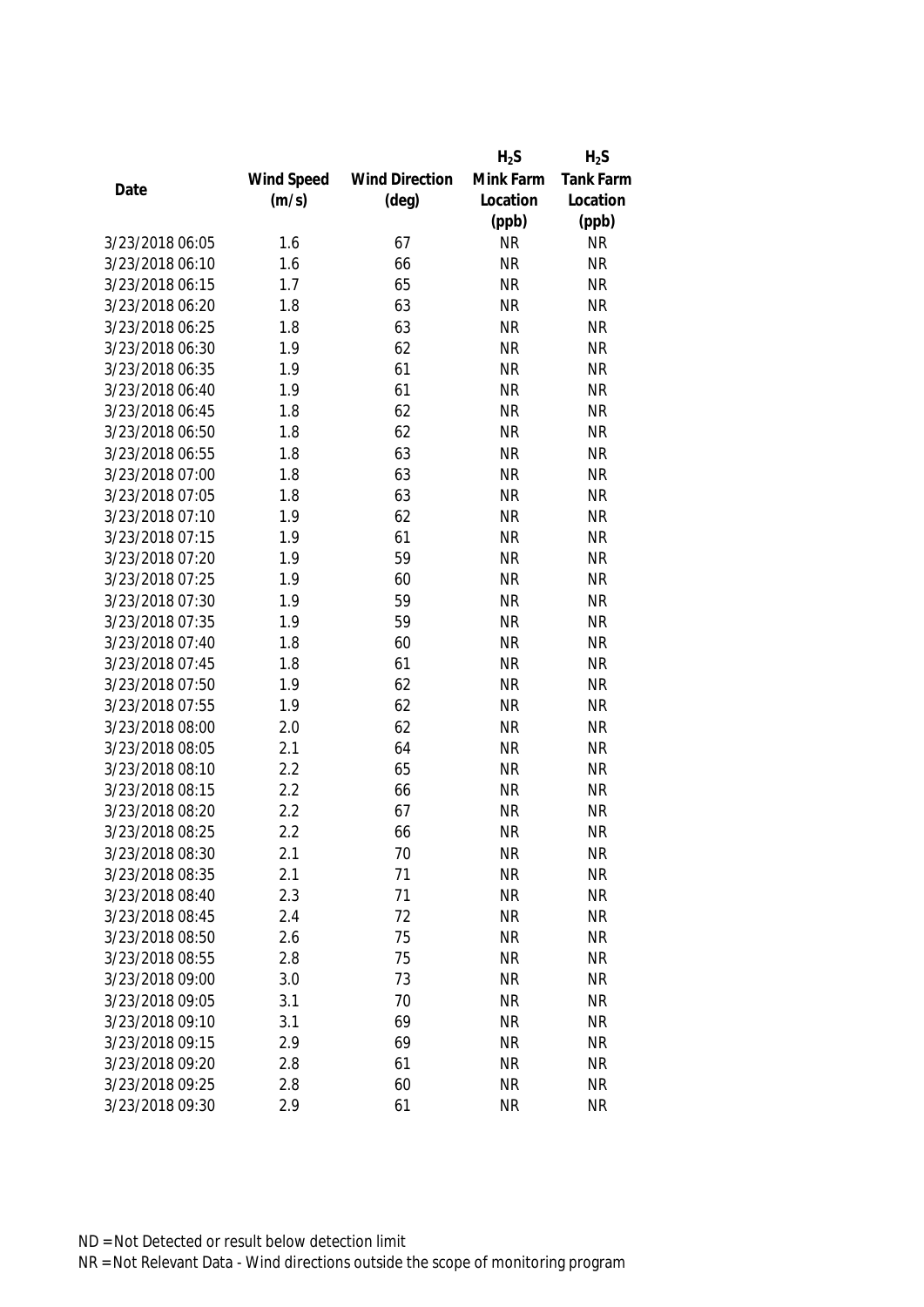|                 |            |                       | $H_2S$    | $H_2S$           |
|-----------------|------------|-----------------------|-----------|------------------|
|                 | Wind Speed | <b>Wind Direction</b> | Mink Farm | <b>Tank Farm</b> |
| Date            | (m/s)      | $(\text{deg})$        | Location  | Location         |
|                 |            |                       | (ppb)     | (ppb)            |
| 3/23/2018 09:35 | 3.0        | 65                    | <b>NR</b> | <b>NR</b>        |
| 3/23/2018 09:40 | 3.2        | 66                    | <b>NR</b> | <b>NR</b>        |
| 3/23/2018 09:45 | 3.3        | 64                    | <b>NR</b> | <b>NR</b>        |
| 3/23/2018 09:50 | 3.4        | 69                    | <b>NR</b> | <b>NR</b>        |
| 3/23/2018 09:55 | 3.5        | 73                    | <b>NR</b> | <b>NR</b>        |
| 3/23/2018 10:00 | 3.4        | 70                    | <b>NR</b> | <b>NR</b>        |
| 3/23/2018 10:05 | 3.4        | 73                    | <b>NR</b> | <b>NR</b>        |
| 3/23/2018 10:10 | 3.3        | 76                    | <b>NR</b> | <b>NR</b>        |
| 3/23/2018 10:15 | 3.3        | 77                    | <b>NR</b> | <b>NR</b>        |
| 3/23/2018 10:20 | 3.4        | 77                    | <b>NR</b> | <b>NR</b>        |
| 3/23/2018 10:25 | 3.5        | 81                    | <b>NR</b> | <b>NR</b>        |
| 3/23/2018 10:30 | 3.4        | 85                    | <b>NR</b> | <b>NR</b>        |
| 3/23/2018 10:35 | 3.3        | 84                    | <b>NR</b> | <b>NR</b>        |
| 3/23/2018 10:40 | 3.2        | 78                    | <b>NR</b> | <b>NR</b>        |
| 3/23/2018 10:45 | 3.4        | 81                    | <b>NR</b> | <b>NR</b>        |
| 3/23/2018 10:50 | 3.4        | 82                    | <b>NR</b> | <b>NR</b>        |
| 3/23/2018 10:55 | 3.2        | 76                    | <b>NR</b> | <b>NR</b>        |
| 3/23/2018 11:00 | 3.3        | 78                    | <b>NR</b> | <b>NR</b>        |
| 3/23/2018 11:05 | 3.4        | 73                    | <b>NR</b> | <b>NR</b>        |
| 3/23/2018 11:10 | 3.6        | 69                    | <b>NR</b> | <b>NR</b>        |
| 3/23/2018 11:15 | 3.5        | 63                    | <b>NR</b> | <b>NR</b>        |
| 3/23/2018 11:20 | 3.5        | 61                    | <b>NR</b> | <b>NR</b>        |
| 3/23/2018 11:25 | 3.5        | 63                    | <b>NR</b> | <b>NR</b>        |
| 3/23/2018 11:30 | 3.6        | 54                    | <b>NR</b> | <b>NR</b>        |
| 3/23/2018 11:35 | 3.5        | 51                    | <b>NR</b> | <b>NR</b>        |
| 3/23/2018 11:40 | 3.6        | 62                    | <b>NR</b> | <b>NR</b>        |
| 3/23/2018 11:45 | 3.5        | 67                    | <b>NR</b> | <b>NR</b>        |
| 3/23/2018 11:50 | 3.6        | 65                    | <b>NR</b> | <b>NR</b>        |
| 3/23/2018 11:55 | 3.6        | 68                    | <b>NR</b> | <b>NR</b>        |
| 3/23/2018 12:00 | 3.6        | 69                    | <b>NR</b> | <b>NR</b>        |
| 3/23/2018 12:05 | 3.6        | 74                    | <b>NR</b> | <b>NR</b>        |
| 3/23/2018 12:10 | 3.4        | 65                    | <b>NR</b> | <b>NR</b>        |
| 3/23/2018 12:15 | 3.4        | 68                    | <b>NR</b> | <b>NR</b>        |
| 3/23/2018 12:20 | 3.6        | 76                    | <b>NR</b> | <b>NR</b>        |
| 3/23/2018 12:25 | 3.9        | 75                    | <b>NR</b> | <b>NR</b>        |
| 3/23/2018 12:30 | 3.7        | 86                    | <b>NR</b> | <b>NR</b>        |
| 3/23/2018 12:35 | 3.8        | 89                    | <b>NR</b> | <b>NR</b>        |
| 3/23/2018 12:40 | 3.9        | 88                    | <b>NR</b> | <b>NR</b>        |
| 3/23/2018 12:45 | 4.0        | 79                    | <b>NR</b> | <b>NR</b>        |
| 3/23/2018 12:50 | 3.9        | 74                    | <b>NR</b> | <b>NR</b>        |
| 3/23/2018 12:55 | 3.6        | 68                    | <b>NR</b> | <b>NR</b>        |
|                 |            |                       |           |                  |
| 3/23/2018 13:00 | 3.6        | 69                    | <b>NR</b> | <b>NR</b>        |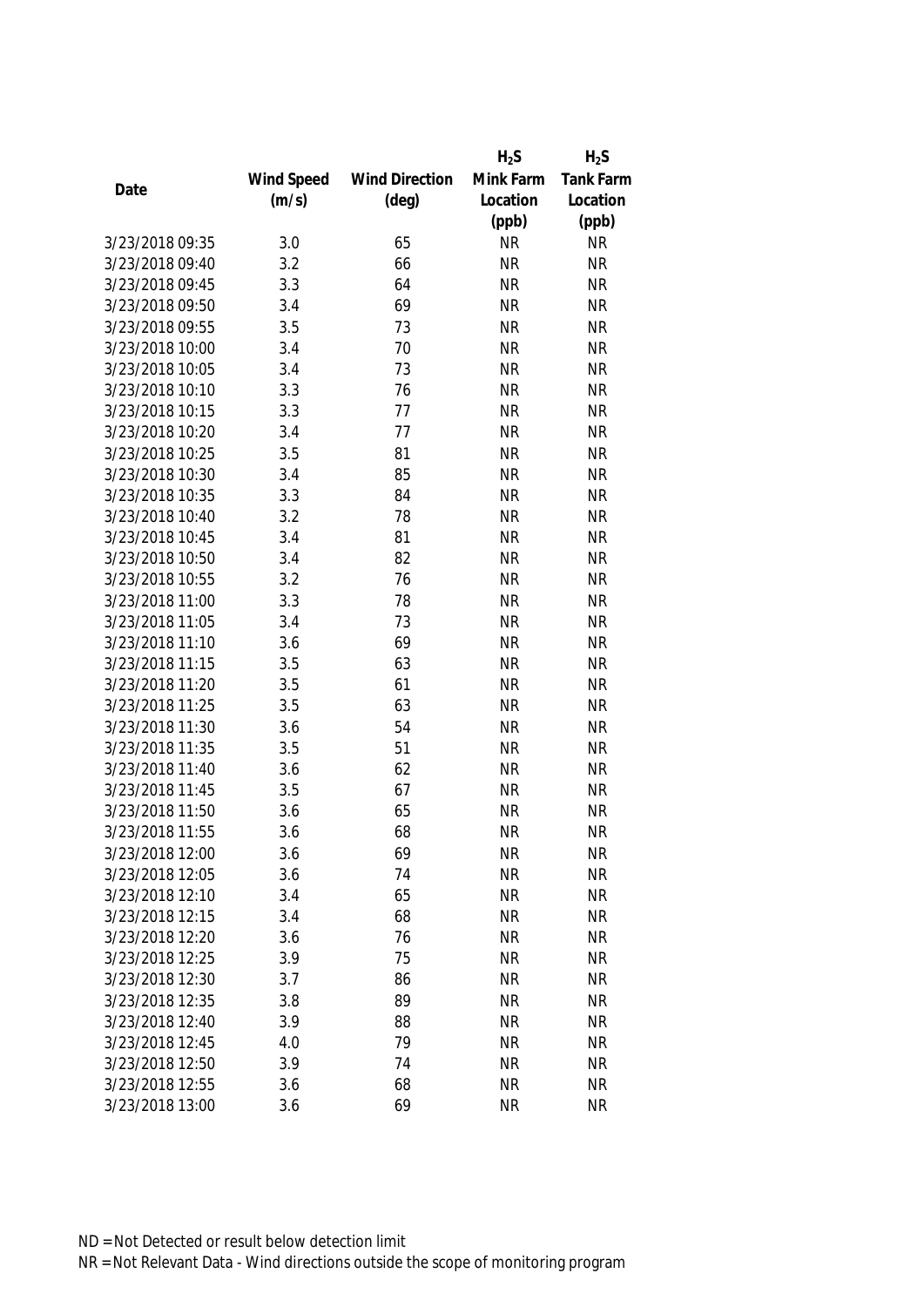|                 |            |                       | $H_2S$    | $H_2S$           |
|-----------------|------------|-----------------------|-----------|------------------|
|                 | Wind Speed | <b>Wind Direction</b> | Mink Farm | <b>Tank Farm</b> |
| Date            | (m/s)      | $(\text{deg})$        | Location  | Location         |
|                 |            |                       | (ppb)     | (ppb)            |
| 3/23/2018 13:05 | 3.6        | 63                    | <b>NR</b> | <b>NR</b>        |
| 3/23/2018 13:10 | 3.6        | 62                    | <b>NR</b> | <b>NR</b>        |
| 3/23/2018 13:15 | 3.4        | 66                    | <b>NR</b> | <b>NR</b>        |
| 3/23/2018 13:20 | 3.5        | 61                    | <b>NR</b> | <b>NR</b>        |
| 3/23/2018 13:25 | 3.5        | 59                    | <b>NR</b> | <b>NR</b>        |
| 3/23/2018 13:30 | 3.6        | 51                    | <b>NR</b> | <b>NR</b>        |
| 3/23/2018 13:35 | 3.5        | 54                    | <b>NR</b> | <b>NR</b>        |
| 3/23/2018 13:40 | 3.5        | 59                    | <b>NR</b> | <b>NR</b>        |
| 3/23/2018 13:45 | 3.6        | 64                    | <b>NR</b> | <b>NR</b>        |
| 3/23/2018 13:50 | 3.5        | 72                    | <b>NR</b> | <b>NR</b>        |
| 3/23/2018 13:55 | 3.6        | 75                    | <b>NR</b> | <b>NR</b>        |
| 3/23/2018 14:00 | 3.6        | 81                    | <b>NR</b> | <b>NR</b>        |
| 3/23/2018 14:05 | 3.7        | 77                    | <b>NR</b> | <b>NR</b>        |
| 3/23/2018 14:10 | 3.7        | 75                    | <b>NR</b> | <b>NR</b>        |
| 3/23/2018 14:15 | 3.8        | 66                    | <b>NR</b> | <b>NR</b>        |
| 3/23/2018 14:20 | 3.8        | 60                    | <b>NR</b> | <b>NR</b>        |
| 3/23/2018 14:25 | 3.6        | 63                    | <b>NR</b> | <b>NR</b>        |
| 3/23/2018 14:30 | 3.5        | 58                    | <b>NR</b> | <b>NR</b>        |
| 3/23/2018 14:35 | 3.6        | 58                    | <b>NR</b> | <b>NR</b>        |
| 3/23/2018 14:40 | 3.6        | 62                    | <b>NR</b> | <b>NR</b>        |
| 3/23/2018 14:45 | 3.4        | 63                    | <b>NR</b> | <b>NR</b>        |
| 3/23/2018 14:50 | 3.7        | 63                    | <b>NR</b> | <b>NR</b>        |
| 3/23/2018 14:55 | 3.7        | 62                    | <b>NR</b> | <b>NR</b>        |
| 3/23/2018 15:00 | 3.9        | 59                    | <b>NR</b> | <b>NR</b>        |
| 3/23/2018 15:05 | 3.8        | 59                    | <b>NR</b> | <b>NR</b>        |
| 3/23/2018 15:10 | 3.9        | 56                    | <b>NR</b> | <b>NR</b>        |
| 3/23/2018 15:15 | 4.0        | 58                    | <b>NR</b> | <b>NR</b>        |
| 3/23/2018 15:20 | 4.0        | 60                    | <b>NR</b> | <b>NR</b>        |
| 3/23/2018 15:25 | 4.0        | 60                    | <b>NR</b> | <b>NR</b>        |
| 3/23/2018 15:30 | 4.0        | 64                    | <b>NR</b> | <b>NR</b>        |
| 3/23/2018 15:35 | 4.0        | 69                    | <b>NR</b> | <b>NR</b>        |
| 3/23/2018 15:40 | 3.9        | 71                    | <b>NR</b> | <b>NR</b>        |
| 3/23/2018 15:45 | 3.8        | 71                    | <b>NR</b> | <b>NR</b>        |
| 3/23/2018 15:50 | 3.7        | 74                    | <b>NR</b> | <b>NR</b>        |
| 3/23/2018 15:55 | 3.5        | 76                    | <b>NR</b> | <b>NR</b>        |
| 3/23/2018 16:00 | 3.5        | 75                    | <b>NR</b> | <b>NR</b>        |
| 3/23/2018 16:05 | 3.7        | 69                    | <b>NR</b> | <b>NR</b>        |
| 3/23/2018 16:10 | 3.6        | 72                    | <b>NR</b> | <b>NR</b>        |
| 3/23/2018 16:15 | 3.7        | 71                    | <b>NR</b> | <b>NR</b>        |
| 3/23/2018 16:20 | 3.8        | 67                    | <b>NR</b> | <b>NR</b>        |
| 3/23/2018 16:25 | 3.9        | 66                    | <b>NR</b> | <b>NR</b>        |
| 3/23/2018 16:30 | 3.9        | 68                    | <b>NR</b> | <b>NR</b>        |
|                 |            |                       |           |                  |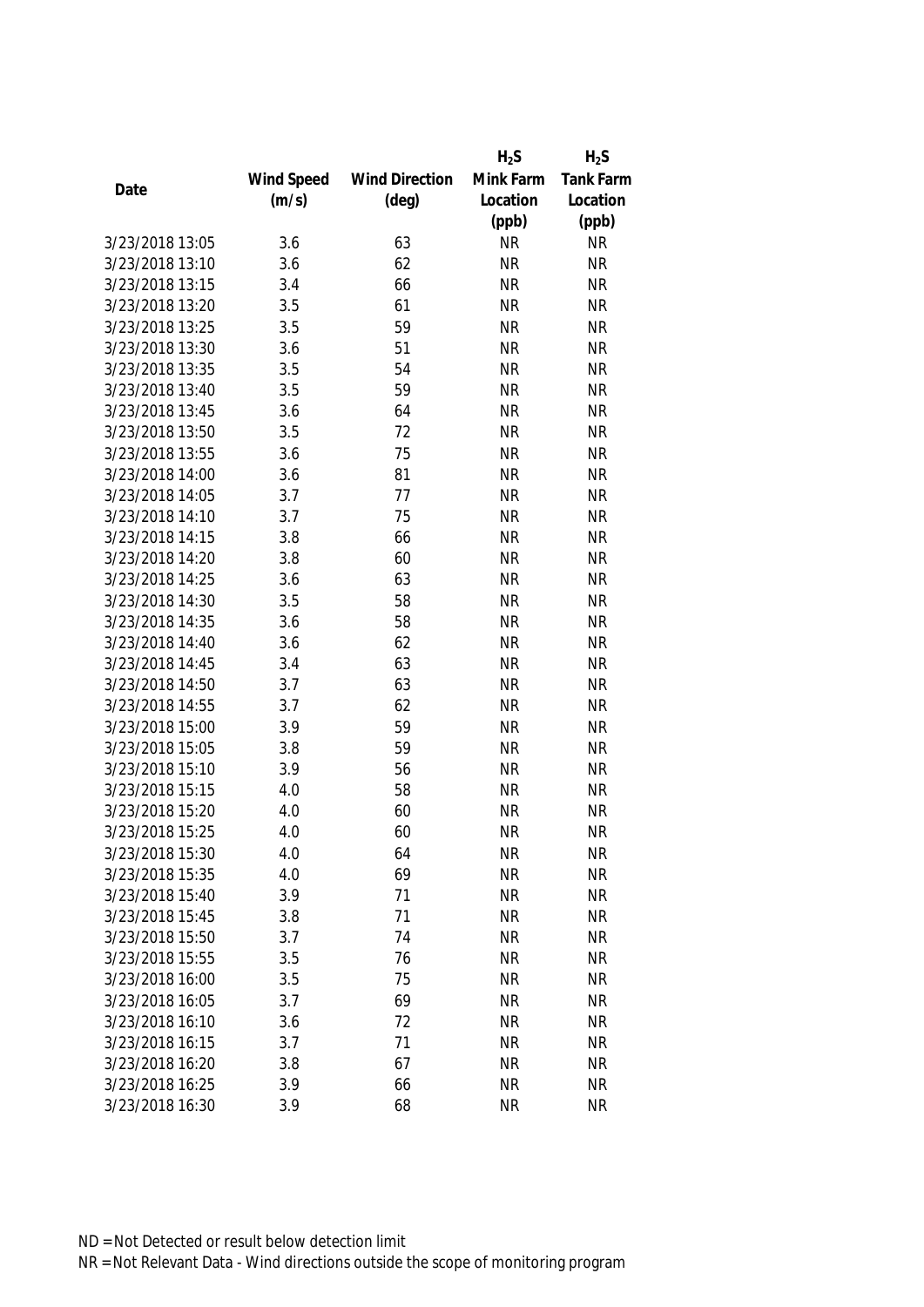|                 |            |                       | $H_2S$    | $H_2S$           |
|-----------------|------------|-----------------------|-----------|------------------|
|                 | Wind Speed | <b>Wind Direction</b> | Mink Farm | <b>Tank Farm</b> |
| Date            | (m/s)      | $(\text{deg})$        | Location  | Location         |
|                 |            |                       | (ppb)     | (ppb)            |
| 3/23/2018 16:35 | 3.8        | 69                    | <b>NR</b> | <b>NR</b>        |
| 3/23/2018 16:40 | 4.0        | 65                    | <b>NR</b> | <b>NR</b>        |
| 3/23/2018 16:45 | 4.0        | 63                    | <b>NR</b> | <b>NR</b>        |
| 3/23/2018 16:50 | 3.9        | 67                    | <b>NR</b> | <b>NR</b>        |
| 3/23/2018 16:55 | 3.8        | 67                    | <b>NR</b> | <b>NR</b>        |
| 3/23/2018 17:00 | 3.9        | 67                    | <b>NR</b> | <b>NR</b>        |
| 3/23/2018 17:05 | 3.8        | 67                    | <b>NR</b> | <b>NR</b>        |
| 3/23/2018 17:10 | 3.8        | 65                    | <b>NR</b> | <b>NR</b>        |
| 3/23/2018 17:15 | 4.1        | 62                    | <b>NR</b> | <b>NR</b>        |
| 3/23/2018 17:20 | 4.3        | 59                    | <b>NR</b> | <b>NR</b>        |
| 3/23/2018 17:25 | 4.4        | 56                    | <b>NR</b> | <b>NR</b>        |
| 3/23/2018 17:30 | 4.3        | 54                    | <b>NR</b> | <b>NR</b>        |
| 3/23/2018 17:35 | 4.2        | 54                    | <b>NR</b> | <b>NR</b>        |
| 3/23/2018 17:40 | 4.3        | 56                    | <b>NR</b> | <b>NR</b>        |
| 3/23/2018 17:45 | 4.1        | 60                    | <b>NR</b> | <b>NR</b>        |
| 3/23/2018 17:50 | 4.1        | 62                    | <b>NR</b> | <b>NR</b>        |
| 3/23/2018 17:55 | 4.1        | 62                    | <b>NR</b> | <b>NR</b>        |
| 3/23/2018 18:00 | 4.2        | 61                    | <b>NR</b> | <b>NR</b>        |
| 3/23/2018 18:05 | 4.2        | 62                    | <b>NR</b> | <b>NR</b>        |
| 3/23/2018 18:10 | 4.1        | 60                    | <b>NR</b> | <b>NR</b>        |
| 3/23/2018 18:15 | 4.1        | 60                    | <b>NR</b> | <b>NR</b>        |
| 3/23/2018 18:20 | 4.1        | 56                    | <b>NR</b> | <b>NR</b>        |
| 3/23/2018 18:25 | 4.1        | 54                    | <b>NR</b> | <b>NR</b>        |
| 3/23/2018 18:30 | 4.2        | 53                    | <b>NR</b> | <b>NR</b>        |
| 3/23/2018 18:35 | 4.4        | 49                    | <b>NR</b> | <b>NR</b>        |
| 3/23/2018 18:40 | 4.6        | 47                    | <b>NR</b> | <b>NR</b>        |
| 3/23/2018 18:45 | 4.5        | 44                    | <b>NR</b> | <b>NR</b>        |
| 3/23/2018 18:50 | 4.5        | 45                    | <b>NR</b> | <b>NR</b>        |
| 3/23/2018 18:55 | 4.5        | 45                    | <b>NR</b> | <b>NR</b>        |
| 3/23/2018 19:00 | 4.4        | 47                    | <b>NR</b> | <b>NR</b>        |
| 3/23/2018 19:05 | 4.2        | 49                    | <b>NR</b> | <b>NR</b>        |
| 3/23/2018 19:10 | 4.1        | 52                    | <b>NR</b> | <b>NR</b>        |
| 3/23/2018 19:15 | 4.1        | 55                    | <b>NR</b> | <b>NR</b>        |
| 3/23/2018 19:20 | 3.9        | 57                    | <b>NR</b> | <b>NR</b>        |
| 3/23/2018 19:25 | 3.7        | 59                    | <b>NR</b> | <b>NR</b>        |
| 3/23/2018 19:30 | 3.8        | 58                    | <b>NR</b> | <b>NR</b>        |
| 3/23/2018 19:35 | 3.7        | 57                    | <b>NR</b> | <b>NR</b>        |
| 3/23/2018 19:40 | 3.7        | 56                    | <b>NR</b> | <b>NR</b>        |
| 3/23/2018 19:45 | 3.7        | 55                    | <b>NR</b> | <b>NR</b>        |
| 3/23/2018 19:50 | 3.7        | 53                    | <b>NR</b> | <b>NR</b>        |
| 3/23/2018 19:55 | 3.6        | 55                    | <b>NR</b> | <b>NR</b>        |
|                 |            |                       |           |                  |
| 3/23/2018 20:00 | 3.5        | 57                    | <b>NR</b> | <b>NR</b>        |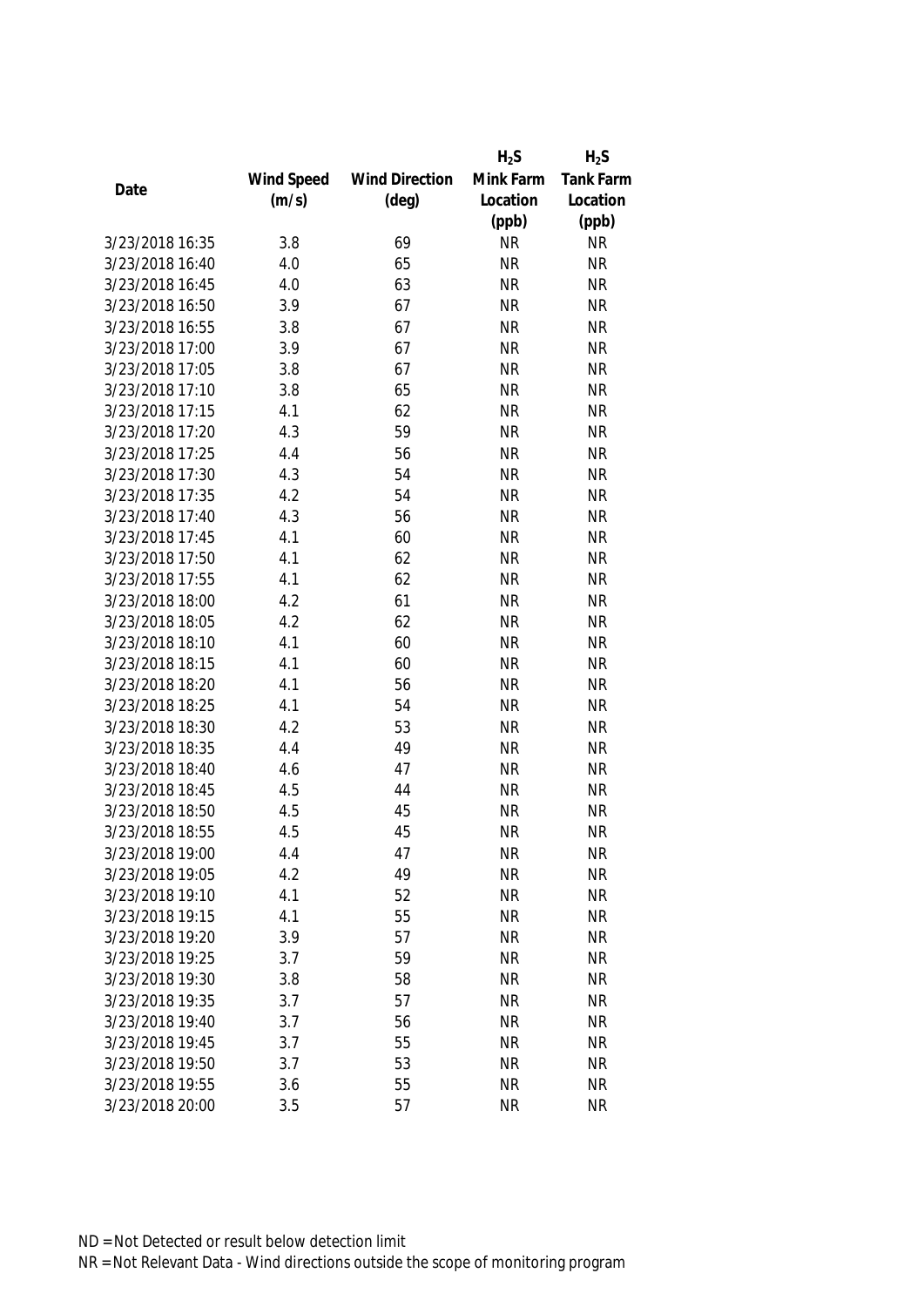|                 |            |                       | $H_2S$    | $H_2S$           |
|-----------------|------------|-----------------------|-----------|------------------|
|                 | Wind Speed | <b>Wind Direction</b> | Mink Farm | <b>Tank Farm</b> |
| Date            | (m/s)      | $(\text{deg})$        | Location  | Location         |
|                 |            |                       | (ppb)     | (ppb)            |
| 3/23/2018 20:05 | 3.4        | 59                    | <b>NR</b> | <b>NR</b>        |
| 3/23/2018 20:10 | 3.4        | 59                    | <b>NR</b> | <b>NR</b>        |
| 3/23/2018 20:15 | 3.2        | 59                    | <b>NR</b> | <b>NR</b>        |
| 3/23/2018 20:20 | 3.1        | 61                    | <b>NR</b> | <b>NR</b>        |
| 3/23/2018 20:25 | 3.0        | 59                    | <b>NR</b> | <b>NR</b>        |
| 3/23/2018 20:30 | 3.0        | 57                    | <b>NR</b> | <b>NR</b>        |
| 3/23/2018 20:35 | 2.9        | 57                    | <b>NR</b> | <b>NR</b>        |
| 3/23/2018 20:40 | 2.8        | 57                    | <b>NR</b> | <b>NR</b>        |
| 3/23/2018 20:45 | 2.9        | 55                    | <b>NR</b> | <b>NR</b>        |
| 3/23/2018 20:50 | 2.9        | 53                    | <b>NR</b> | <b>NR</b>        |
| 3/23/2018 20:55 | 3.0        | 54                    | <b>NR</b> | <b>NR</b>        |
| 3/23/2018 21:00 | 3.0        | 54                    | <b>NR</b> | <b>NR</b>        |
| 3/23/2018 21:05 | 3.1        | 52                    | <b>NR</b> | <b>NR</b>        |
| 3/23/2018 21:10 | 3.1        | 53                    | <b>NR</b> | <b>NR</b>        |
| 3/23/2018 21:15 | 3.0        | 53                    | <b>NR</b> | <b>NR</b>        |
| 3/23/2018 21:20 | 3.0        | 53                    | <b>NR</b> | <b>NR</b>        |
| 3/23/2018 21:25 | 2.9        | 52                    | <b>NR</b> | <b>NR</b>        |
| 3/23/2018 21:30 | 2.8        | 53                    | <b>NR</b> | <b>NR</b>        |
| 3/23/2018 21:35 | 2.7        | 54                    | <b>NR</b> | <b>NR</b>        |
| 3/23/2018 21:40 | 2.7        | 55                    | <b>NR</b> | <b>NR</b>        |
| 3/23/2018 21:45 | 2.8        | 57                    | <b>NR</b> | <b>NR</b>        |
| 3/23/2018 21:50 | 2.8        | 59                    | <b>NR</b> | <b>NR</b>        |
| 3/23/2018 21:55 | 2.9        | 59                    | <b>NR</b> | <b>NR</b>        |
| 3/23/2018 22:00 | 2.9        | 60                    | <b>NR</b> | <b>NR</b>        |
| 3/23/2018 22:05 | 2.9        | 62                    | <b>NR</b> | <b>NR</b>        |
| 3/23/2018 22:10 | 3.1        | 64                    | <b>NR</b> | <b>NR</b>        |
| 3/23/2018 22:15 | 3.0        | 65                    | <b>NR</b> | <b>NR</b>        |
| 3/23/2018 22:20 | 2.9        | 67                    | <b>NR</b> | <b>NR</b>        |
| 3/23/2018 22:25 | 3.0        | 69                    | <b>NR</b> | <b>NR</b>        |
| 3/23/2018 22:30 | 3.0        | 69                    | <b>NR</b> | <b>NR</b>        |
| 3/23/2018 22:35 | 3.3        | 70                    | <b>NR</b> | <b>NR</b>        |
| 3/23/2018 22:40 | 3.3        | 70                    | <b>NR</b> | <b>NR</b>        |
| 3/23/2018 22:45 | 3.4        | 70                    | <b>NR</b> | <b>NR</b>        |
| 3/23/2018 22:50 | 3.6        | 71                    | <b>NR</b> | <b>NR</b>        |
| 3/23/2018 22:55 | 3.7        | 69                    | <b>NR</b> | <b>NR</b>        |
| 3/23/2018 23:00 | 3.7        | 69                    | <b>NR</b> | <b>NR</b>        |
| 3/23/2018 23:05 | 3.7        | 69                    | <b>NR</b> | <b>NR</b>        |
| 3/23/2018 23:10 | 3.9        | 69                    | <b>NR</b> | <b>NR</b>        |
| 3/23/2018 23:15 | 3.7        | 70                    | <b>NR</b> | <b>NR</b>        |
| 3/23/2018 23:20 | 3.8        | 70                    | <b>NR</b> | <b>NR</b>        |
| 3/23/2018 23:25 | 3.6        | 72                    | <b>NR</b> | <b>NR</b>        |
| 3/23/2018 23:30 | 3.7        | 73                    | <b>NR</b> | <b>NR</b>        |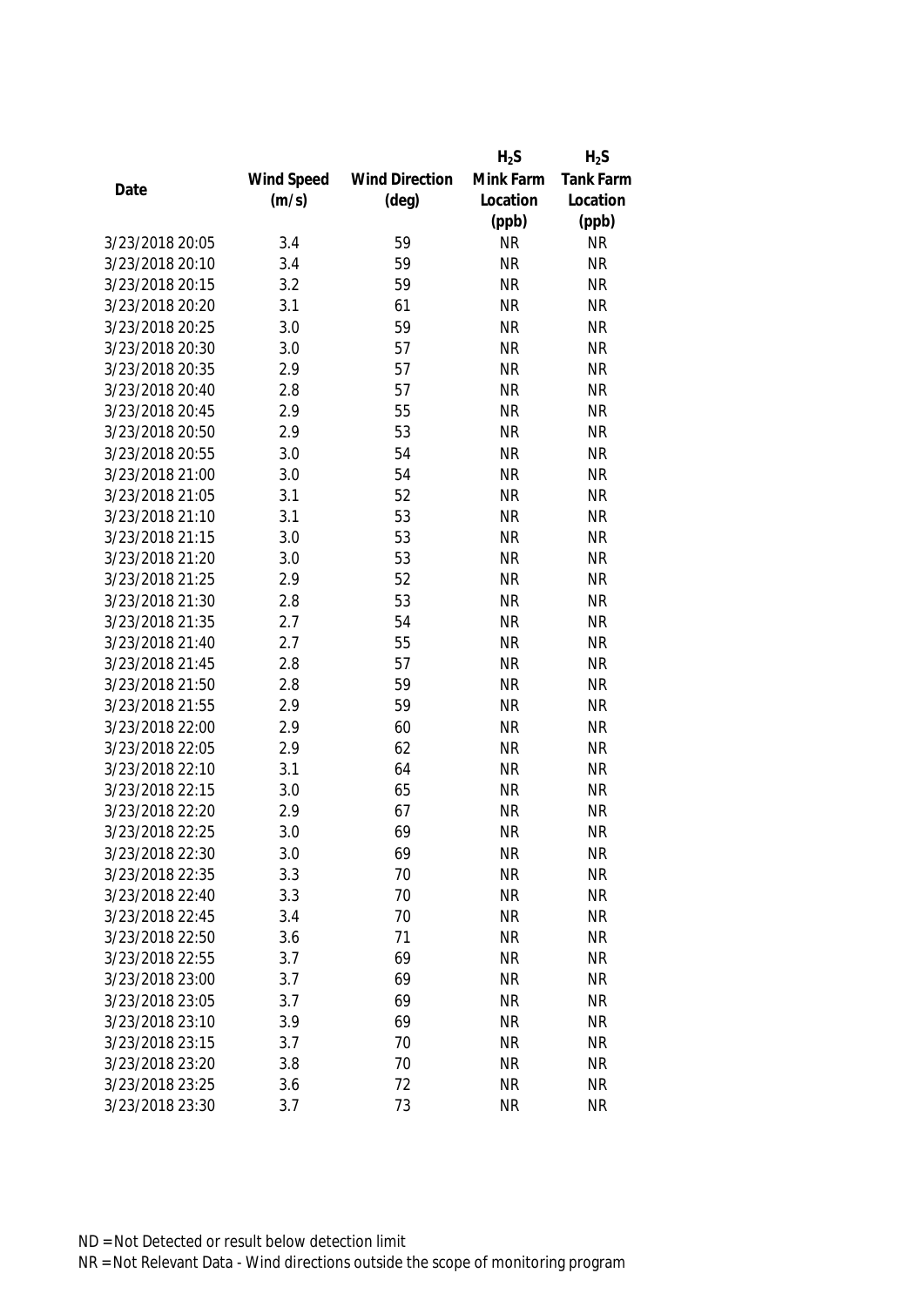|                 |            |                       | $H_2S$    | $H_2S$           |
|-----------------|------------|-----------------------|-----------|------------------|
|                 | Wind Speed | <b>Wind Direction</b> | Mink Farm | <b>Tank Farm</b> |
| Date            | (m/s)      | $(\text{deg})$        | Location  | Location         |
|                 |            |                       | (ppb)     | (ppb)            |
| 3/23/2018 23:35 | 3.7        | 73                    | <b>NR</b> | <b>NR</b>        |
| 3/23/2018 23:40 | 3.5        | 73                    | <b>NR</b> | <b>NR</b>        |
| 3/23/2018 23:45 | 3.6        | 74                    | <b>NR</b> | <b>NR</b>        |
| 3/23/2018 23:50 | 3.6        | 74                    | <b>NR</b> | <b>NR</b>        |
| 3/23/2018 23:55 | 3.8        | 73                    | <b>NR</b> | <b>NR</b>        |
| 3/23/2018 24:00 | 3.6        | 73                    | <b>NR</b> | <b>NR</b>        |
| 3/24/2018 00:05 | 3.5        | 73                    | <b>NR</b> | <b>NR</b>        |
| 3/24/2018 00:10 | 3.5        | 72                    | <b>NR</b> | <b>NR</b>        |
| 3/24/2018 00:15 | 3.6        | 71                    | <b>NR</b> | <b>NR</b>        |
| 3/24/2018 00:20 | 3.5        | 70                    | <b>NR</b> | <b>NR</b>        |
| 3/24/2018 00:25 | 3.3        | 69                    | <b>NR</b> | <b>NR</b>        |
| 3/24/2018 00:30 | 3.3        | 69                    | <b>NR</b> | <b>NR</b>        |
| 3/24/2018 00:35 | 3.4        | 69                    | <b>NR</b> | <b>NR</b>        |
| 3/24/2018 00:40 | 3.4        | 70                    | <b>NR</b> | <b>NR</b>        |
| 3/24/2018 00:45 | 3.4        | 70                    | <b>NR</b> | <b>NR</b>        |
| 3/24/2018 00:50 | 3.4        | 72                    | <b>NR</b> | <b>NR</b>        |
| 3/24/2018 00:55 | 3.5        | 73                    | <b>NR</b> | <b>NR</b>        |
| 3/24/2018 01:00 | 3.6        | 73                    | <b>NR</b> | <b>NR</b>        |
| 3/24/2018 01:05 | 3.6        | 72                    | <b>NR</b> | <b>NR</b>        |
| 3/24/2018 01:10 | 3.5        | 72                    | <b>NR</b> | <b>NR</b>        |
| 3/24/2018 01:15 | 3.4        | 71                    | <b>NR</b> | <b>NR</b>        |
| 3/24/2018 01:20 | 3.3        | 70                    | <b>NR</b> | <b>NR</b>        |
| 3/24/2018 01:25 | 3.3        | 69                    | <b>NR</b> | <b>NR</b>        |
| 3/24/2018 01:30 | 3.2        | 67                    | <b>NR</b> | <b>NR</b>        |
| 3/24/2018 01:35 | 3.1        | 67                    | <b>NR</b> | <b>NR</b>        |
| 3/24/2018 01:40 | 3.1        | 67                    | <b>NR</b> | <b>NR</b>        |
| 3/24/2018 01:45 | 3.2        | 68                    | <b>NR</b> | <b>NR</b>        |
| 3/24/2018 01:50 | 3.2        | 70                    | <b>NR</b> | <b>NR</b>        |
| 3/24/2018 01:55 | 3.2        | 72                    | <b>NR</b> | <b>NR</b>        |
| 3/24/2018 02:00 | 3.3        | 75                    | <b>NR</b> | <b>NR</b>        |
| 3/24/2018 02:05 | 3.5        | 76                    | <b>NR</b> | <b>NR</b>        |
| 3/24/2018 02:10 | 3.6        | 78                    | <b>NR</b> | <b>NR</b>        |
| 3/24/2018 02:15 | 3.7        | 79                    | <b>NR</b> | <b>NR</b>        |
| 3/24/2018 02:20 | 3.7        | 80                    | <b>NR</b> | <b>NR</b>        |
| 3/24/2018 02:25 | 3.8        | 81                    | <b>NR</b> | <b>NR</b>        |
| 3/24/2018 02:30 | 3.8        | 81                    | <b>NR</b> | <b>NR</b>        |
| 3/24/2018 02:35 | 3.6        | 81                    | <b>NR</b> | <b>NR</b>        |
| 3/24/2018 02:40 | 3.6        | 82                    | <b>NR</b> | <b>NR</b>        |
| 3/24/2018 02:45 | 3.6        | 82                    | <b>NR</b> | <b>NR</b>        |
| 3/24/2018 02:50 | 3.8        | 82                    | <b>NR</b> | <b>NR</b>        |
| 3/24/2018 02:55 | 3.8        | 82                    | <b>NR</b> | <b>NR</b>        |
| 3/24/2018 03:00 | 3.8        | 83                    | <b>NR</b> | <b>NR</b>        |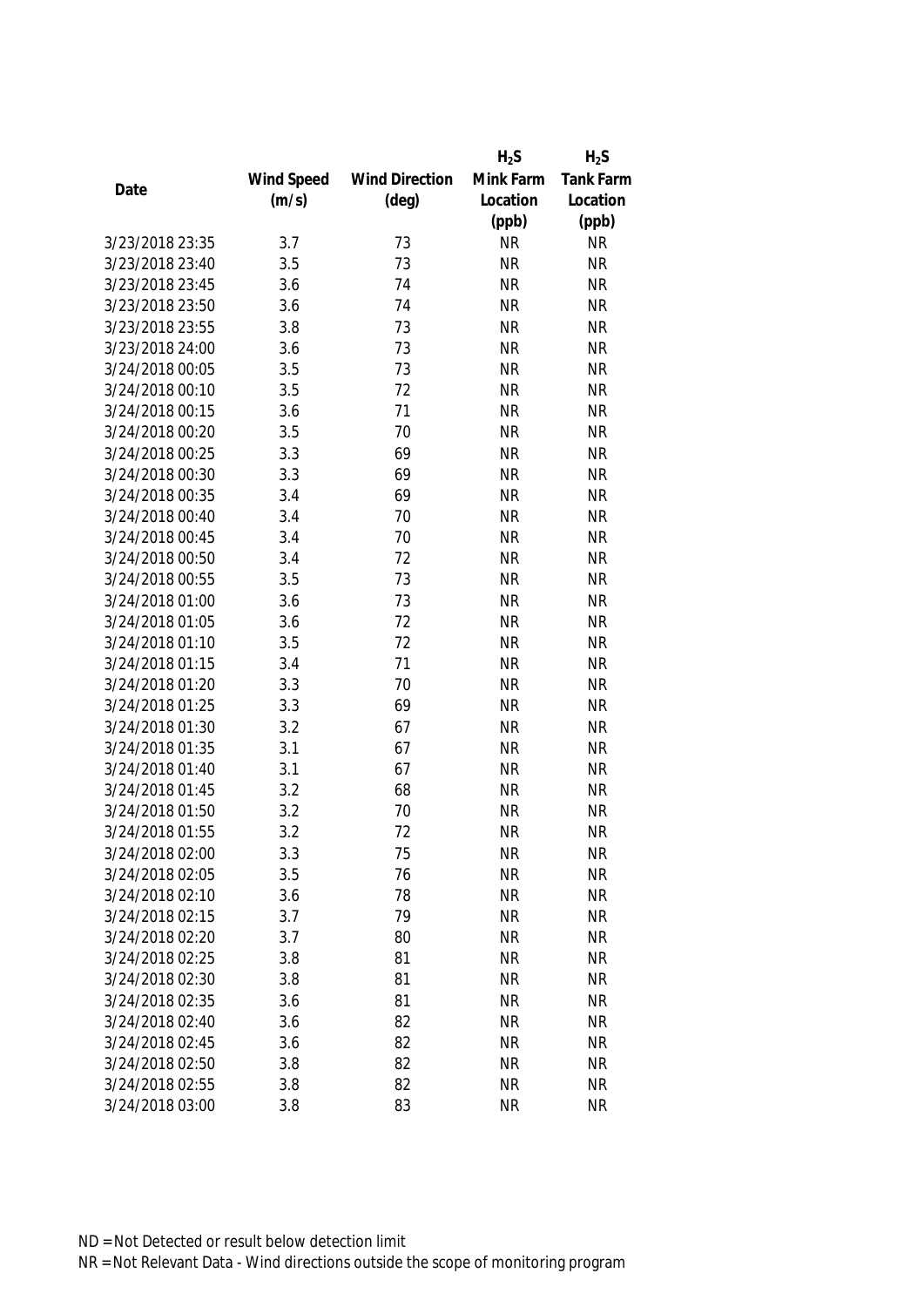|                 |            |                       | $H_2S$    | $H_2S$    |
|-----------------|------------|-----------------------|-----------|-----------|
|                 | Wind Speed | <b>Wind Direction</b> | Mink Farm | Tank Farm |
| Date            | (m/s)      | $(\text{deg})$        | Location  | Location  |
|                 |            |                       | (ppb)     | (ppb)     |
| 3/24/2018 03:05 | 4.0        | 84                    | <b>NR</b> | <b>NR</b> |
| 3/24/2018 03:10 | 3.9        | 84                    | <b>NR</b> | <b>NR</b> |
| 3/24/2018 03:15 | 4.1        | 85                    | <b>NR</b> | <b>NR</b> |
| 3/24/2018 03:20 | 4.1        | 86                    | <b>NR</b> | <b>NR</b> |
| 3/24/2018 03:25 | 4.2        | 88                    | <b>NR</b> | <b>NR</b> |
| 3/24/2018 03:30 | 4.4        | 90                    | <b>NR</b> | <b>NR</b> |
| 3/24/2018 03:35 | 4.5        | 92                    | <b>NR</b> | <b>NR</b> |
| 3/24/2018 03:40 | 4.7        | 94                    | <b>NR</b> | <b>NR</b> |
| 3/24/2018 03:45 | 4.8        | 95                    | <b>NR</b> | <b>NR</b> |
| 3/24/2018 03:50 | 4.9        | 95                    | <b>NR</b> | <b>NR</b> |
| 3/24/2018 03:55 | 5.0        | 95                    | <b>NR</b> | <b>NR</b> |
| 3/24/2018 04:00 | 5.0        | 95                    | <b>NR</b> | <b>NR</b> |
| 3/24/2018 04:05 | 5.0        | 96                    | <b>NR</b> | <b>NR</b> |
| 3/24/2018 04:10 | 4.9        | 96                    | <b>NR</b> | <b>NR</b> |
| 3/24/2018 04:15 | 4.9        | 97                    | <b>NR</b> | <b>NR</b> |
| 3/24/2018 04:20 | 4.8        | 98                    | <b>NR</b> | <b>NR</b> |
| 3/24/2018 04:25 | 4.7        | 99                    | <b>NR</b> | <b>NR</b> |
| 3/24/2018 04:30 | 4.8        | 99                    | <b>NR</b> | <b>NR</b> |
| 3/24/2018 04:35 | 4.7        | 98                    | <b>NR</b> | <b>NR</b> |
| 3/24/2018 04:40 | 4.7        | 99                    | <b>NR</b> | <b>NR</b> |
| 3/24/2018 04:45 | 4.6        | 99                    | <b>NR</b> | <b>NR</b> |
| 3/24/2018 04:50 | 4.6        | 99                    | <b>NR</b> | <b>NR</b> |
| 3/24/2018 04:55 | 4.7        | 99                    | <b>NR</b> | <b>NR</b> |
| 3/24/2018 05:00 | 4.6        | 99                    | <b>NR</b> | <b>NR</b> |
| 3/24/2018 05:05 | 4.6        | 100                   | <b>NR</b> | <b>NR</b> |
| 3/24/2018 05:10 | 4.6        | 100                   | <b>NR</b> | <b>NR</b> |
| 3/24/2018 05:15 | 4.7        | 101                   | <b>NR</b> | <b>NR</b> |
| 3/24/2018 05:20 | 4.7        | 101                   | <b>NR</b> | <b>NR</b> |
| 3/24/2018 05:25 | 4.9        | 102                   | <b>NR</b> | <b>NR</b> |
| 3/24/2018 05:30 | 5.0        | 103                   | <b>NR</b> | <b>NR</b> |
| 3/24/2018 05:35 | 5.2        | 105                   | <b>NR</b> | <b>NR</b> |
| 3/24/2018 05:40 | 5.4        | 105                   | <b>NR</b> | <b>NR</b> |
| 3/24/2018 05:45 | 5.8        | 107                   | <b>NR</b> | <b>NR</b> |
| 3/24/2018 05:50 | 6.1        | 108                   | <b>NR</b> | <b>NR</b> |
| 3/24/2018 05:55 | 6.2        | 108                   | <b>NR</b> | <b>NR</b> |
| 3/24/2018 06:00 | 6.2        | 107                   | <b>NR</b> | <b>NR</b> |
| 3/24/2018 06:05 | 6.2        | 106                   | <b>NR</b> | <b>NR</b> |
| 3/24/2018 06:10 | 6.3        | 106                   | <b>NR</b> | <b>NR</b> |
| 3/24/2018 06:15 | 6.1        | 104                   | <b>NR</b> | <b>NR</b> |
| 3/24/2018 06:20 | 6.0        | 103                   | <b>NR</b> | <b>NR</b> |
| 3/24/2018 06:25 | 5.8        | 103                   | <b>NR</b> | <b>NR</b> |
| 3/24/2018 06:30 | 5.8        | 102                   | <b>NR</b> | <b>NR</b> |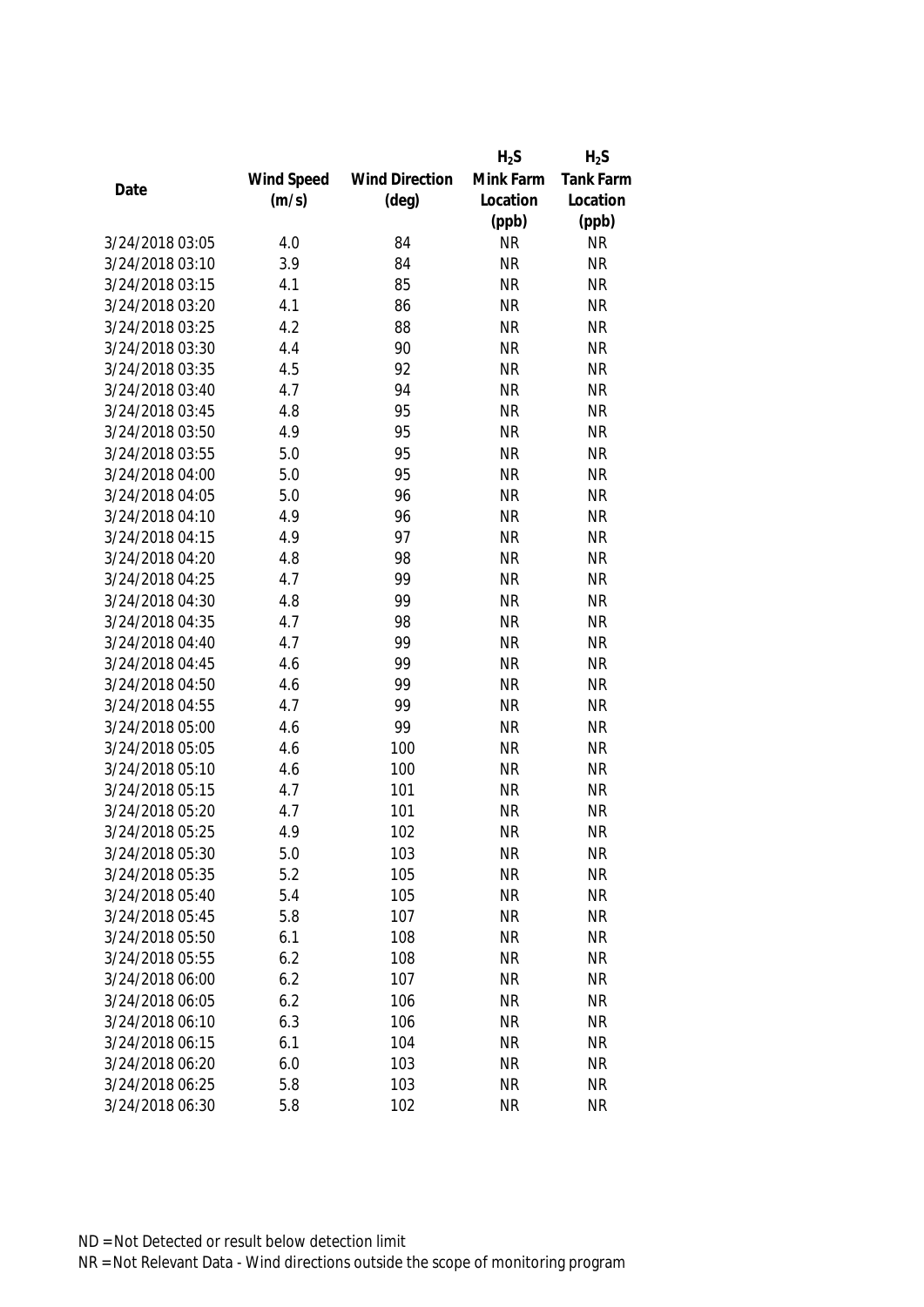|                 |            |                       | $H_2S$    | $H_2S$           |
|-----------------|------------|-----------------------|-----------|------------------|
|                 | Wind Speed | <b>Wind Direction</b> | Mink Farm | <b>Tank Farm</b> |
| Date            | (m/s)      | $(\text{deg})$        | Location  | Location         |
|                 |            |                       | (ppb)     | (ppb)            |
| 3/24/2018 06:35 | 5.9        | 100                   | <b>NR</b> | <b>NR</b>        |
| 3/24/2018 06:40 | 5.7        | 99                    | <b>NR</b> | <b>NR</b>        |
| 3/24/2018 06:45 | 5.8        | 98                    | <b>NR</b> | <b>NR</b>        |
| 3/24/2018 06:50 | 5.9        | 99                    | <b>NR</b> | <b>NR</b>        |
| 3/24/2018 06:55 | 6.1        | 98                    | <b>NR</b> | <b>NR</b>        |
| 3/24/2018 07:00 | 6.1        | 99                    | <b>NR</b> | <b>NR</b>        |
| 3/24/2018 07:05 | 6.1        | 100                   | <b>NR</b> | <b>NR</b>        |
| 3/24/2018 07:10 | 6.2        | 100                   | <b>NR</b> | <b>NR</b>        |
| 3/24/2018 07:15 | 6.2        | 100                   | <b>NR</b> | <b>NR</b>        |
| 3/24/2018 07:20 | 6.2        | 100                   | <b>NR</b> | <b>NR</b>        |
| 3/24/2018 07:25 | 6.2        | 100                   | <b>NR</b> | <b>NR</b>        |
| 3/24/2018 07:30 | 6.0        | 100                   | <b>NR</b> | <b>NR</b>        |
| 3/24/2018 07:35 | 6.0        | 100                   | <b>NR</b> | <b>NR</b>        |
| 3/24/2018 07:40 | 6.0        | 99                    | <b>NR</b> | <b>NR</b>        |
| 3/24/2018 07:45 | 6.0        | 98                    | <b>NR</b> | <b>NR</b>        |
| 3/24/2018 07:50 | 6.0        | 97                    | <b>NR</b> | <b>NR</b>        |
| 3/24/2018 07:55 | 6.0        | 96                    | <b>NR</b> | <b>NR</b>        |
| 3/24/2018 08:00 | 6.4        | 96                    | <b>NR</b> | <b>NR</b>        |
| 3/24/2018 08:05 | 6.3        | 96                    | <b>NR</b> | <b>NR</b>        |
| 3/24/2018 08:10 | 6.6        | 96                    | <b>NR</b> | <b>NR</b>        |
| 3/24/2018 08:15 | 6.4        | 96                    | <b>NR</b> | <b>NR</b>        |
| 3/24/2018 08:20 | 6.5        | 95                    | <b>NR</b> | <b>NR</b>        |
| 3/24/2018 08:25 | 6.4        | 95                    | <b>NR</b> | <b>NR</b>        |
| 3/24/2018 08:30 | 6.2        | 94                    | <b>NR</b> | <b>NR</b>        |
| 3/24/2018 08:35 | 6.5        | 93                    | <b>NR</b> | <b>NR</b>        |
| 3/24/2018 08:40 | 6.5        | 92                    | <b>NR</b> | <b>NR</b>        |
| 3/24/2018 08:45 | 6.6        | 92                    | <b>NR</b> | <b>NR</b>        |
| 3/24/2018 08:50 | 6.6        | 91                    | <b>NR</b> | <b>NR</b>        |
| 3/24/2018 08:55 | 6.8        | 91                    | <b>NR</b> | <b>NR</b>        |
| 3/24/2018 09:00 | 6.8        | 92                    | <b>NR</b> | <b>NR</b>        |
| 3/24/2018 09:05 | 6.5        | 93                    | <b>NR</b> | <b>NR</b>        |
| 3/24/2018 09:10 | 6.2        | 94                    | <b>NR</b> | <b>NR</b>        |
| 3/24/2018 09:15 | 6.1        | 93                    | <b>NR</b> | <b>NR</b>        |
| 3/24/2018 09:20 | 6.0        | 93                    | <b>NR</b> | <b>NR</b>        |
| 3/24/2018 09:25 | 5.7        | 93                    | <b>NR</b> | <b>NR</b>        |
| 3/24/2018 09:30 | 5.7        | 92                    | <b>NR</b> | <b>NR</b>        |
| 3/24/2018 09:35 | 5.6        | 91                    | <b>NR</b> | <b>NR</b>        |
| 3/24/2018 09:40 | 5.7        | 90                    | <b>NR</b> | <b>NR</b>        |
| 3/24/2018 09:45 | 5.6        | 90                    | <b>NR</b> | <b>NR</b>        |
| 3/24/2018 09:50 | 5.5        | 90                    | <b>NR</b> | <b>NR</b>        |
| 3/24/2018 09:55 | 5.5        | 90                    | <b>NR</b> | <b>NR</b>        |
| 3/24/2018 10:00 | 5.5        | 89                    | <b>NR</b> | <b>NR</b>        |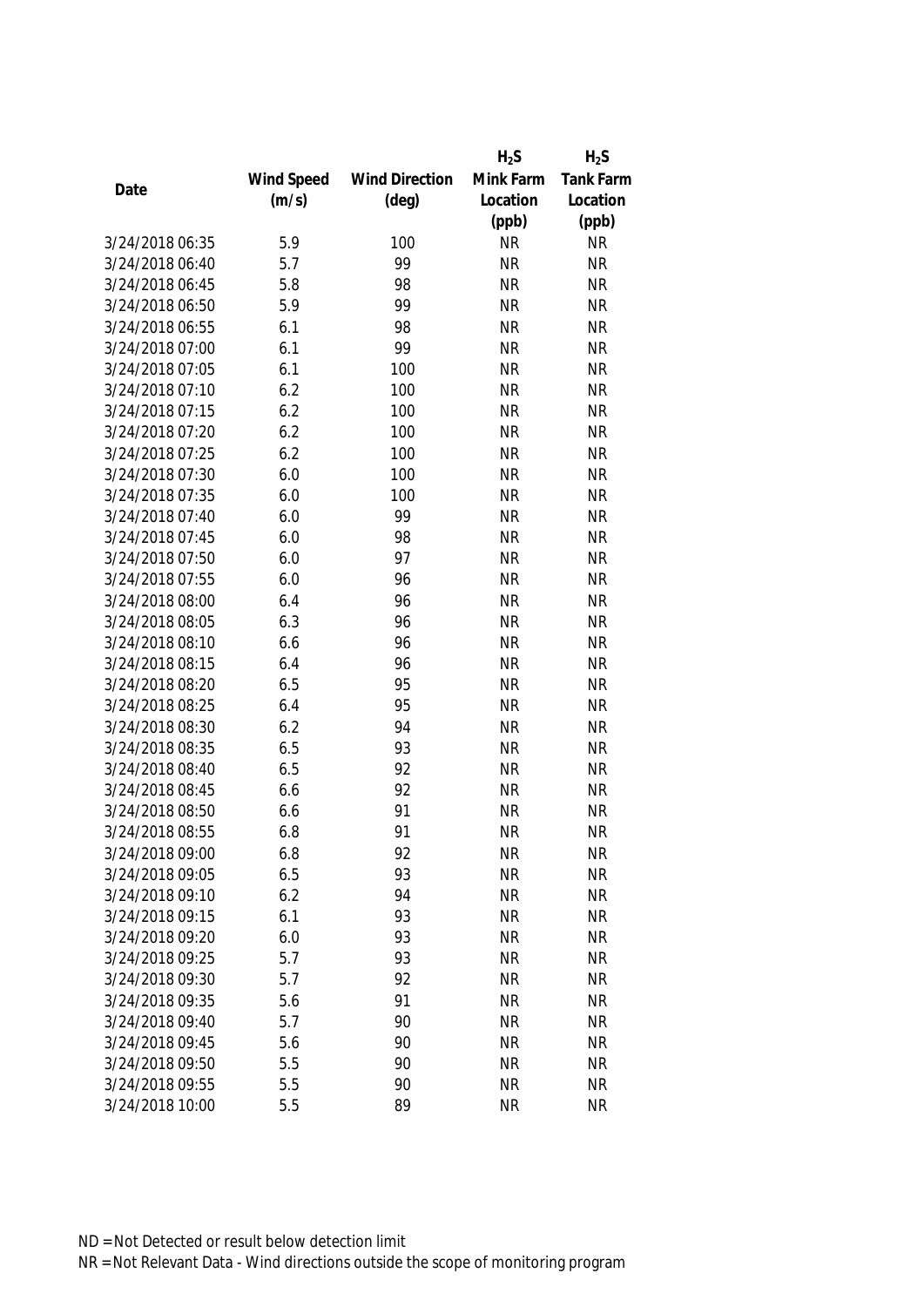|                 |            |                       | $H_2S$    | $H_2S$           |
|-----------------|------------|-----------------------|-----------|------------------|
|                 | Wind Speed | <b>Wind Direction</b> | Mink Farm | <b>Tank Farm</b> |
| Date            | (m/s)      | $(\text{deg})$        | Location  | Location         |
|                 |            |                       | (ppb)     | (ppb)            |
| 3/24/2018 10:05 | 5.7        | 89                    | <b>NR</b> | <b>NR</b>        |
| 3/24/2018 10:10 | 5.8        | 89                    | <b>NR</b> | <b>NR</b>        |
| 3/24/2018 10:15 | 6.1        | 89                    | <b>NR</b> | <b>NR</b>        |
| 3/24/2018 10:20 | 6.1        | 89                    | <b>NR</b> | <b>NR</b>        |
| 3/24/2018 10:25 | 6.2        | 90                    | <b>NR</b> | <b>NR</b>        |
| 3/24/2018 10:30 | 6.3        | 90                    | <b>NR</b> | <b>NR</b>        |
| 3/24/2018 10:35 | 5.9        | 91                    | <b>NR</b> | <b>NR</b>        |
| 3/24/2018 10:40 | 5.7        | 90                    | <b>NR</b> | <b>NR</b>        |
| 3/24/2018 10:45 | 5.3        | 89                    | <b>NR</b> | <b>NR</b>        |
| 3/24/2018 10:50 | 5.3        | 88                    | <b>NR</b> | <b>NR</b>        |
| 3/24/2018 10:55 | 5.0        | 84                    | <b>NR</b> | <b>NR</b>        |
| 3/24/2018 11:00 | 4.9        | 83                    | <b>NR</b> | <b>NR</b>        |
| 3/24/2018 11:05 | 4.9        | 81                    | <b>NR</b> | <b>NR</b>        |
| 3/24/2018 11:10 | 4.9        | 80                    | <b>NR</b> | <b>NR</b>        |
| 3/24/2018 11:15 | 4.9        | 80                    | <b>NR</b> | <b>NR</b>        |
| 3/24/2018 11:20 | 4.7        | 80                    | <b>NR</b> | <b>NR</b>        |
| 3/24/2018 11:25 | 4.9        | 82                    | <b>NR</b> | <b>NR</b>        |
| 3/24/2018 11:30 | 4.9        | 82                    | <b>NR</b> | <b>NR</b>        |
| 3/24/2018 11:35 | 4.9        | 82                    | <b>NR</b> | <b>NR</b>        |
| 3/24/2018 11:40 | 4.9        | 83                    | <b>NR</b> | <b>NR</b>        |
| 3/24/2018 11:45 | 5.0        | 83                    | <b>NR</b> | <b>NR</b>        |
| 3/24/2018 11:50 | 5.3        | 84                    | <b>NR</b> | <b>NR</b>        |
| 3/24/2018 11:55 | 5.1        | 82                    | <b>NR</b> | <b>NR</b>        |
| 3/24/2018 12:00 | 5.0        | 81                    | <b>NR</b> | <b>NR</b>        |
| 3/24/2018 12:05 | 4.9        | 81                    | <b>NR</b> | <b>NR</b>        |
| 3/24/2018 12:10 | 4.9        | 79                    | <b>NR</b> | <b>NR</b>        |
| 3/24/2018 12:15 | 4.7        | 79                    | <b>NR</b> | <b>NR</b>        |
| 3/24/2018 12:20 | 4.4        | 77                    | <b>NR</b> | <b>NR</b>        |
| 3/24/2018 12:25 | 4.6        | 79                    | <b>NR</b> | <b>NR</b>        |
| 3/24/2018 12:30 | 4.3        | 80                    | <b>NR</b> | <b>NR</b>        |
| 3/24/2018 12:35 | 4.1        | 79                    | <b>NR</b> | <b>NR</b>        |
| 3/24/2018 12:40 | 4.0        | 79                    | <b>NR</b> | <b>NR</b>        |
| 3/24/2018 12:45 | 4.1        | 78                    | <b>NR</b> | <b>NR</b>        |
| 3/24/2018 12:50 | 4.4        | 79                    | <b>NR</b> | <b>NR</b>        |
| 3/24/2018 12:55 | 4.3        | 77                    | <b>NR</b> | <b>NR</b>        |
| 3/24/2018 13:00 | 4.6        | 77                    | <b>NR</b> | <b>NR</b>        |
| 3/24/2018 13:05 | 4.8        | 77                    | <b>NR</b> | <b>NR</b>        |
| 3/24/2018 13:10 | 5.0        | 77                    | <b>NR</b> | <b>NR</b>        |
| 3/24/2018 13:15 | 5.1        | 75                    | <b>NR</b> | <b>NR</b>        |
| 3/24/2018 13:20 | 5.1        | 73                    | <b>NR</b> | <b>NR</b>        |
| 3/24/2018 13:25 | 5.3        | 72                    | <b>NR</b> | <b>NR</b>        |
| 3/24/2018 13:30 | 5.3        | 70                    | <b>NR</b> | <b>NR</b>        |
|                 |            |                       |           |                  |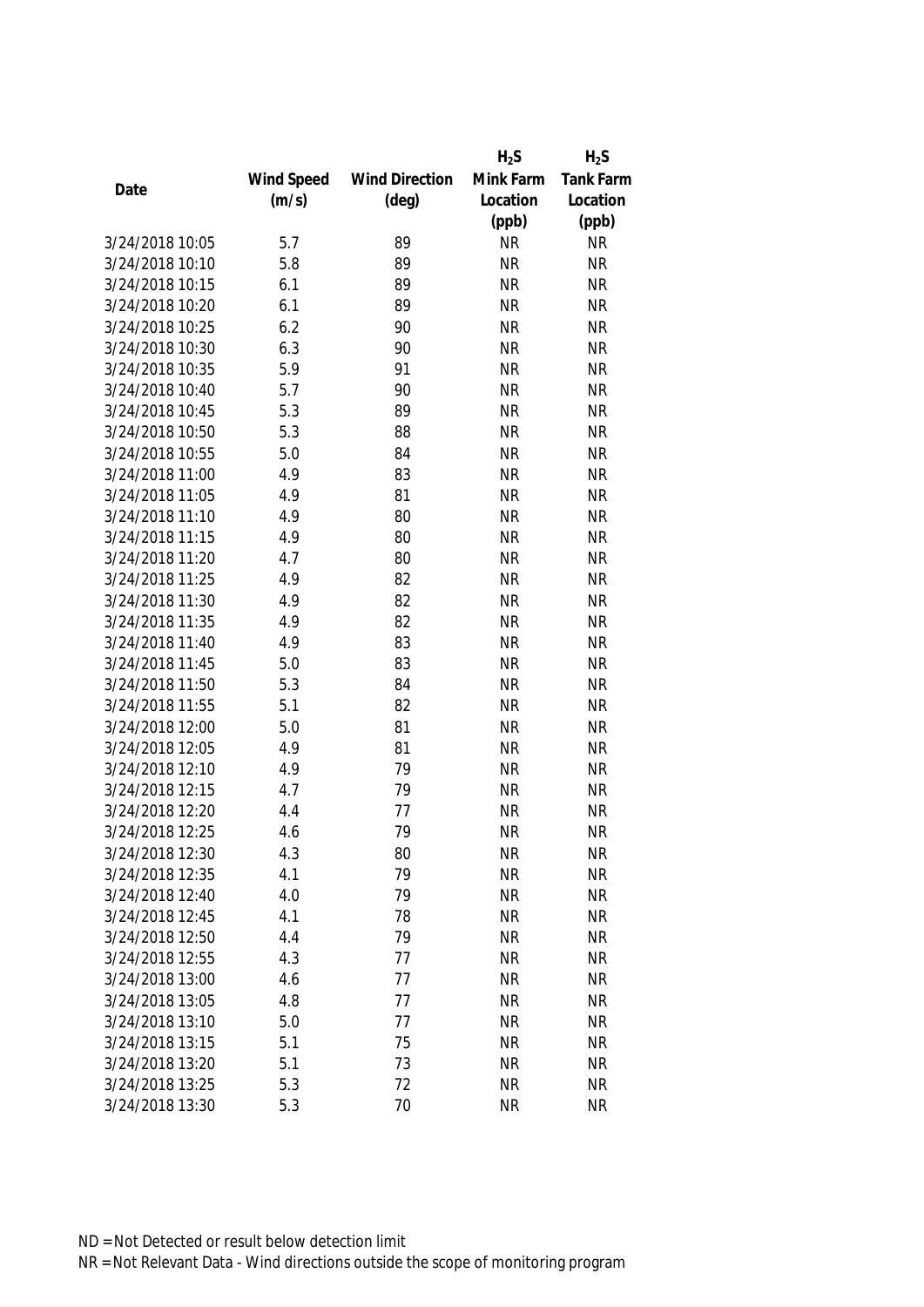|                 |            |                       | $H_2S$    | $H_2S$           |
|-----------------|------------|-----------------------|-----------|------------------|
|                 | Wind Speed | <b>Wind Direction</b> | Mink Farm | <b>Tank Farm</b> |
| Date            | (m/s)      | $(\text{deg})$        | Location  | Location         |
|                 |            |                       | (ppb)     | (ppb)            |
| 3/24/2018 13:35 | 5.4        | 69                    | <b>NR</b> | <b>NR</b>        |
| 3/24/2018 13:40 | 5.3        | 70                    | <b>NR</b> | <b>NR</b>        |
| 3/24/2018 13:45 | 5.1        | 70                    | <b>NR</b> | <b>NR</b>        |
| 3/24/2018 13:50 | 5.0        | 69                    | <b>NR</b> | <b>NR</b>        |
| 3/24/2018 13:55 | 4.8        | 68                    | <b>NR</b> | <b>NR</b>        |
| 3/24/2018 14:00 | 4.8        | 67                    | <b>NR</b> | <b>NR</b>        |
| 3/24/2018 14:05 | 4.7        | 65                    | <b>NR</b> | <b>NR</b>        |
| 3/24/2018 14:10 | 4.8        | 64                    | <b>NR</b> | <b>NR</b>        |
| 3/24/2018 14:15 | 4.8        | 66                    | <b>NR</b> | <b>NR</b>        |
| 3/24/2018 14:20 | 4.9        | 68                    | <b>NR</b> | <b>NR</b>        |
| 3/24/2018 14:25 | 5.0        | 70                    | <b>NR</b> | <b>NR</b>        |
| 3/24/2018 14:30 | 5.0        | 72                    | <b>NR</b> | <b>NR</b>        |
| 3/24/2018 14:35 | 4.9        | 75                    | <b>NR</b> | <b>NR</b>        |
| 3/24/2018 14:40 | 4.9        | 75                    | <b>NR</b> | <b>NR</b>        |
| 3/24/2018 14:45 | 5.0        | 71                    | <b>NR</b> | <b>NR</b>        |
| 3/24/2018 14:50 | 4.7        | 70                    | <b>NR</b> | <b>NR</b>        |
| 3/24/2018 14:55 | 4.6        | 68                    | <b>NR</b> | <b>NR</b>        |
| 3/24/2018 15:00 | 4.4        | 66                    | <b>NR</b> | <b>NR</b>        |
| 3/24/2018 15:05 | 4.5        | 65                    | <b>NR</b> | <b>NR</b>        |
| 3/24/2018 15:10 | 4.4        | 65                    | <b>NR</b> | <b>NR</b>        |
| 3/24/2018 15:15 | 4.2        | 67                    | <b>NR</b> | <b>NR</b>        |
| 3/24/2018 15:20 | 4.3        | 67                    | <b>NR</b> | <b>NR</b>        |
| 3/24/2018 15:25 | 4.3        | 67                    | <b>NR</b> | <b>NR</b>        |
| 3/24/2018 15:30 | 4.5        | 68                    | <b>NR</b> | <b>NR</b>        |
| 3/24/2018 15:35 | 4.5        | 67                    | <b>NR</b> | <b>NR</b>        |
| 3/24/2018 15:40 | 4.6        | 67                    | <b>NR</b> | <b>NR</b>        |
| 3/24/2018 15:45 | 4.8        | 68                    | <b>NR</b> | <b>NR</b>        |
| 3/24/2018 15:50 | 4.9        | 66                    | <b>NR</b> | <b>NR</b>        |
| 3/24/2018 15:55 | 4.9        | 66                    | <b>NR</b> | <b>NR</b>        |
| 3/24/2018 16:00 | 4.9        | 66                    | <b>NR</b> | <b>NR</b>        |
| 3/24/2018 16:05 | 5.0        | 65                    | <b>NR</b> | <b>NR</b>        |
| 3/24/2018 16:10 | 4.9        | 63                    | <b>NR</b> | <b>NR</b>        |
| 3/24/2018 16:15 | 4.9        | 62                    | <b>NR</b> | <b>NR</b>        |
| 3/24/2018 16:20 | 5.0        | 61                    | <b>NR</b> | <b>NR</b>        |
| 3/24/2018 16:25 | 5.0        | 59                    | <b>NR</b> | <b>NR</b>        |
| 3/24/2018 16:30 | 5.1        | 58                    | <b>NR</b> | <b>NR</b>        |
| 3/24/2018 16:35 | 5.2        | 56                    | <b>NR</b> | <b>NR</b>        |
| 3/24/2018 16:40 | 5.2        | 55                    | <b>NR</b> | <b>NR</b>        |
| 3/24/2018 16:45 | 5.3        | 54                    | <b>NR</b> | <b>NR</b>        |
| 3/24/2018 16:50 | 5.1        | 54                    | <b>NR</b> | <b>NR</b>        |
| 3/24/2018 16:55 | 5.2        | 55                    | <b>NR</b> | <b>NR</b>        |
|                 |            |                       |           |                  |
| 3/24/2018 17:00 | 5.1        | 55                    | <b>NR</b> | <b>NR</b>        |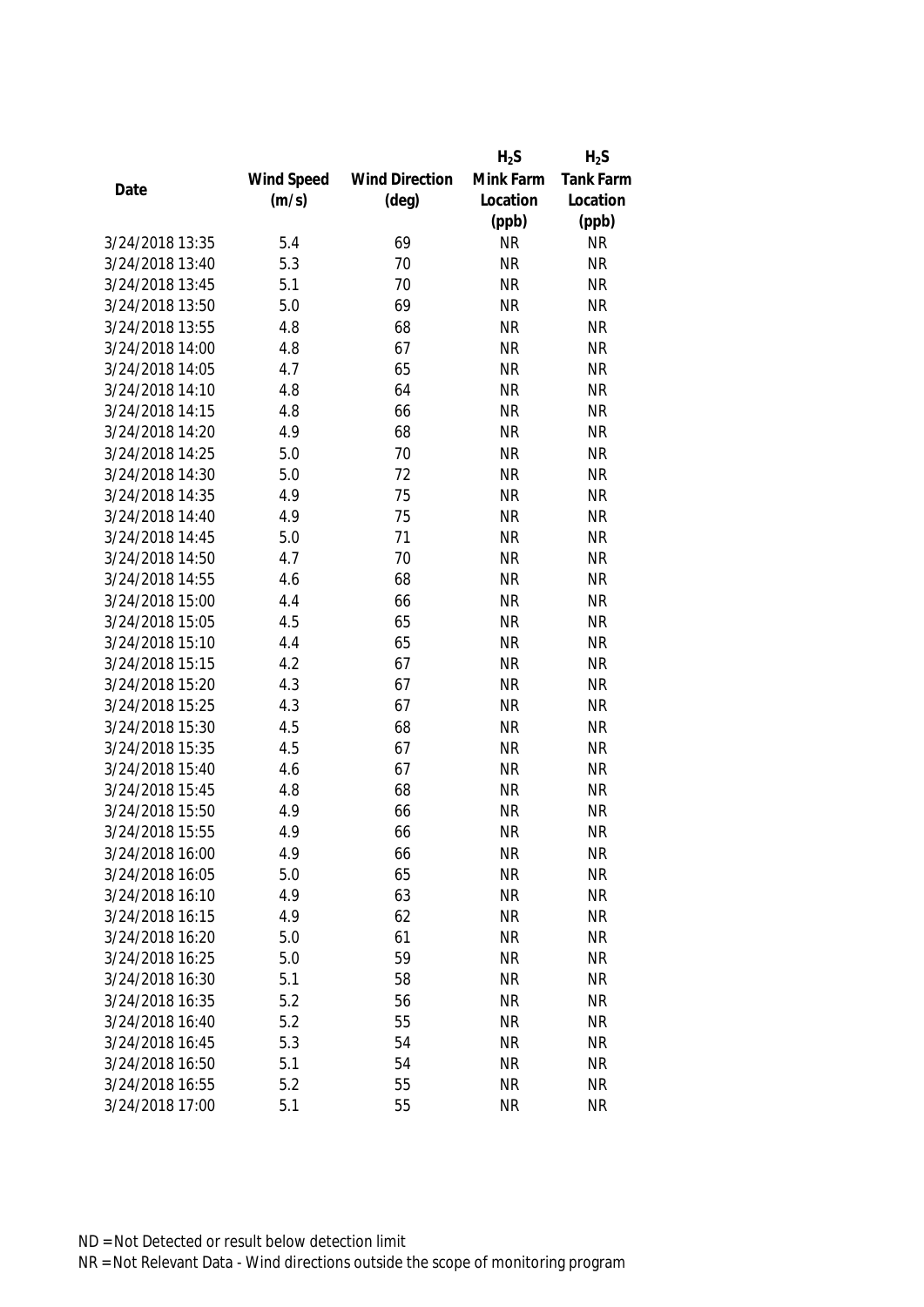|                 |            |                       | $H_2S$    | $H_2S$           |
|-----------------|------------|-----------------------|-----------|------------------|
|                 | Wind Speed | <b>Wind Direction</b> | Mink Farm | <b>Tank Farm</b> |
| Date            | (m/s)      | $(\text{deg})$        | Location  | Location         |
|                 |            |                       | (ppb)     | (ppb)            |
| 3/24/2018 17:05 | 5.1        | 54                    | <b>NR</b> | <b>NR</b>        |
| 3/24/2018 17:10 | 5.0        | 56                    | <b>NR</b> | <b>NR</b>        |
| 3/24/2018 17:15 | 5.0        | 56                    | <b>NR</b> | <b>NR</b>        |
| 3/24/2018 17:20 | 5.2        | 56                    | <b>NR</b> | <b>NR</b>        |
| 3/24/2018 17:25 | 5.1        | 56                    | <b>NR</b> | <b>NR</b>        |
| 3/24/2018 17:30 | 5.2        | 56                    | <b>NR</b> | <b>NR</b>        |
| 3/24/2018 17:35 | 5.0        | 56                    | <b>NR</b> | <b>NR</b>        |
| 3/24/2018 17:40 | 4.9        | 56                    | <b>NR</b> | <b>NR</b>        |
| 3/24/2018 17:45 | 4.7        | 55                    | <b>NR</b> | <b>NR</b>        |
| 3/24/2018 17:50 | 4.7        | 54                    | <b>NR</b> | <b>NR</b>        |
| 3/24/2018 17:55 | 4.6        | 54                    | <b>NR</b> | <b>NR</b>        |
| 3/24/2018 18:00 | 4.7        | 53                    | <b>NR</b> | <b>NR</b>        |
| 3/24/2018 18:05 | 4.8        | 52                    | <b>NR</b> | <b>NR</b>        |
| 3/24/2018 18:10 | 4.9        | 51                    | <b>NR</b> | <b>NR</b>        |
| 3/24/2018 18:15 | 4.9        | 51                    | <b>NR</b> | <b>NR</b>        |
| 3/24/2018 18:20 | 4.9        | 50                    | <b>NR</b> | <b>NR</b>        |
| 3/24/2018 18:25 | 5.1        | 49                    | <b>NR</b> | <b>NR</b>        |
| 3/24/2018 18:30 | 5.2        | 48                    | <b>NR</b> | <b>NR</b>        |
| 3/24/2018 18:35 | 5.0        | 47                    | <b>NR</b> | <b>NR</b>        |
| 3/24/2018 18:40 | 5.1        | 47                    | <b>NR</b> | <b>NR</b>        |
| 3/24/2018 18:45 | 5.2        | 47                    | <b>NR</b> | <b>NR</b>        |
| 3/24/2018 18:50 | 5.1        | 47                    | <b>NR</b> | <b>NR</b>        |
| 3/24/2018 18:55 | 4.8        | 46                    | <b>NR</b> | <b>NR</b>        |
| 3/24/2018 19:00 | 4.7        | 47                    | <b>NR</b> | <b>NR</b>        |
| 3/24/2018 19:05 | 4.5        | 47                    | <b>NR</b> | <b>NR</b>        |
| 3/24/2018 19:10 | 4.4        | 47                    | <b>NR</b> | <b>NR</b>        |
| 3/24/2018 19:15 | 4.1        | 47                    | <b>NR</b> | <b>NR</b>        |
| 3/24/2018 19:20 | 3.8        | 47                    | <b>NR</b> | <b>NR</b>        |
| 3/24/2018 19:25 | 3.7        | 48                    | <b>NR</b> | <b>NR</b>        |
| 3/24/2018 19:30 | 3.5        | 49                    | <b>NR</b> | <b>NR</b>        |
| 3/24/2018 19:35 | 3.7        | 49                    | <b>NR</b> | <b>NR</b>        |
| 3/24/2018 19:40 | 3.6        | 51                    | <b>NR</b> | <b>NR</b>        |
| 3/24/2018 19:45 | 3.8        | 51                    | <b>NR</b> | <b>NR</b>        |
| 3/24/2018 19:50 | 4.1        | 52                    | <b>NR</b> | <b>NR</b>        |
| 3/24/2018 19:55 | 4.3        | 53                    | <b>NR</b> | <b>NR</b>        |
| 3/24/2018 20:00 | 4.5        | 53                    | <b>NR</b> | <b>NR</b>        |
| 3/24/2018 20:05 | 4.4        | 55                    | <b>NR</b> | <b>NR</b>        |
| 3/24/2018 20:10 | 4.5        | 54                    | <b>NR</b> | <b>NR</b>        |
| 3/24/2018 20:15 | 4.6        | 55                    | <b>NR</b> | <b>NR</b>        |
| 3/24/2018 20:20 | 4.4        | 56                    | <b>NR</b> | <b>NR</b>        |
| 3/24/2018 20:25 | 4.3        | 55                    | <b>NR</b> | <b>NR</b>        |
|                 |            |                       |           |                  |
| 3/24/2018 20:30 | 4.1        | 56                    | <b>NR</b> | <b>NR</b>        |